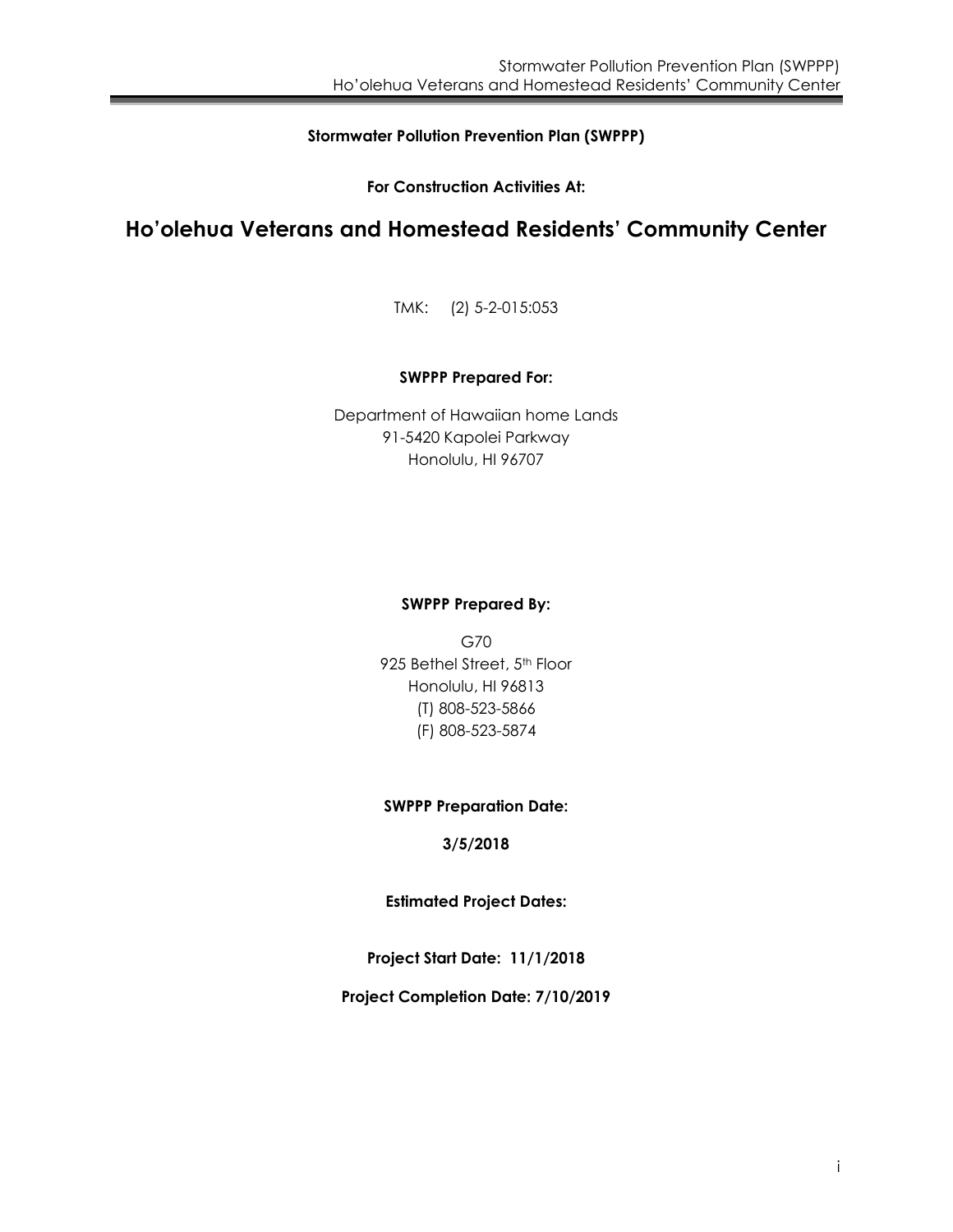## Contents

| 1.1  |                                                                                       |  |
|------|---------------------------------------------------------------------------------------|--|
| 1.2  |                                                                                       |  |
|      |                                                                                       |  |
| 2.1  |                                                                                       |  |
| 2.2  |                                                                                       |  |
| 2.3  |                                                                                       |  |
| 2.4  |                                                                                       |  |
| 2.5  |                                                                                       |  |
| 2.6  |                                                                                       |  |
|      | SECTION 3: DOCUMENTATION OF COMPLIANCE WITH OTHER FEDERAL REQUIREMENTS  9             |  |
| 3.1  |                                                                                       |  |
| 3.2  |                                                                                       |  |
| 3.3  | Safe Drinking Water Act Underground Injection Control Requirements 12                 |  |
|      |                                                                                       |  |
| 4.1  |                                                                                       |  |
| 4.2  |                                                                                       |  |
| 4.3  |                                                                                       |  |
| 4.4  |                                                                                       |  |
| 4.5  |                                                                                       |  |
| 4.6  |                                                                                       |  |
| 4.7  |                                                                                       |  |
| 4.8  |                                                                                       |  |
| 4.9  |                                                                                       |  |
| 4.10 |                                                                                       |  |
| 4.11 |                                                                                       |  |
|      |                                                                                       |  |
|      |                                                                                       |  |
|      |                                                                                       |  |
|      |                                                                                       |  |
|      |                                                                                       |  |
| 5.1  |                                                                                       |  |
| 5.2  |                                                                                       |  |
| 5.3  |                                                                                       |  |
| 5.4  |                                                                                       |  |
| 5.5  | Storage, Handling, and Disposal of Construction Products, Materials, and Wastes 25    |  |
| 5.6  | Washing of Applicators and Containers used for Paint, Concrete or Other Materials  27 |  |
| 5.7  |                                                                                       |  |
| 5.8  |                                                                                       |  |
|      |                                                                                       |  |
| 6.1  |                                                                                       |  |
| 6.2  |                                                                                       |  |
| 6.3  |                                                                                       |  |
|      |                                                                                       |  |
|      |                                                                                       |  |
|      |                                                                                       |  |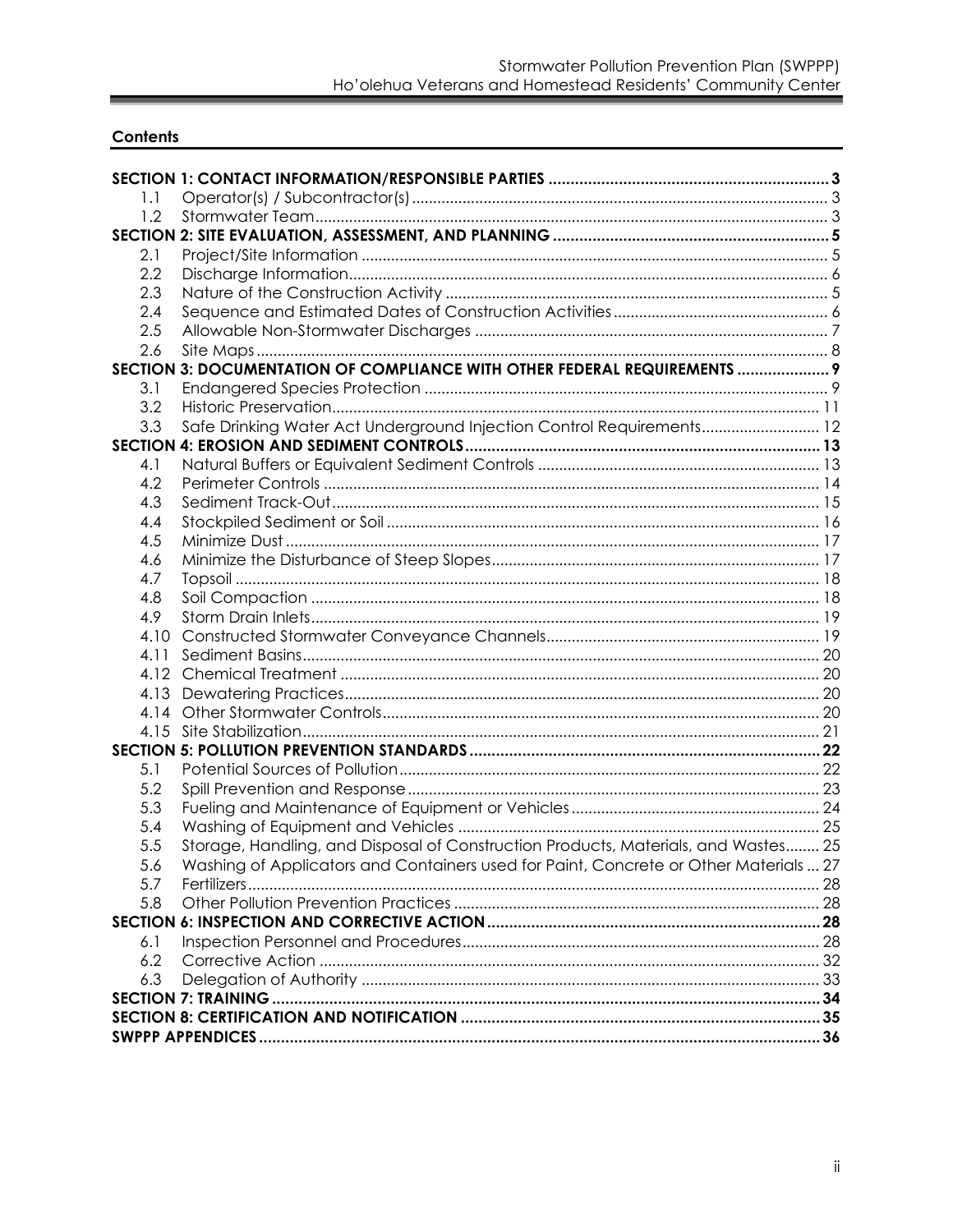## **SECTION 1: CONTACT INFORMATION/RESPONSIBLE PARTIES**

## *1.1 Operator(s) / Subcontractor(s)*

### **Instructions (see definition of "operator" at CGP Part 1.1.a):**

- ― Identify the operator(s) who will be engaged in construction activities at the site. Indicate respective responsibilities, where appropriate. Also include the 24-hour emergency contact.
- ― List subcontractors expected to work on-site. Notify subcontractors of stormwater requirements applicable to their work.
- ― Consider using Subcontractor Agreements such as the type included as a sample in Appendix G of the Template.

### **Operator(s):**

Information to be provided via SWPPP Amendment, as required by HAR 11-55, Section 7.2.4, prior to the start of construction activities.

## **Subcontractor(s):**

Additional Information to be provided via SWPPP Amendment, as required by HAR 11-55, Section 7.2.4, prior to the start of construction activities.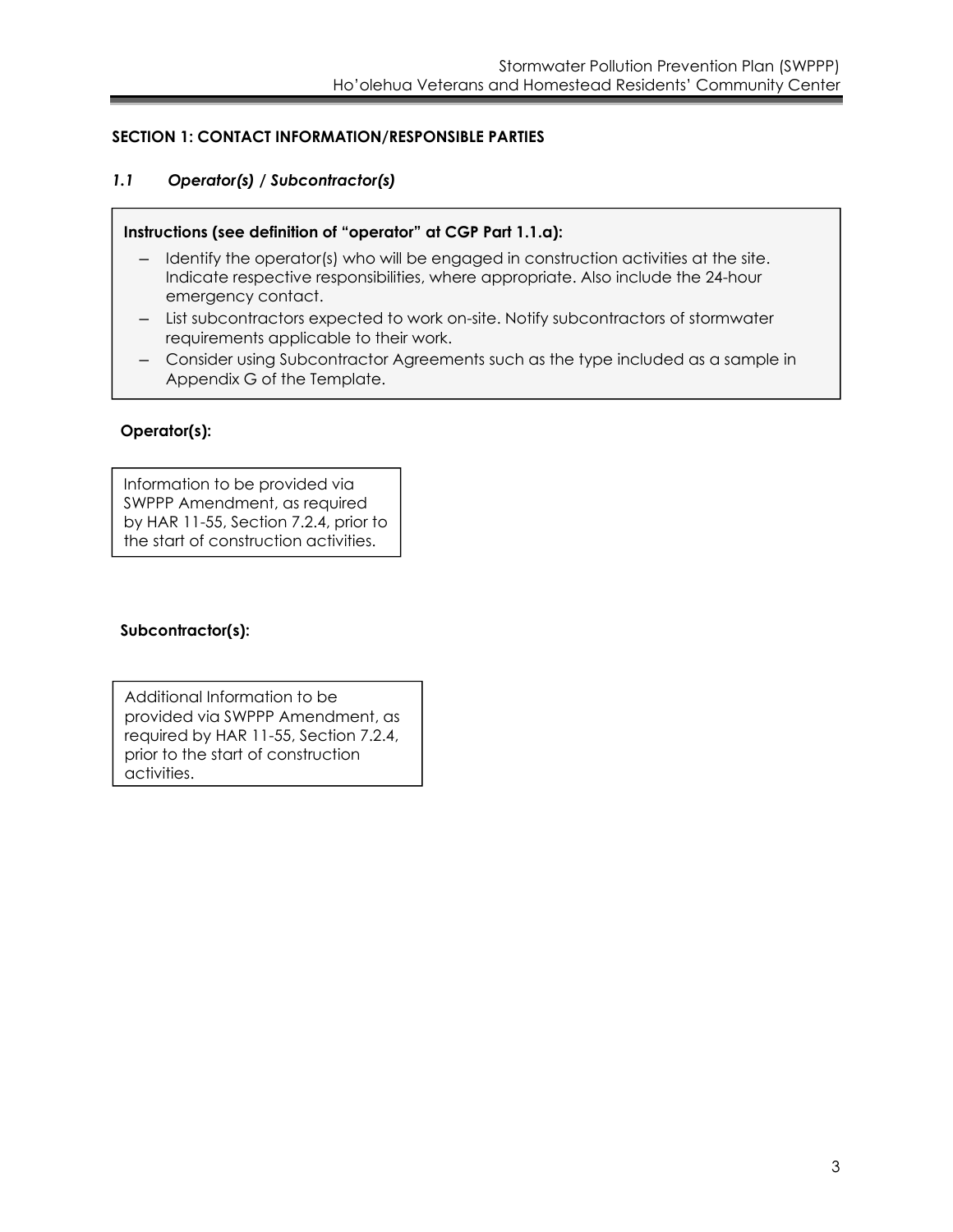## *1.2 Stormwater Team*

## **Instructions (see CGP Part 7.2.1):**

- Identify the staff members (by name or position) that comprise the project's stormwater team as well as their individual responsibilities. At a minimum the stormwater team is comprised of individuals who are responsible for overseeing the development of the SWPPP, any later modifications to it, and for compliance with the requirements in this permit (i.e., installing and maintaining stormwater controls, conducting site inspections, and taking corrective actions where required).
- ― Each member of the stormwater team must have ready access to either an electronic or paper copy of applicable portions of the 2012 CGP and your SWPPP.

## **Project Owner**

State of Hawaii Department of Hawaiian Home Lands – Land Development Division 91-5420 Kapolei Parkway Kapolei, Hawaii, 96707

## **Facility Manager and Stormwater BMP Manager**

Additional Information to be provided via SWPPP Amendment, as required by HAR 11-55, Section 7.2.4, prior to the start of construction activities.

## **Civil Engineering Consultant**

Ryan Char G70 808-441-1629 ryanc@g70.design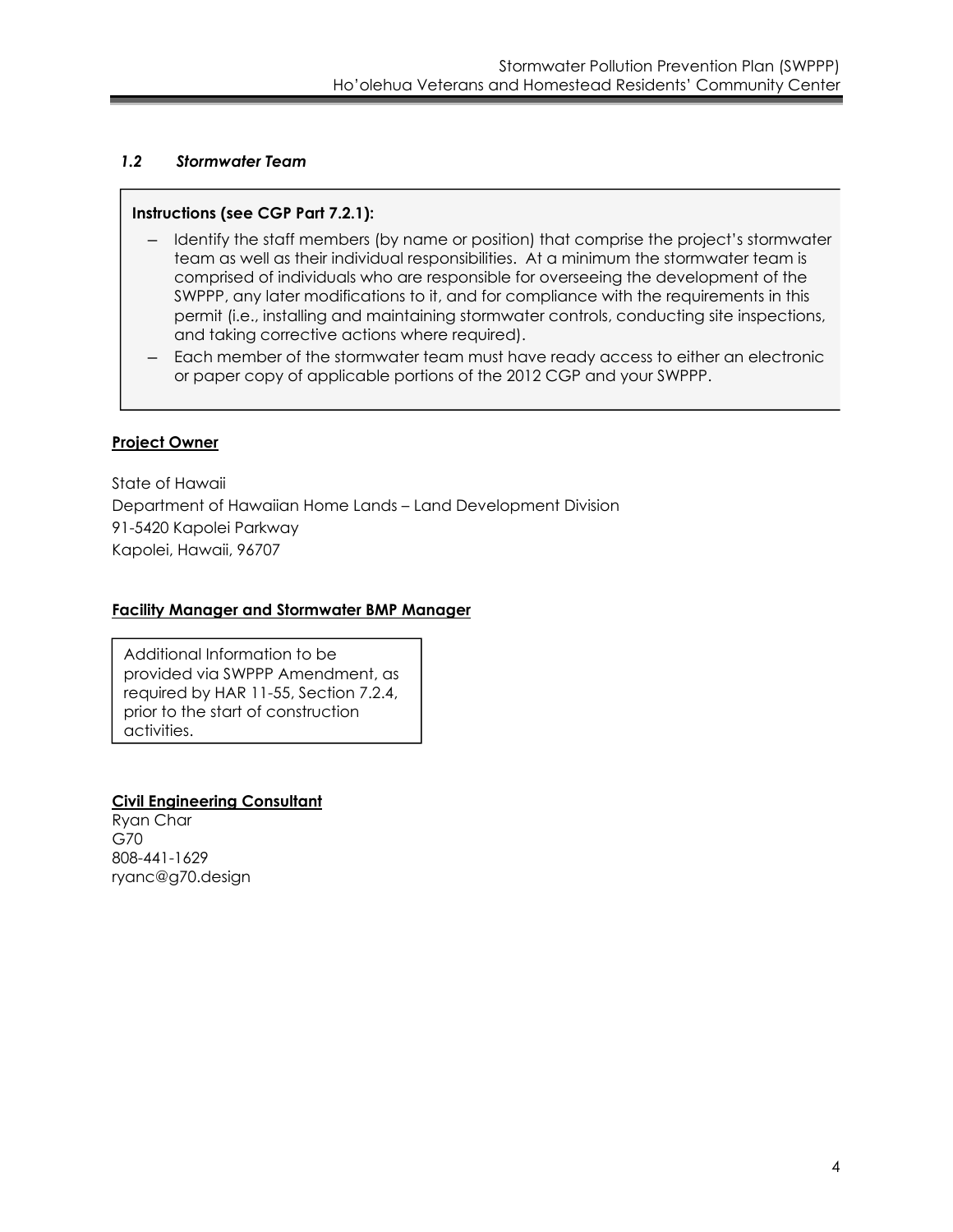### **SECTION 2: SITE EVALUATION, ASSESSMENT, AND PLANNING**

### *2.1 Project/Site Information*

| Instructions (see "Project/Site Information" section of Appendix J – NOI form):                                           |
|---------------------------------------------------------------------------------------------------------------------------|
| - In this section, you are asked to compile basic site information that will be helpful to you<br>when you file your NOI. |

― Detailed information on determining your site's latitude and longitude can be found at www.epa.gov/npdes/stormwater/latlong

### **Project Name and Address**

| Project/Site Name: Ho'olehua Veterans and Homestead Residents' Community Center |  |
|---------------------------------------------------------------------------------|--|
| Project Street/Location: 2200 Farrington Avenue                                 |  |
| City: <b>Ho'olehua</b>                                                          |  |
| State: <b>Hawaii</b>                                                            |  |
| <b>ZIP Code: 96792</b>                                                          |  |
| County or Similar Subdivision: City and County of Honolulu                      |  |

### **Project Latitude/Longitude**

| (Use <b>one</b> of three possible formats, and specify method) |                        |
|----------------------------------------------------------------|------------------------|
| Latitude:                                                      | Longitude:             |
| $21.1648$ ° N (decimal)                                        | 157.0507 ° W (decimal) |

| Method for determining latitude/longitude:                  |                                                                                              |        |
|-------------------------------------------------------------|----------------------------------------------------------------------------------------------|--------|
| $\Box$ USGS topographic map (specify scale:                 | $\Box$ EPA Web site                                                                          | l GPS. |
|                                                             | $\boxtimes$ Other (please specify): State of Hawaii, DOH, e-Permitting System for NOI Form C |        |
|                                                             |                                                                                              |        |
| Horizontal Reference Datum:                                 |                                                                                              |        |
| $\Box$ NAD 27 $\Box$ <b>NAD 83 or WGS 84</b> $\Box$ Unknown |                                                                                              |        |
|                                                             |                                                                                              |        |
| If you used a U.S.G.S topographic map, what was the scale?  |                                                                                              |        |

### **Additional Project Information**

If you are conducting earth-disturbing activities in response to a public emergency, document the cause of the public emergency *(e.g., natural disaster, extreme flooding conditions)*, information substantiating its occurrence *(e.g., state disaster declaration)*, and a description of the construction necessary to reestablish effective public services:

Are you applying for permit coverage as a "federal operator" as defined in Appendix A of the 2012 CGP?  $\Box$  Yes  $\Box$  **No**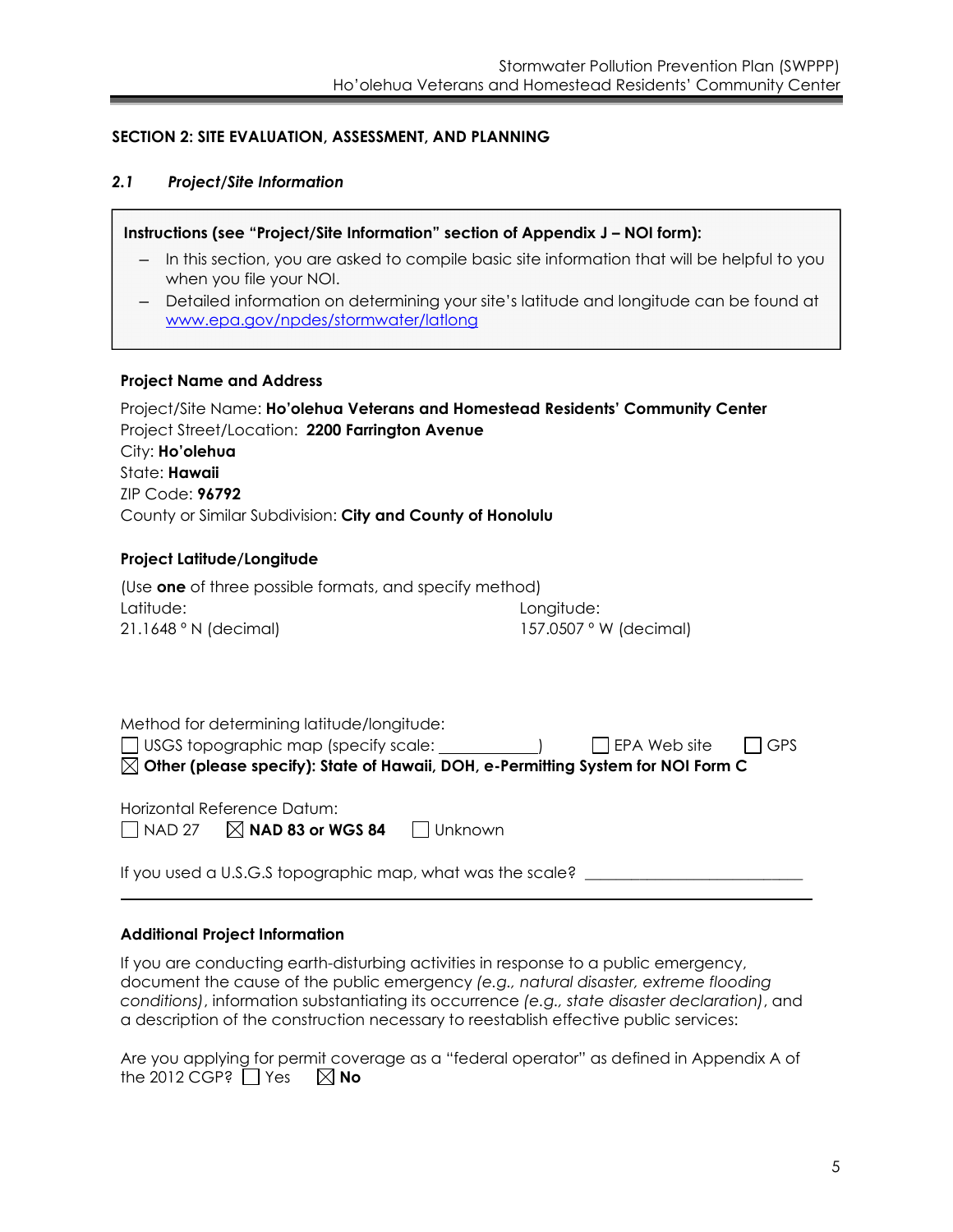## *2.2 Discharge Information*

## **Instructions (see "Discharge Information" section of Appendix J – NOI form):**

- ― In this section, include information relating to your site's discharge. This information corresponds to the "Discharge Information" section of the NOI form. Because you may be using EPA's mapping tool to answer some of these questions, and the tool is accessed in the eNOI system, you may find it necessary to leave some questions unanswered until you have completed that portion of the NOI.
- For Table 1, list the name of the first surface water that receives discharges from your site. If your site has discharges to multiple surface waters, indicate the names of all such waters.
- ― For Table 2, if any of the surface waters you listed out in Table 1 are listed as impaired by the applicable State or Tribe, provide specified information about pollutants causing the impairment and whether or not a Total Maximum Daily Load (TMDL) has been completed for the surface water. For more information on TMDLs and impaired waters, including a list of TMDL contacts and links by state, visit www.epa.gov/npdes/stormwater/tmdl.
- ― For Table 3, indicate whether any of the surface waters you listed out in Table 1 are designated as Tier 2, 2.5, or 3 waters by your State or Tribe. See Appendix F for more information.

| Does your project/site discharge stormwater into a Municipal Separate Storm Sewer System |  |  |  |
|------------------------------------------------------------------------------------------|--|--|--|
| $(MSA)$ ? $\boxtimes$ Yes $\Box$ No                                                      |  |  |  |

Are there any surface waters that are located within 50 feet of your construction disturbances?

Yes **No**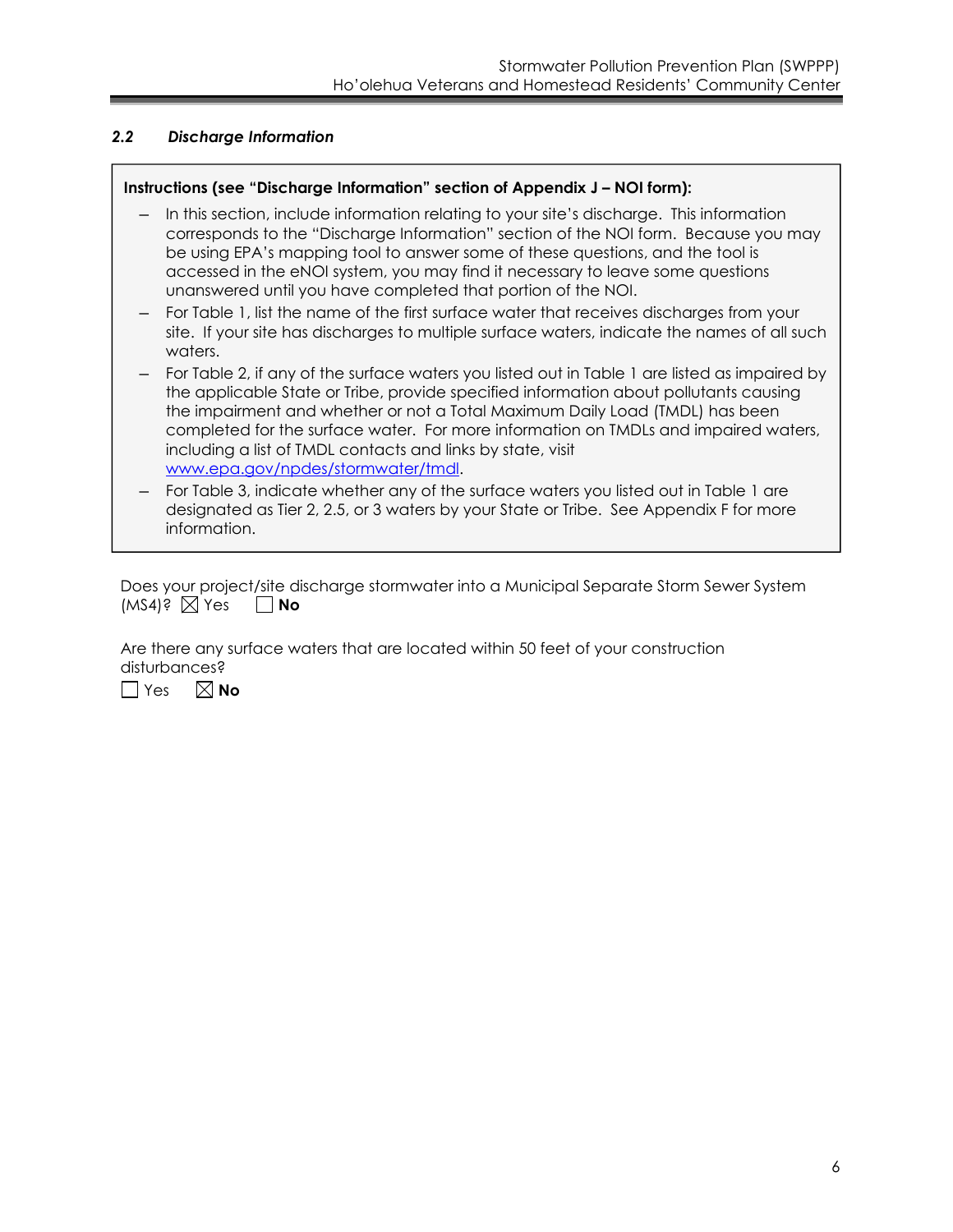#### **Table 1 – Names of Receiving Waters**

Name(s) of the first surface water that receives stormwater directly from your site and/or from the MS4 (note: multiple rows provided where your site has more than one point of discharge that flows to different surface waters)

| 1. Unnamed Drainage Ditch |  |
|---------------------------|--|
| 2. Maneopapa Gulch        |  |
| . ა.                      |  |
|                           |  |
|                           |  |
|                           |  |

#### **Table 2 – Impaired Waters / TMDLs** (Answer the following for each surface water listed in Table 1 above)

|    |                                                   |                                                  |                                  | If you answered yes, then answer the following: |                                           |
|----|---------------------------------------------------|--------------------------------------------------|----------------------------------|-------------------------------------------------|-------------------------------------------|
|    | Is this surface<br>water listed as<br>"impaired"? | What pollutant(s) are causing<br>the impairment? | Has a TMDL<br>been<br>completed? | Title of the TMDL document                      | Pollutant(s) for which<br>there is a TMDL |
|    | $\boxtimes$ NO<br>YES.                            |                                                  | $\boxtimes$ NO $\,$<br>YES       |                                                 |                                           |
| 2. | $\boxtimes$ NO<br><b>YES</b>                      |                                                  | $\boxtimes$ NO<br>YES            |                                                 |                                           |
|    | $\boxtimes$ NO $\,$<br>YES                        |                                                  | $\boxtimes$ NO<br><b>YES</b>     |                                                 |                                           |

**Describe the method(s) you used to determine whether or not your project/site discharges to an impaired water:** Review of Topographic maps and drainage flow patterns. Review of impaired waters 303d list.

#### **Table 3 – Tier 2, 2.5, or 3 Waters** (Answer the following for each surface water listed in Table 1 above)

| Is this surface water designated | If you answered yes, specify which       |
|----------------------------------|------------------------------------------|
| as a Tier 2, Tier 2.5, or Tier 3 | Tier (2, 2.5, or 3) the surface water is |
| water?                           | designated as?                           |
| (see Appendix F)                 |                                          |
| N()<br><b>YFS</b>                | No tier 2.2.5 or 3 waters located in HI  |
| NN<br>YFS.                       | No tier 2,2.5 or 3 waters located in HI  |
|                                  |                                          |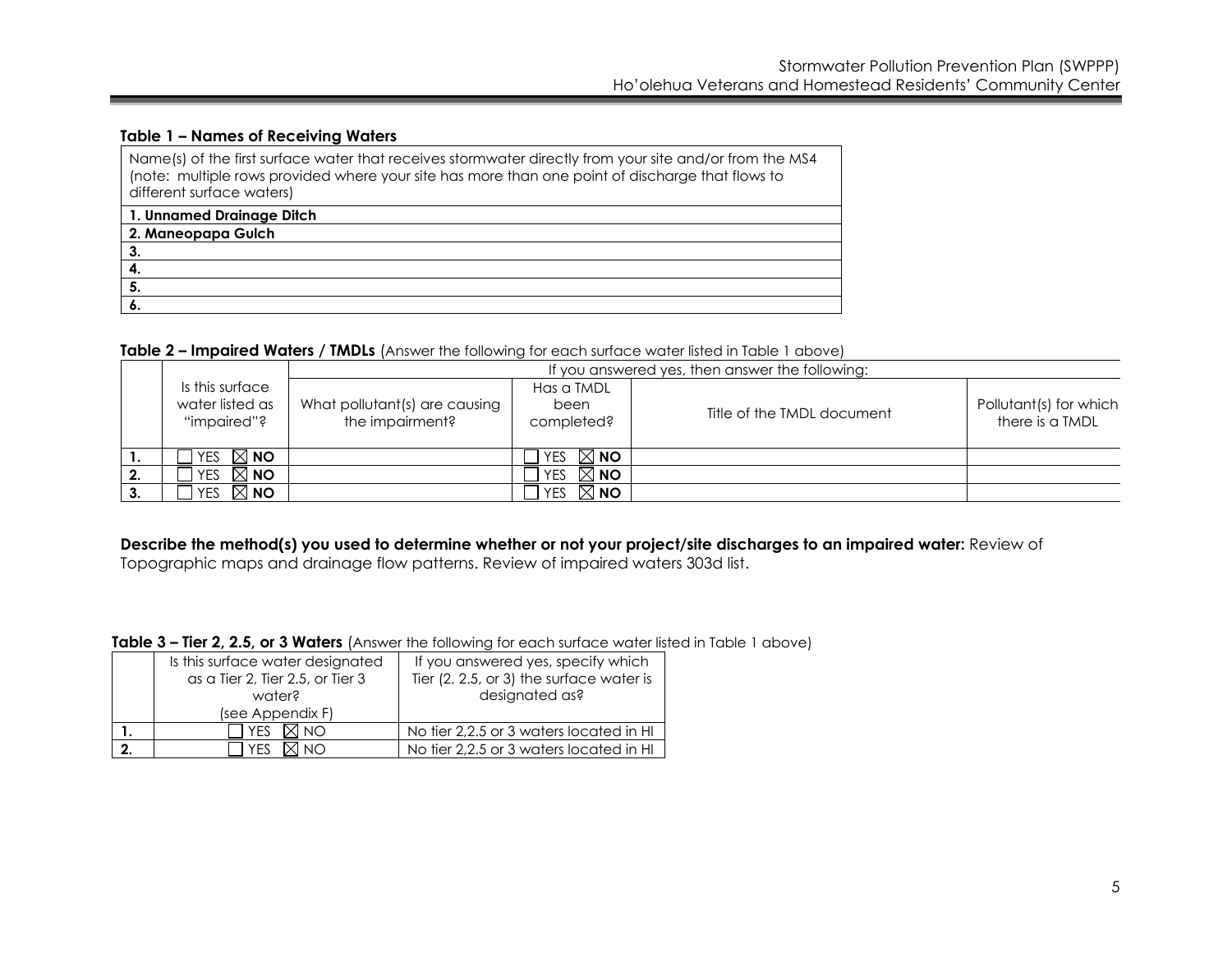## *2.3 Nature of the Construction Activity*

### **Instructions (see CGP Parts 1.3.c and 7.2.2):**

- Provide a general description of the nature of the construction activities at your project.
- ― Describe the size of the property (in acres) and the total area expected to be disturbed by the construction activities (in acres), construction support activities covered by this permit (see Part 1.3.c of the permit), and the maximum area expected to be disturbed at any one time.

### **General Description of Project**

Development on the property will include a new Veterans and Homestead Residents' Community Center. The development will include a new 7,000 sq. ft. building, asphalt concrete pavement driveway, and a 34-stall parking lot.

## **Size of Construction Project**

What is the size of the property (in acres), the total area expected to be disturbed by the construction activities (in acres), and the maximum area expected to be disturbed at any one time?

### **Total Property Size:** 5.6 acres

**Total Area of Construction Disturbances:** 1.1 acres **Maximum Disturbed Area at any one time:** 1.1 acres

## **Construction Support Activities** (only provide if applicable)

Describe any construction support activities for the project (e.g., concrete or asphalt batch plants, equipment staging yards, material storage areas, excavated material disposal areas, borrow areas)

- Equipment Staging
- Material Storage
- **Temporary Stockpiles**
- Vehicle Wash-down
- Dust Control Activities

Additional Information to be provided via SWPPP Amendment, as required by HAR 11-55, Section 7.2.4, prior to the start of construction activities.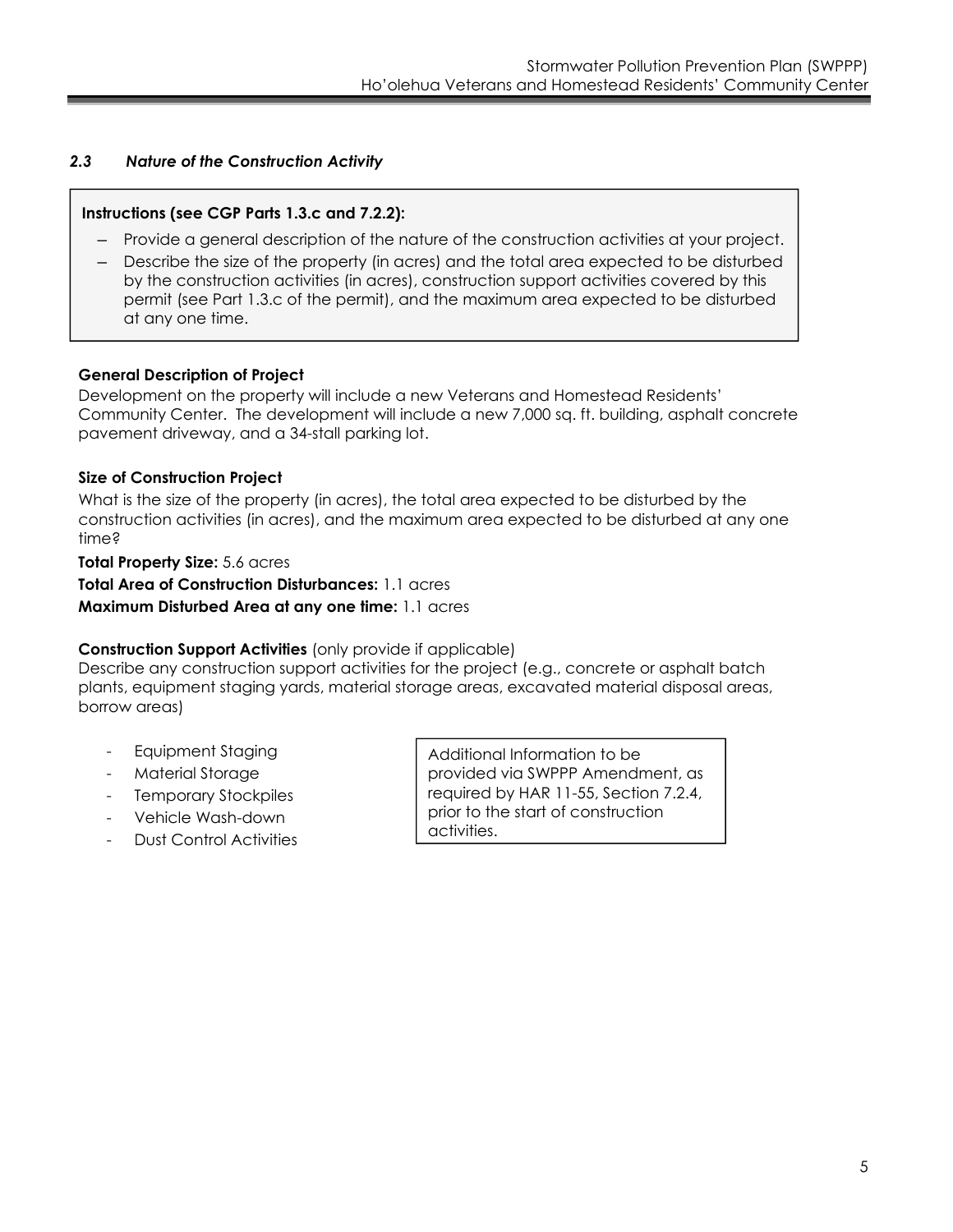## *2.4 Sequence and Estimated Dates of Construction Activities*

### **Instructions (see CGP Part 7.2.5):**

- Describe the intended construction sequence and timing of major activities.
	- For each phase of construction, include the following information:
		- $\checkmark$  Installation of stormwater controls, and when they will be made operational;
		- $\checkmark$  Commencement and duration of earth-disturbing activities, including clearing and grubbing, mass grading, site preparation (i.e., excavating, cutting and filling), final grading, and creation of soil and vegetation stockpiles requiring stabilization;
		- $\checkmark$  Cessation, temporarily or permanently, of construction activities on the site, or in designated portions of the site;
		- $\checkmark$  Final or temporary stabilization of areas of exposed soil. The dates for stabilization must reflect the applicable deadlines to which you are subject to in Part 2.2.1; and
		- $\checkmark$  Removal of temporary stormwater conveyances/channels and other stormwater control measures, removal of construction equipment and vehicles, and cessation of any pollutant-generating activities.
- The construction sequence must reflect the following requirements:
	- $\checkmark$  Part 2.1.1.1 (area of disturbance);
	- $\checkmark$  Part 2.1.1.3.a (installation of stormwater controls); and
	- $\checkmark$  Parts 2.2.1.1, 2.2.1.2, 2.2.1.3 (stabilization deadlines).
- ― Also, see EPA's *Construction Sequencing BMP Fact Sheet* at http://www.epa.gov/npdes/stormwater/menuofbmps/construction/cons\_seq)

*Construction will be done in one phase.*

**Installation of all stormwater controls will be installed before start of earth-disturbing activities.**  Estimated Start Date: 11/1/2018

**Commencement and duration of earth-disturbing activities, including clearing and grubbing, grading, and creation of soil and vegetation stockpiles requiring stabilization.**  Estimated Start Date: 11/1/2018

**Final or temporary stabilization of areas of exposed soil. The dates for stabilization must reflect the applicable deadlines to which you are subject to in Part 2.2.1.** 

Temporary BMPs will be removed after exposed soil is stabilized. Estimated 7/10/2019

**Removal of temporary stormwater conveyances/channels and other stormwater control measures, removal of construction equipment and vehicles, and cessation of any pollutant-generating activities.**  Estimated 7/10/2019

**Cessation, temporarily or permanently, of construction activities on the site, or in designated portions of the site.** 

Cessation of construction: N/A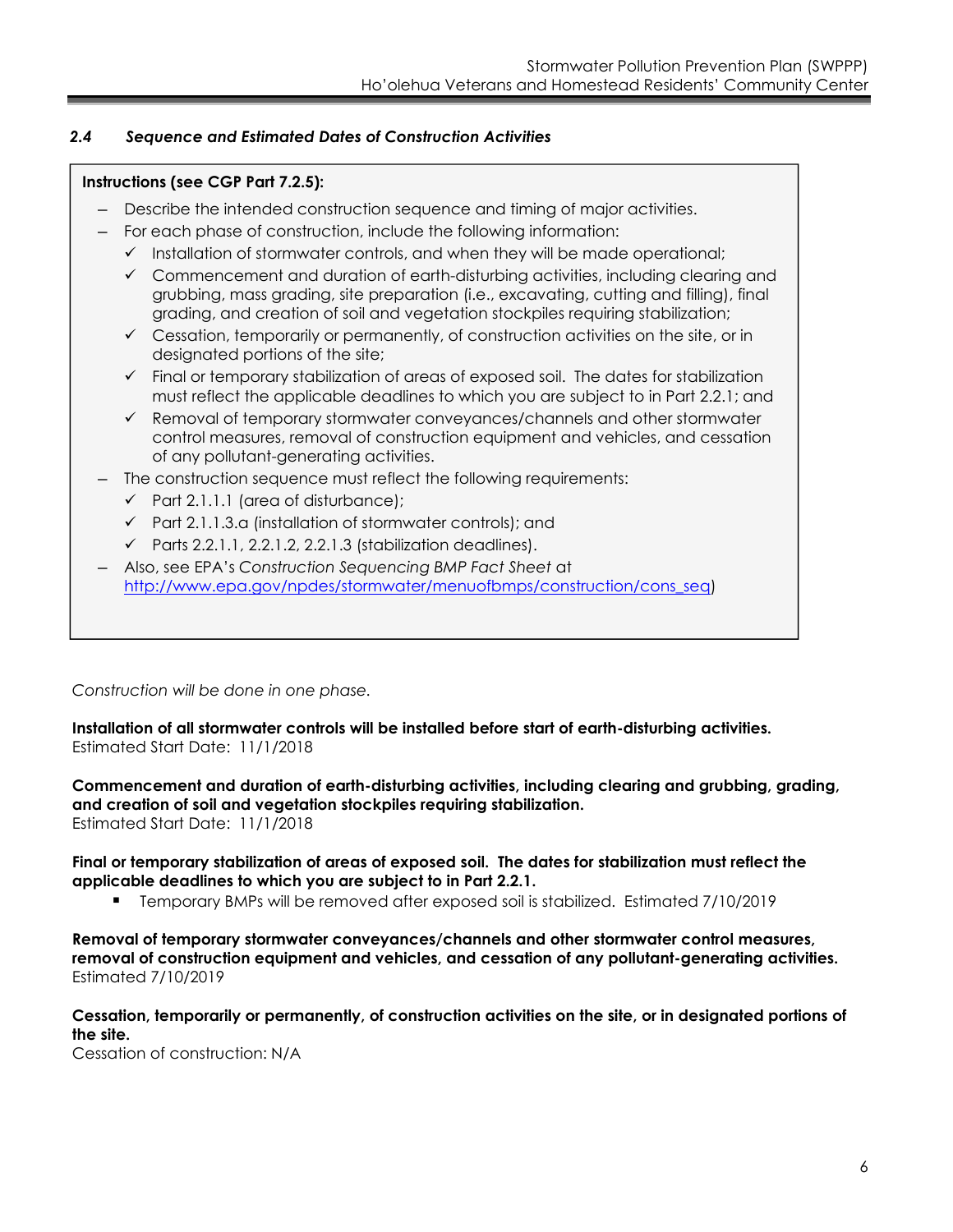## *2.5 Allowable Non-Stormwater Discharges*

### **Instructions (see CGP Parts 1.3.d and 7.2.8):**

- Identify all allowable sources of non-stormwater discharges. The allowable nonstormwater discharges identified in Part 1.3.d of the 2012 CGP include:
	- $\checkmark$  Discharges from emergency fire-fighting activities;
	- $\checkmark$  Fire hydrant flushings;
	- Landscape irrigation;
	- $\checkmark$  Waters used to wash vehicles and equipment, provided that there is no discharge of soaps, solvents, or detergents used for such purposes;
	- $\checkmark$  Water used to control dust:
	- $\checkmark$  Potable water including uncontaminated water line flushings;
	- $\checkmark$  Routine external building wash down that does not use detergents;
	- $\checkmark$  Pavement wash waters provided spills or leaks of toxic or hazardous materials have not occurred (unless all spilled material has been removed) and detergents are not used. You are prohibited from directing pavement was waters directly into any surface water, storm drain inlet, or stormwater conveyance, unless the conveyance is connected to a sediment basin, sediment trap, or similarly effective control;
	- $\checkmark$  Uncontaminated air conditioning or compressor condensate;
	- $\checkmark$  Uncontaminated, non-turbid discharges of ground water or spring water;
	- $\checkmark$  Foundation or footing drains where flows are not contaminated with process materials such as solvents or contaminated ground water; and
	- $\checkmark$  Construction dewatering water that has been treated by an appropriate control.

### **List of Allowable Non-Stormwater Discharges Present at the Site**

| <b>Type of Allowable Non-Stormwater Discharge</b>                     | Likely to be Present at      |
|-----------------------------------------------------------------------|------------------------------|
|                                                                       | Your Site?                   |
| Discharges from emergency fire-fighting activities                    | $\boxtimes$ NO<br><b>YES</b> |
| Fire hydrant flushings                                                | $\boxtimes$ YES<br>N         |
| Landscape irrigation                                                  | $\boxtimes$ YES<br>$\neg$ NO |
| Waters used to wash vehicles and equipment                            | $\boxtimes$ YES<br><b>NO</b> |
| Water used to control dust                                            | $\boxtimes$ YES<br><b>NO</b> |
| Potable water including uncontaminated water line flushings           | $\boxtimes$ YES<br><b>NO</b> |
| Routine external building wash down                                   | $\boxtimes$ YES<br><b>NO</b> |
| Pavement wash waters                                                  | $\boxtimes$ YES<br><b>NO</b> |
| Uncontaminated air conditioning or compressor condensate              | $\boxtimes$ NO<br><b>YES</b> |
| Uncontaminated, non-turbid discharges of ground water or spring water | M NO<br><b>YES</b>           |
| Foundation or footing drains                                          | M NO<br><b>YES</b>           |
| Construction dewatering water                                         | <b>YES</b><br>$\boxtimes$ NO |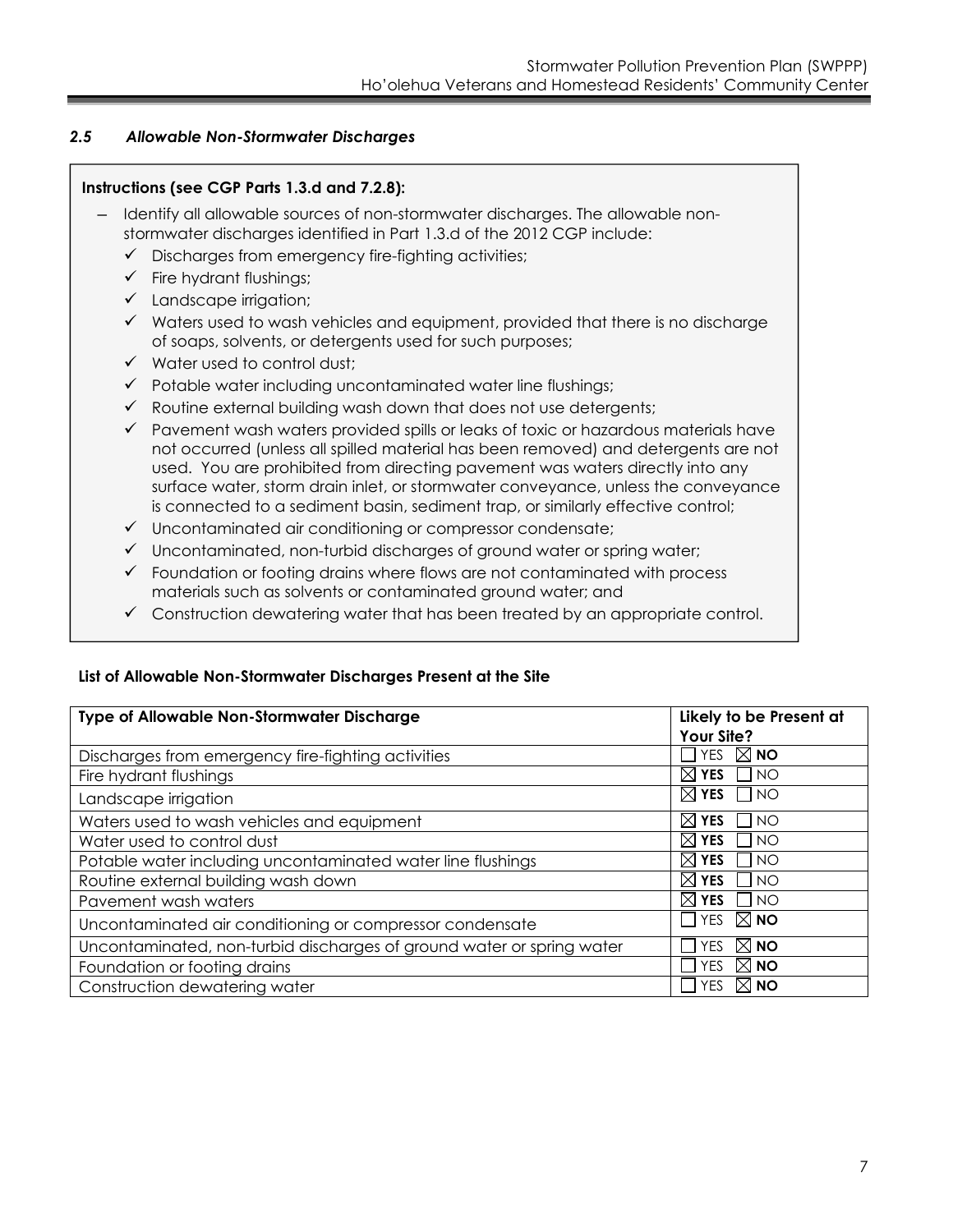## *2.6 Site Maps*

### **Instructions (see CGP Part 7.2.6):**

― Attach site maps in Appendix A of the Template. For most projects, a series of site maps is necessary and recommended. The first should show the undeveloped site and its current features. An additional map or maps should be created to show the developed site or, for more complicated sites, show the major phases of development.

### **These maps must include the following features:**

- ― Boundaries of the property and of the locations where construction will occur, including:
	- $\checkmark$  Locations where earth-disturbing activities will occur, noting any phasing of construction activities;
	- $\checkmark$  Approximate slopes before and after major grading activities. Note areas of steep slopes, as defined in Appendix A;
	- $\checkmark$  Locations where sediment, soil, or other construction materials will be stockpiled;
	- $\checkmark$  Locations of any crossings of surface waters;
	- $\checkmark$  Designated points on the site where vehicles will exit onto paved roads;
	- Locations of structures and other impervious surfaces upon completion of construction; and
	- $\checkmark$  Locations of construction support activity areas covered by this permit.
- ― Locations of all surface waters, including wetlands, that exists on or near your site. Indicate which waterbodies are listed as impaired, and which are identified by your state, tribe, or EPA as Tier 2, Tier 2.5, or Tier 3 waters.
- ― The boundary lines of any natural buffer areas. See CGP Part 2.1.2.1.a.
- ― Areas of federally-listed critical habitat for endangered or threatened species.
- ― Topography of the site, existing vegetative cover (e.g., forest, pasture, pavement, structures), and drainage pattern(s) of stormwater and allowable non-stormwater flow onto, over, and from the site property before and after major grading activities.
- ― Stormwater and allowable non-stormwater discharge locations, including:
	- $\checkmark$  Locations of any storm drain inlets on the site and in the immediate vicinity of the site; and
	- $\checkmark$  Locations where stormwater or allowable non-stormwater will be discharged to surface waters (including wetlands).
- ― Locations of all potential pollutant-generating activities.
- ― Locations of stormwater control measures.
- ― Locations where polymers, flocculants, or other treatment chemicals will be used and stored.

**Refer to Appendix A for site maps**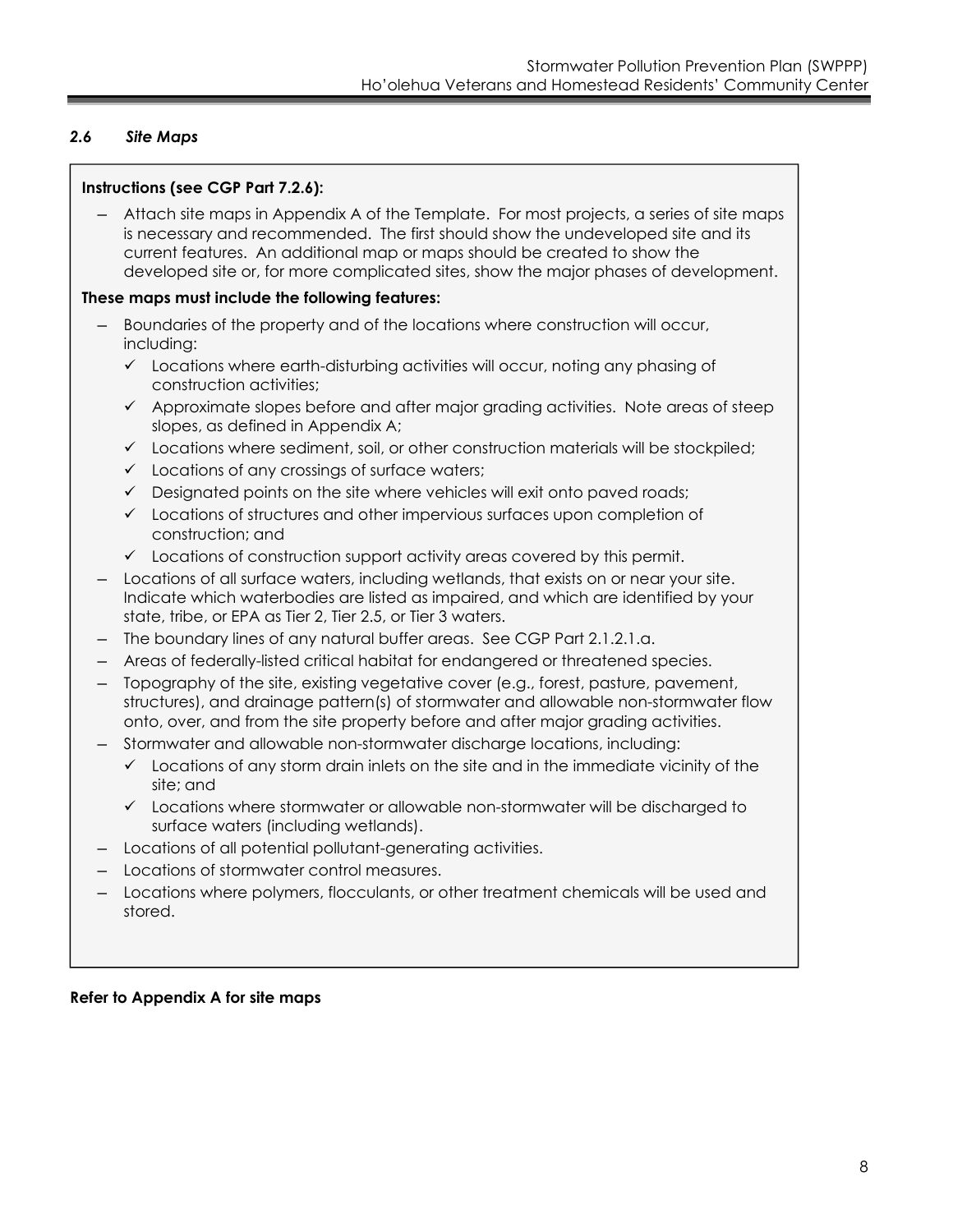### **SECTION 3: DOCUMENTATION OF COMPLIANCE WITH OTHER FEDERAL REQUIREMENTS**

### *3.1 Endangered Species Protection*

#### **Instructions (see CGP Parts 1.1.e, 7.2.14.1, Appendix D, and the "Endangered Species Protection" section of the Appendix J – NOI form):**

Follow the process in Appendix D of the permit for determining which eligibility criterion (A-E) you have met with respect to the protection of endangered species. You will

- ― Include documentation supporting your determination of eligibility.
- ― Additional information on Endangered Species Act (ESA) provisions for EPA's Construction General Permit is at www.epa.gov/npdes/stormwater/esa

### **Eligibility Criterion**

|               |          | Under which criterion listed in Appendix D are you eligible for coverage under this permit? |  |  |
|---------------|----------|---------------------------------------------------------------------------------------------|--|--|
| $\boxtimes$ A | $\Box$ B | $\prod C$                                                                                   |  |  |

For reference purposes, the eligibility criteria listed in Appendix D are as follows:

- **Criterion A.** No federally-listed threatened or endangered species or their designated critical habitat(s) are likely to occur in your site's "action area" as defined in Appendix A of this permit.
- **Criterion B.** The construction site's discharges and discharge-related activities were already addressed in another operator's valid certification of eligibility for your action area under eligibility Criterion A, C, D, E, or F and there is no reason to believe that federallylisted species or federally-designated critical habitat not considered in the prior certification may be present or located in the "action area". To certify your eligibility under this Criterion, there must be no lapse of NPDES permit coverage in the other operator's certification. By certifying eligibility under this Criterion, you agree to comply with any effluent limitations or conditions upon which the other operator's certification was based. You must include in your NOI the tracking number from the other operator's notification of authorization under this permit. If your certification is based on another operator's certification under Criterion C, you must provide EPA with the relevant supporting information required of existing dischargers in Criterion C in your NOI form.
- **Criterion C.** Federally-listed threatened or endangered species or their designated critical habitat(s) are likely to occur in or near your site's "action area," and your site's discharges and discharge-related activities are not likely to adversely affect listed threatened or endangered species or critical habitat. This determination may include consideration of any stormwater controls and/or management practices you will adopt to ensure that your discharges and discharge-related activities are not likely to adversely affect listed species and critical habitat. To make this certification, you must include the following in your NOI: 1) any federally listed species and/or designated habitat located in your "action area"; and 2) the distance between your site and the listed species or designated critical habitat (in miles). You must also include a copy of your site map with your NOI.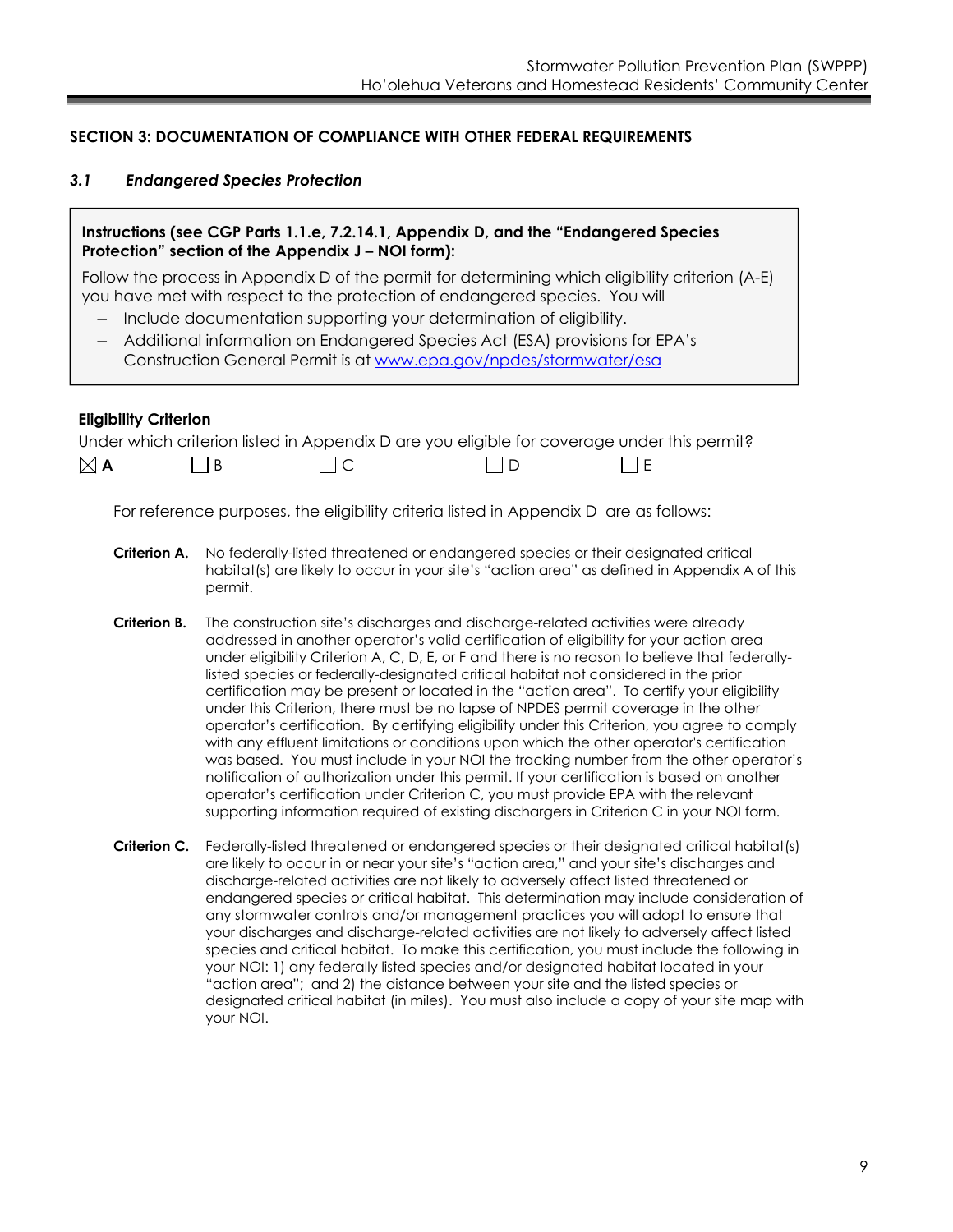- **Criterion D.** Coordination between you and the Services has been concluded. The coordination must have addressed the effects of your site's discharges and discharge-related activities on federally-listed threatened or endangered species and federallydesignated critical habitat, and must have resulted in a written concurrence from the relevant Service(s) that your site's discharges and discharge-related activities are not likely to adversely affect listed species or critical habitat. You must include copies of the correspondence between yourself and the Services in your SWPPP and your NOI.
- **Criterion E.** Consultation between a Federal Agency and the U.S. Fish and Wildlife Service and/or the National Marine Fisheries Service under section 7 of the ESA has been concluded. The consultation must have addressed the effects of the construction site's discharges and discharge-related activities on federally-listed threatened or endangered species and federally-designated critical habitat. The result of this consultation must be either:
	- i. a biological opinion that concludes that the action in question (taking into account the effects of your site's discharges and discharge-related activities) is not likely to jeopardize the continued existence of listed species, nor the destruction or adverse modification of critical habitat; or
	- ii. written concurrence from the applicable Service(s) with a finding that the site's discharges and discharge-related activities are not likely to adversely affect federally-listed species or federally-designated habitat.

You must include copies of the correspondence between yourself and the Services in your SWPPP and your NOI.

**Criterion F.** Your construction activities are authorized through the issuance of a permit under section 10 of the ESA, and this authorization addresses the effects of the site's discharges and discharge-related activities on federally-listed species and federally-designated critical habitat. You must include copies of the correspondence between yourself and the Services in your SWPPP and your NOI.

## **Supporting Documentation**

Provide documentation for the applicable eligibility criterion you select in Appendix D, as follows:

For criterion A, indicate the basis for your determination that no federally-listed threatened or endangered species or their designated critical habitat(s) are likely to occur in your site's action area (as defined in Appendix A of the permit). Check the applicable source of information you relied upon:

 $\Box$  Specific communication with staff of the U.S. Fish & Wildlife Service or National Marine Fisheries Service.

 $\Box$  Publicly available species list.

 Other source: **U.S. Fish & Wildlife Critical Habitat Portal (Website: http://ecos.fws.gov/crithab/)**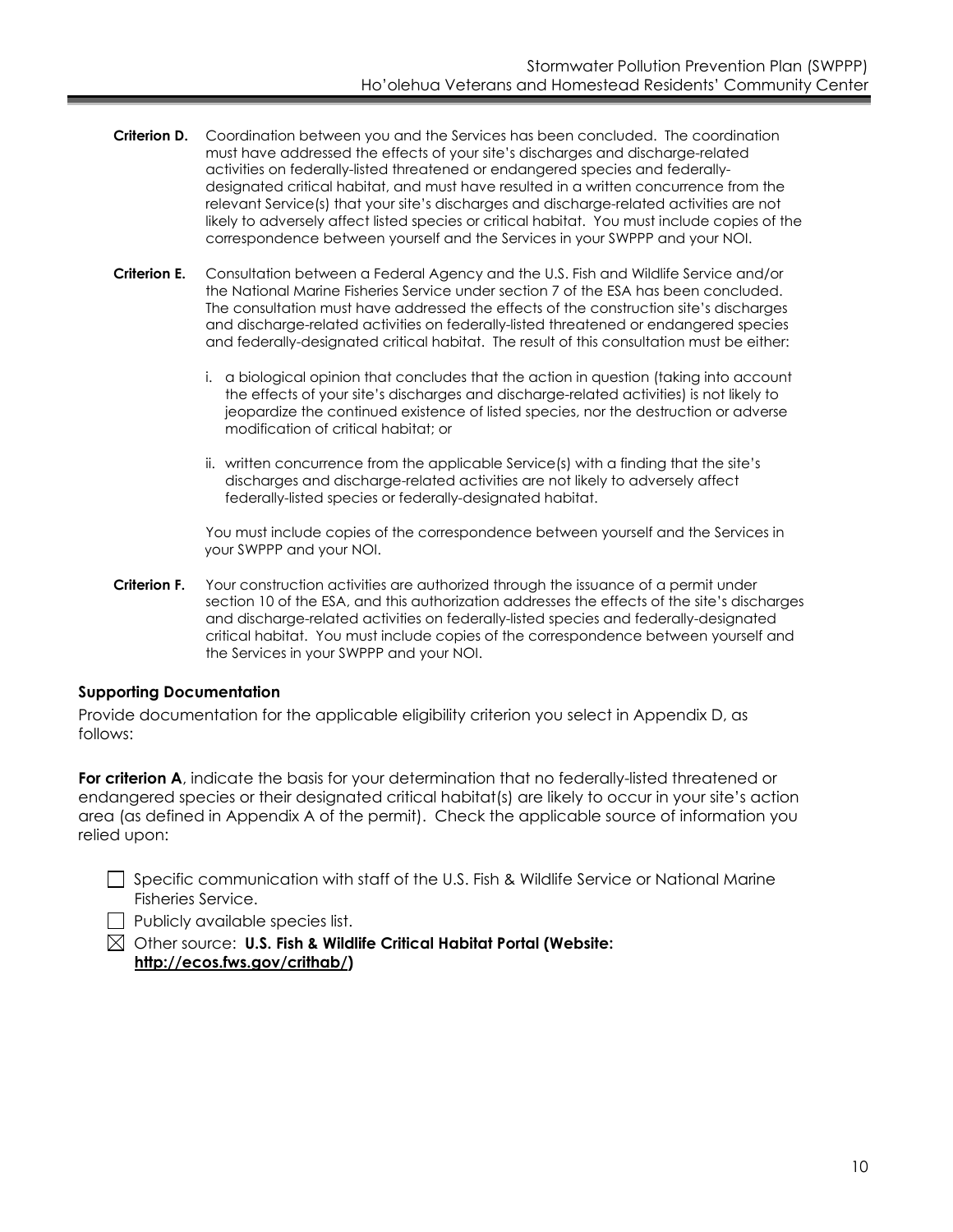### *3.2 Historic Preservation*

### **Instructions (see CGP Part 1.1.f, 7.2.14.2, Appendix E, and the "Historic Preservation" section of the Appendix J – NOI form):**

Follow the screening process in Appendix E of the permit for determining whether your installation of subsurface earth-disturbing stormwater controls will have an effect on historic properties.

- ― Include documentation supporting your determination of eligibility.
- ― To contact your applicable state or tribal historic preservation office, information is available at *www.achp.gov/programs/html*.

### **Appendix E, Step 1**

Do you plan on installing any of the following stormwater controls at your site? Check all that apply below, and proceed to Appendix E, Step 2.

| Dike                                                                              |
|-----------------------------------------------------------------------------------|
| <b>Berm</b>                                                                       |
| <b>Catch Basin</b>                                                                |
| Pond                                                                              |
| Stormwater Conveyance Channel (e.g., ditch, trench, perimeter drain, swale, etc.) |
| Culvert                                                                           |
| Other type of ground-disturbing stormwater control:                               |

### **None of the above will be installed.**

(Note: If you will not be installing any ground-disturbing stormwater controls, no further documentation is required for Section 3.2 of the Template.)

### **Appendix E, Step 2**

If you answered yes in Step 1, have prior surveys or evaluations conducted on the site already determined that historic properties do not exist, or that prior disturbances at the site have precluded the existence of historic properties?  $\Box$  YES  $\Box$  NO

- If yes, no further documentation is required for Section 3.2 of the Template.
- If no, proceed to Appendix E, Step 3.

### **Appendix E, Step 3**

If you answered no in Step 2, have you determined that your installation of subsurface earthdisturbing stormwater controls will have no effect on historic properties?  $\Box$  YES  $\Box$  NO

If yes, provide documentation of the basis for your determination.

If no, proceed to Appendix E, Step 4.

**Appendix E, Step 4**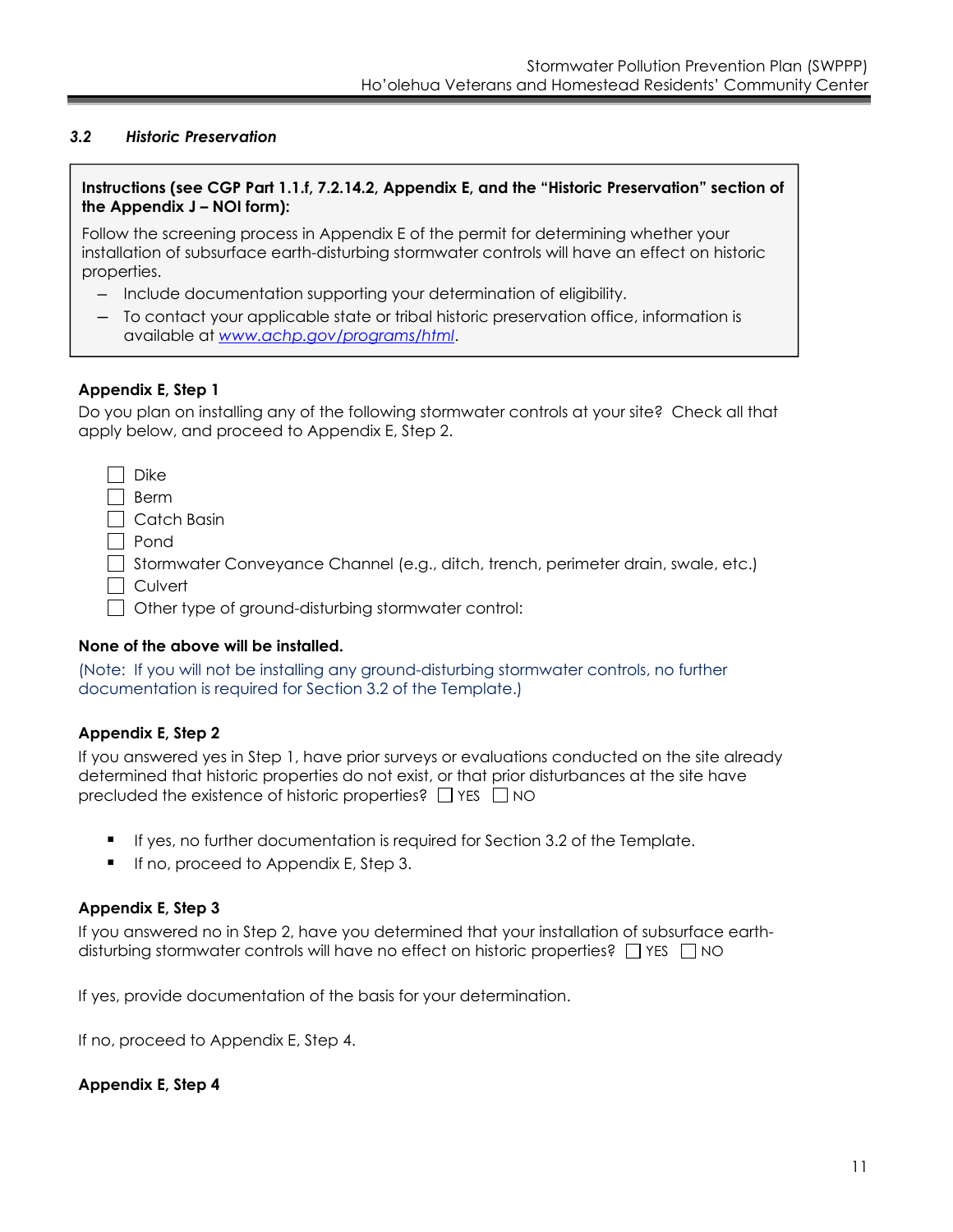If you answered no in Step 3, did the State Historic Preservation Officer (SHPO), Tribal Historic Preservation Office (THPO), or other tribal representative (whichever applies) respond to you within 15 calendar days to indicate whether the subsurface earth disturbances caused by the installation of stormwater controls affect historic properties?  $\Box$  YES  $\Box$  NO

If no, no further documentation is required for Section 3.2 of the Template.

If yes, describe the nature of their response:

- $\Box$  Written indication that adverse effects to historic properties from the installation of stormwater controls can be mitigated by agreed upon actions.
- $\Box$  No agreement has been reached regarding measures to mitigate effects to historic properties from the installation of stormwater controls.

## *3.3 Safe Drinking Water Act Underground Injection Control Requirements*

### **Instructions (see CGP Part 7.2.14.3):**

- If you will use any of the identified controls in this section, include documentation of contact between you and the applicable state agency or EPA Regional Office responsible for implementing the requirements for underground injection wells in the Safe Drinking Water Act and EPA's implementing regulations at 40 CFR Parts 144-147.
- For state UIC program contacts, refer to the following EPA website: *http://water.epa.gov/type/groundwater/uic/whereyoulive.cfm.*

Do you plan to install any of the following controls?

Infiltration trenches (if stormwater is directed to any bored, drilled, driven shaft or dug hole that is deeper than its widest surface dimension, or has a subsurface fluid distribution system)

 Commercially manufactured pre-cast or pre-built proprietary subsurface detention vaults, chambers, or other devices designed to capture and infiltrate stormwater flow

 $\Box$  Drywells, seepage pits, or improved sinkholes (if stormwater is directed to any bored, drilled, driven shaft or dug hole that is deeper than its widest surface dimension, or has a subsurface fluid distribution system)

### **None of the above will be installed.**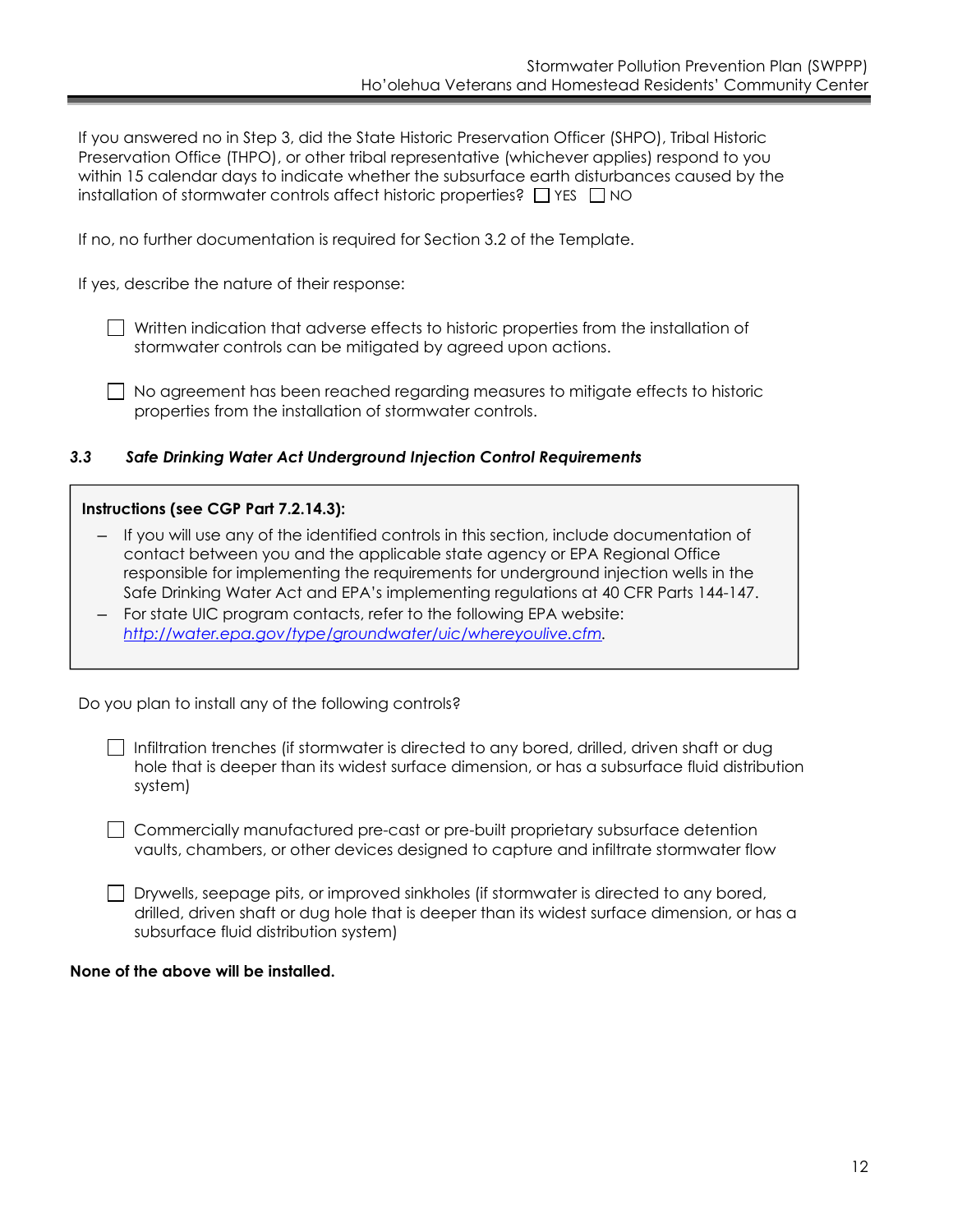## **SECTION 4: EROSION AND SEDIMENT CONTROLS**

### **General Instructions (See CGP Parts 2.1 and 7.2.10):**

- Describe the erosion and sediment controls that will be installed and maintained at your site.
- For more information or ideas on BMPs, see EPA's National Menu of BMPs http://www.epa.gov/npdes/stormwater/menuofbmps

Prior to grading, stormwater will surface flow to silt fences before discharging into an existing concrete ditch located west of the property. After site grading is accomplished, stormwater will flow to permanent BMP facilities before discharging into drainage systems.

### *4.1 Natural Buffers or Equivalent Sediment Controls*

### **Instructions (see CGP Parts 2.1.2.1 and 7.2.9, and Appendix G):**

This section only applies to you if a surface water is located within 50 feet your construction activities. If this is the case, consult CGP Part 2.1.2.1 and Appendix G for information on how to comply with the buffer requirements.

- ― Describe the compliance alternative (CGP Part 2.1.2.1.a.i, ii, or iii) that was chosen to meet the buffer requirements, and include any required documentation supporting the alternative selected. The compliance alternative selected must be maintained throughout the duration of permit coverage. However, if you select a different compliance alternative during your period of permit coverage, you must modify your SWPPP to reflect this change.
- If you qualify for one of the exceptions in CGP Part 2.1.2.1.e, include documentation related to your qualification for such exceptions.

**N/A**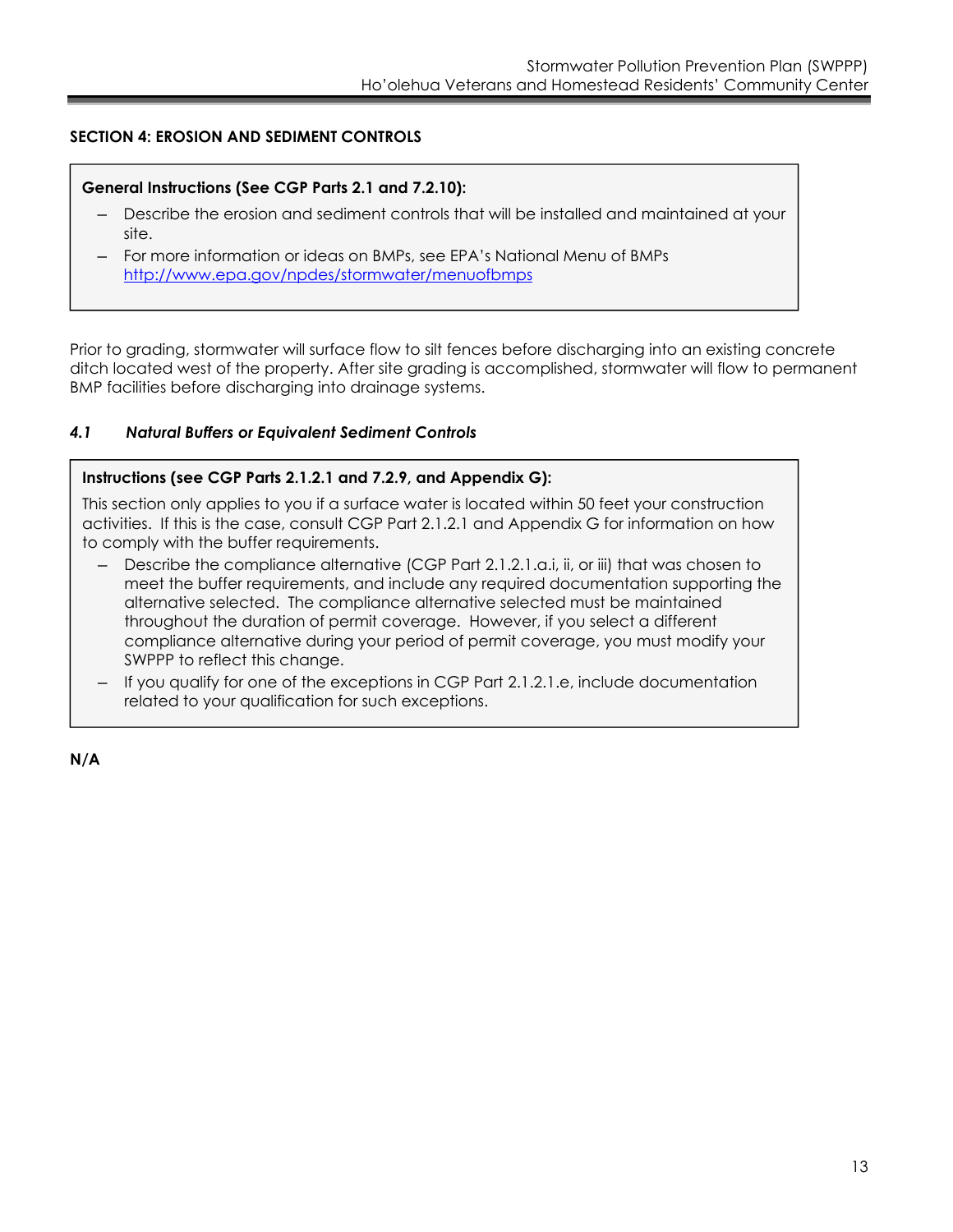## *4.2 Perimeter Controls*

### **Instructions (see CGP Parts 2.1.2.2 and 7.2.10):**

- Describe sediment controls that will be used (e.g., silt fences, filter berms, temporary diversion dikes, or fiber rolls) to meet the Part 2.1.2.2 requirement to "install sediment controls along those perimeter areas of your site that will receive stormwater from earthdisturbing activities."
- For linear projects, where you have determined that the use of perimeter controls in portions of the site is impracticable, document why you believe this is to be the case.
- ― Also see, EPA's *Silt Fence BMP Fact Sheet* at www.epa.gov/npdes/stormwater/menuofbmps/construction/silt\_fences or *Fiber Rolls BMP Fact Sheet* at www.epa.gov/npdes/stormwater/menuofbmps/construction/fiber\_rolls

### **General**

- Silt fences will be installed downstream of the construction limits for each phase.
- Contractor may amend the SWPPP to use approved equal perimeter controls.

### **Specific Perimeter Controls**

### *Perimeter Control # 1*

### **Perimeter Control Description**

o 3' Silt Fence - anchored with #5 rebar spaced every 6'.

### **Installation**

Estimated Date of Installation: 11/1/2018

### **Maintenance Requirements**

 Per CGP 2.1.2.2.b inspection will be on a weekly basis and immediately after storm events of 0.25" or greater by visual inspection, if heavy rains are predicted and daily during periods of prolonged rain. Damaged or compromised portions of the silt fence will be repaired or replaced immediately. Build up of sediment shall be removed from the silt fence when it has reached onethird of the height of the fence. Should the fabric on a silt fence decompose, or become ineffective prior to the end of the expected usable life and the fence still be necessary, the fabric shall be replaced promptly.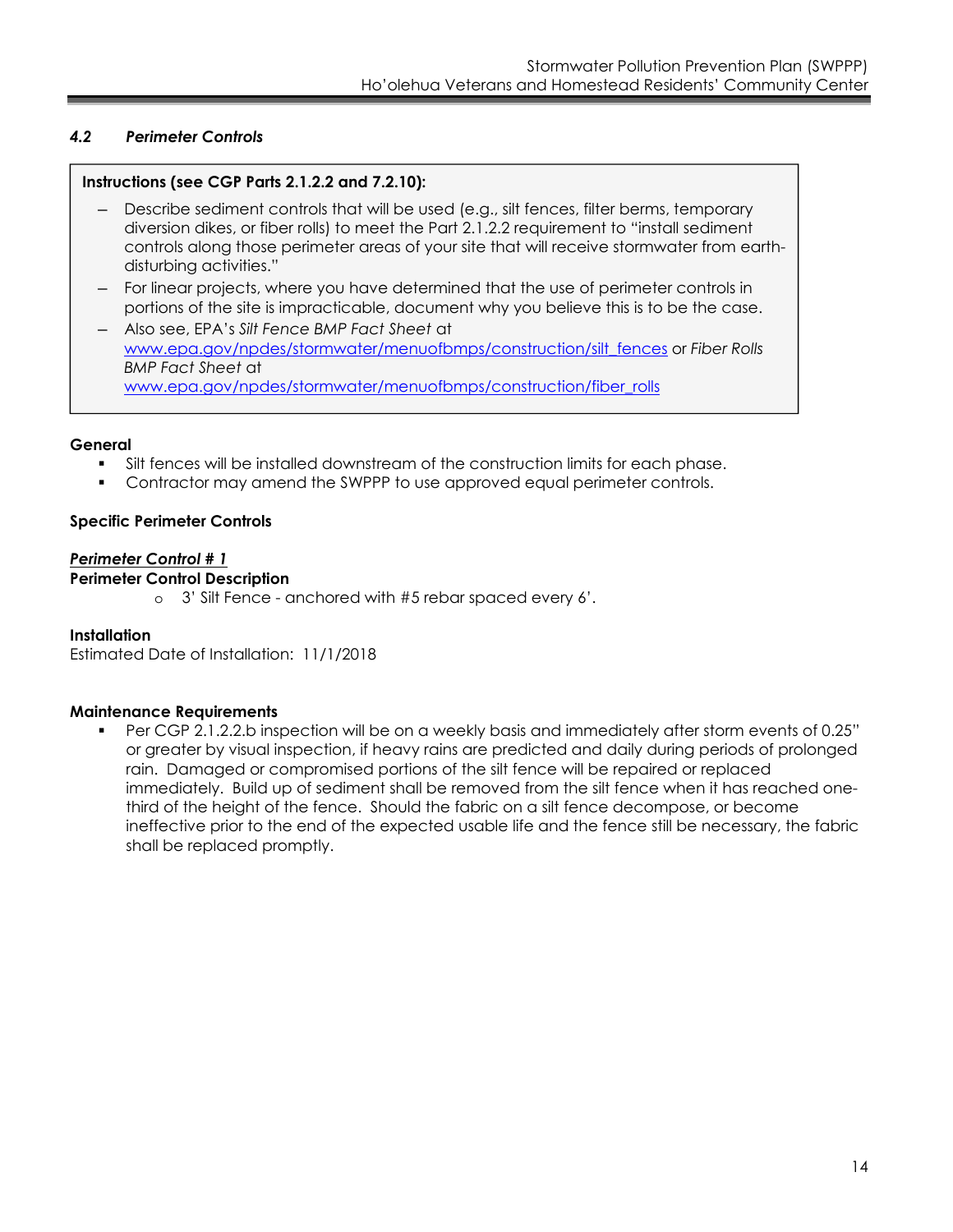## *4.3 Sediment Track-Out*

### **Instructions (see CGP Parts 2.1.2.3 and 7.2.10):**

- ― Describe stormwater controls that will be used to "minimize the track-out of sediment onto off-site streets, other paved areas, and sidewalks from vehicles exiting your construction site."
- Describe location(s) of vehicle exit(s), procedures to remove accumulated sediment off-site (e.g., vehicle tracking), and stabilization practices (e.g., stone pads or wash racks or both) to minimize off-site vehicle tracking of sediment. Also include the design, installation, and maintenance specifications for each control.
- ― Also, see EPA's *Construction Entrances BMP Fact Shee*t at www.epa.gov/npdes/stormwater/menuofbmps/construction/cons\_entrance

### **General**

Stabilized construction entrance

### **Specific Track-Out Controls**

### *Track-Out Control # 1*

### **Track-Out Control Description**

- Single point of egress and ingress to the site shall be protected with stabilized construction entrance
- 20'(min.)x50'(min.), 8" thick, 1" to 3" coarse aggregate or larger (7" max) gravel entrance with Amoco series 2000 geotextile fabric, or approved equal. Refer to erosion control details in the construction drawings.

### **Installation**

Estimated Date of Installation: 11/1/2018

### **Maintenance Requirements**

 Per CGP 2.1.2.3.d., where sediment has been tracked-out from the site onto paved areas, removal of the deposited sediment will be required within 24 hours. Removal of the track-out will be by way of sweeping, shoveling, or vacuuming the surface, or by using other similarly effective means of sediment removal. Hosing or sweeping track-out sediment into any stormwater conveyance (unless it is connected to a sediment basin, sediment trap, or similarly effective control), storm drain inlet, or surface water will be strictly prohibited. Inspection and verification that the BMP is in place will take place prior to construction activities. Inspection of the entrance will be required on a weekly basis during the rainy season or bi-weekly during the non-rainy season, and after storm events. Any accumulated sediment within the gravel entrance will be removed and disposed of. Any voids present within the aggregate will be replaced.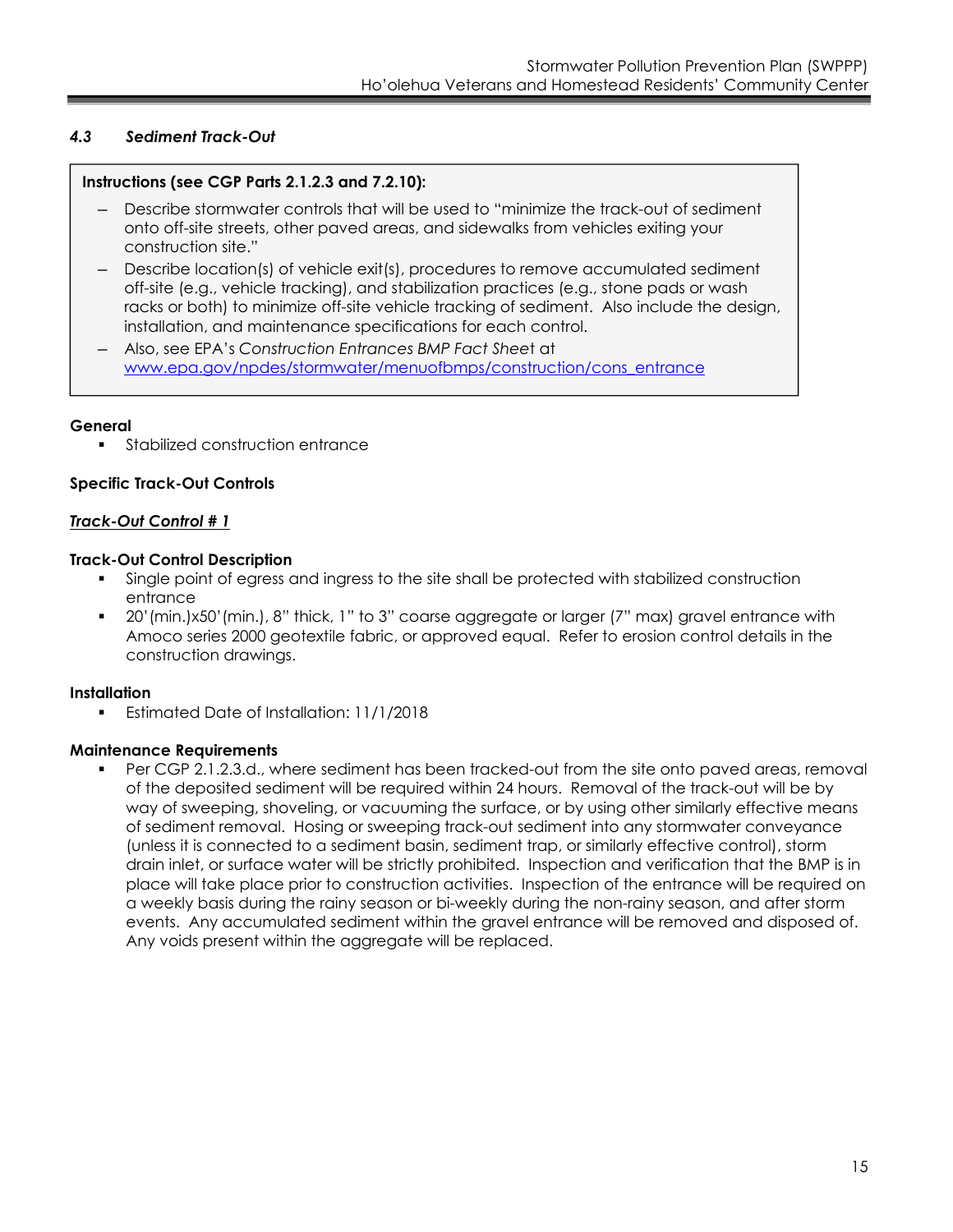## *4.4 Stockpiled Sediment or Soil*

## **Instructions (see CGP Parts 2.1.2.4 and 7.2.10):**

- Describe stormwater controls and other measures you will take to minimize the discharge of sediment or soil particles from stockpiled sediment or soil. Include a description of structural practices (e.g., diversions, berms, ditches, storage basins), including design, installation, and maintenance specifications, used to divert flows from stockpiled sediment or soil, retain or detain flows, or otherwise limit exposure and the discharge of pollutants from stockpiled sediment or soil.
- ― Also, describe any controls or procedures used to minimize exposure resulting from adding to or removing materials from the pile.

## **General**

- Filter socks will be installed around the perimeter of stocked sediment or soil.
- Contractor may amend the SWPPP to use approved equal stockpile sediment or soil controls.

## **Specific Stockpile Controls**

## *Stockpile Control # 1*

## **Stockpiled Sediment/Soil Control Description**

3' Silt Fence - anchored with #5 rebar spaced every 6'

### **Installation**

**Estimated Date of installation: 11/1/2018** 

## **Maintenance Requirements**

 The contractor shall be responsible for inspecting and maintaining any temporary stockpile on site, and shall protect the stockpile from wind and rain erosion, utilizing stabilization methods described above. Inspections will be on a weekly basis, immediately after storm events, if heavy rains are predicted, and daily during periods of prolonged rain. Sediment will be removed before it has reached a third of the height of the filter sock. Damaged or compromised filter socks will be repaired or replaced immediately.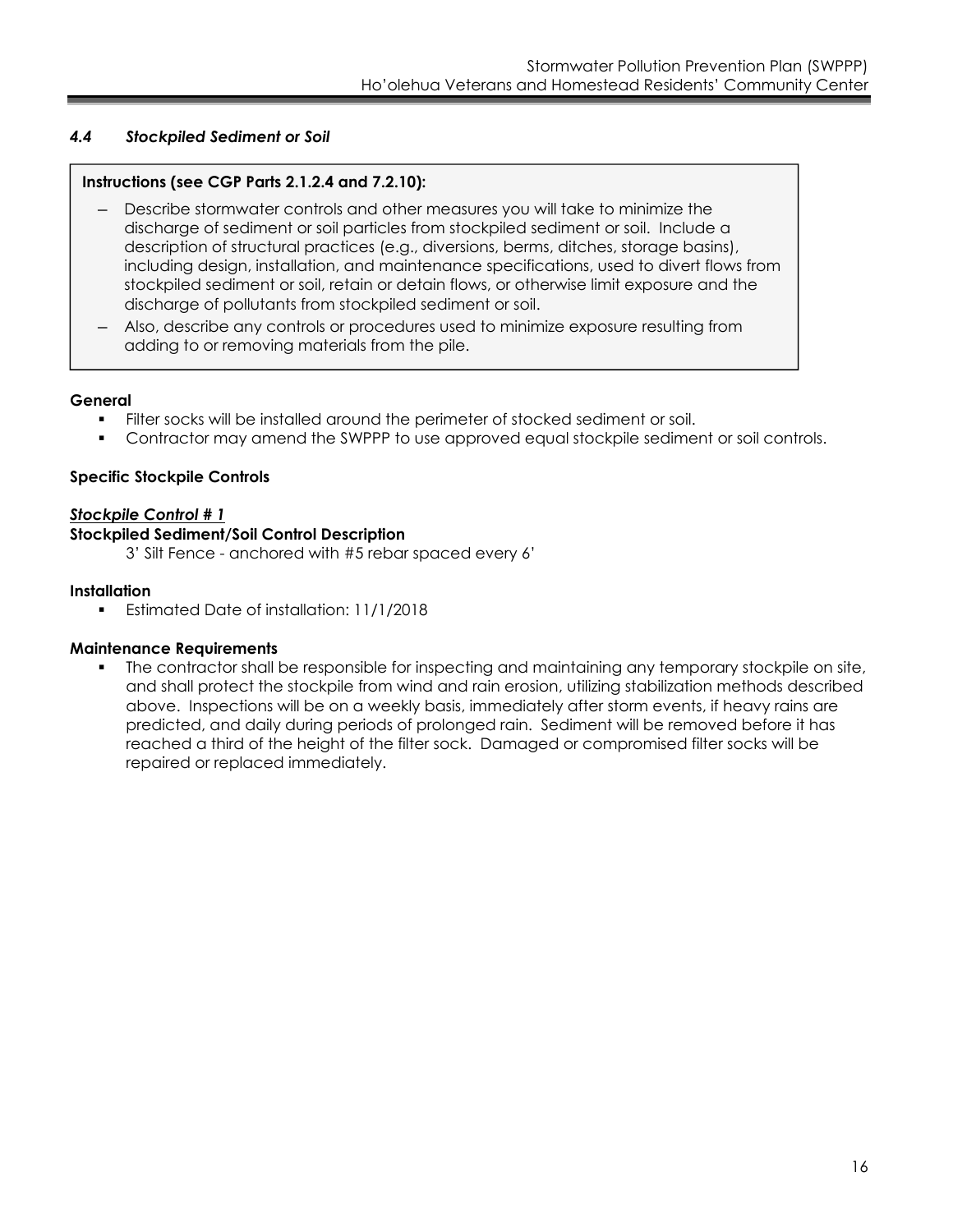## *4.5 Minimize Dust*

### **Instructions (see CGP Parts 2.1.2.5 and 7.2.10):**

Describe controls and procedures you will use at your project/site to minimize the generation of dust.

### **General**

- Wind erosion consists of dust particulate matter that should be controlled during grading and excavation activities.
- The site will be protected by BMPs, similar to those used to control runoff and water erosion from the site, to control dust and reduce wind erosion.

### **Specific Dust Controls**

### *Dust Control # 1*

*Watering will prevent dust generation, but only for a short duration, generally less than a few hours.* 

### **Installation**

**Applied daily or as needed.** 

### **Maintenance Requirements**

 *Rate of application will be monitored such that all water will be retained onsite and allowed to percolate into the ground or evaporate.* 

### *4.6 Minimize the Disturbance of Steep Slopes*

### **Instructions (see CGP Parts 2.1.2.6 and 7.2.10):**

- Describe how you will minimize the disturbance to steep slopes (as defined by CGP Appendix A).
- Describe controls (e.g., erosion control blankets, tackifiers), including design, installation and maintenance specifications, that will be implemented to minimize sediment discharges from slope disturbances.
- ― Also, see EPA's *Geotextiles BMP Fact Sheet* at www.epa.gov/npdes/stormwater/menuofbmps/construction/geotextiles

### **General**

- Minimize soil compaction in areas where final vegetative stabilization will occur.
- Restrict vehicle/equipment use along steep slopes.
- Contractor may amend the SWPPP to use approved equal stockpile sediment or soil controls.

### **Specific Disturbance of Steep Slopes Control**

### *Disturbance of Steep Slopes Control # 1*

Hydroseeding – Provide hydroseeding to match existing conditions of property.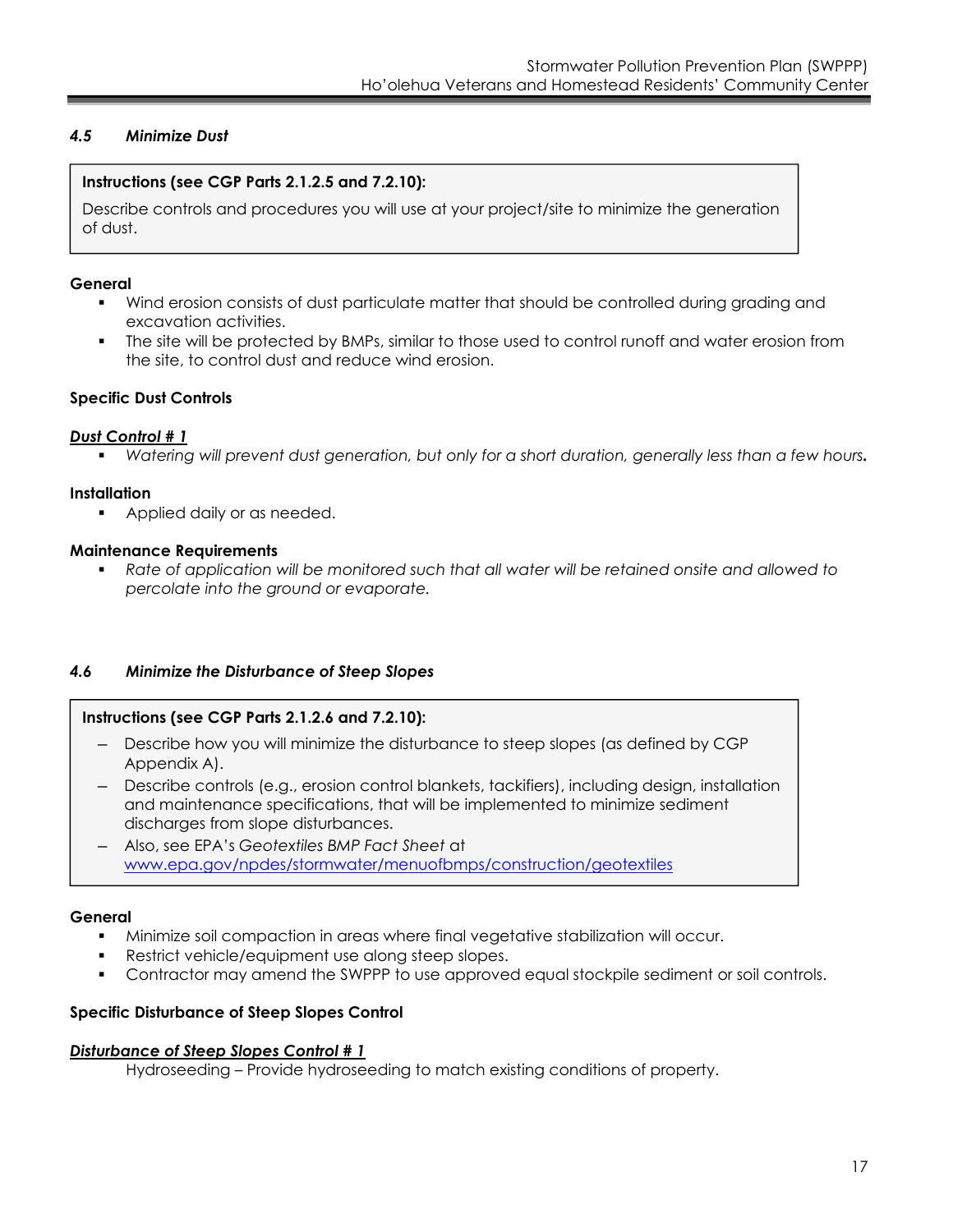### **Installation**

**Estimated Date of installation: 11/1/2018** 

### **Maintenance Requirements**

 The contractor shall be responsible for inspecting and monitoring vegetation growth and water, fertilize, mow, and/or prune the grasses/plants as needed.

## *4.7 Topsoil*

## **Instructions (see CGP Parts 2.1.2.7 and 7.2.10):**

- ― Describe how topsoil will be preserved and identify these areas and associated control measures on your site map(s).
- If it is infeasible for you to preserve topsoil on your site, provide an explanation for why this is the case.

N/A

## *4.8 Soil Compaction*

### **Instructions (see CGP Parts 2.1.2.8 and 7.2.10):**

― In areas where final vegetative stabilization will occur or where infiltration practices will be installed, describe the controls, including design, installation, and maintenance specifications that will be used to restrict vehicle or equipment access or condition the soil for seeding or planting.

### **General**

 Soil compaction will be limited to areas requiring heavy truck traffic for construction operations. Vehicles will be limited to stabilized construction roadways and not allowed to drive over undisturbed native soils.

### **Specific Soil Compaction Controls**

## *Soil Compaction Control # 1*

### **Soil Compaction Control Description**

 Minimize the surface area allowed for vehicular traffic. Limit the amount and activity of vehicles on site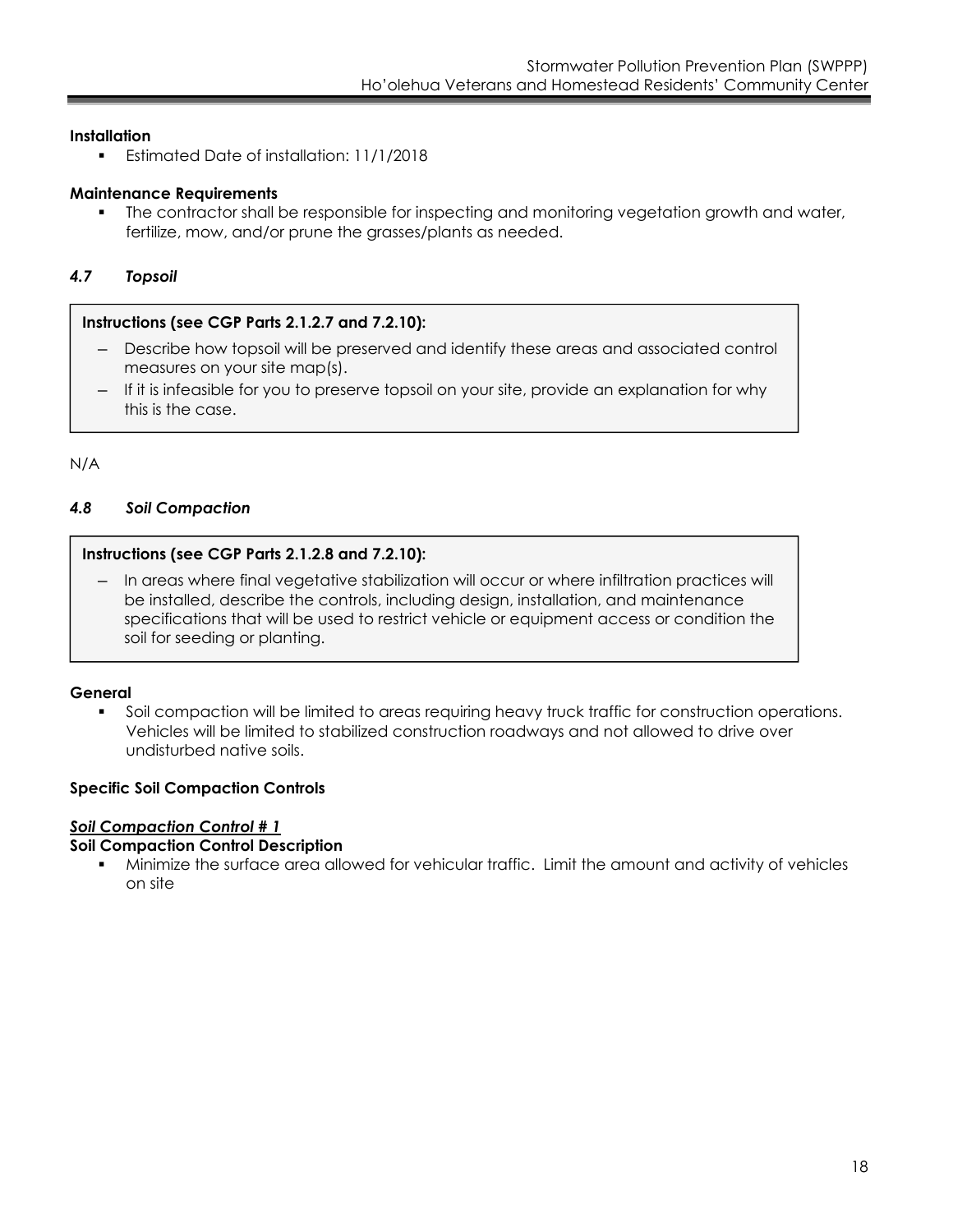## *4.9 Storm Drain Inlets*

## **Instructions (see CGP Parts 2.1.2.9 and 7.2.10):**

- Describe controls (e.g., inserts, rock-filled bags, or block and gravel) including design, installation, and maintenance specifications that will be implemented to protect all inlets that will receive stormwater from your construction activities, and that you have authority to access.
- ― Also, see EPA's *Storm Drain Inlet Protection BMP Fact Sheet* at www.epa.gov/npdes/stormwater/menuofbmps/construction/storm\_drain

### **General**

 Compost filter socks and geotextile filter fabric will be installed around each existing drain inlet which prevents sediment from entering inlet structures.

### **Specific Storm Drain Inlet Controls**

### *Storm Drain Inlet Control # 1*

### **Storm Drain Inlet Control Description**

Geotextile filter fabric – installed at curb inlet basins.

### **Installation**

**Estimated Installation date: 11/1/2018** 

### **Maintenance Requirements**

 Inspections will be on a weekly basis, immediately after storm events, if heavy rains are predicted, and daily during periods of prolonged rain. Cleaning, or removal and replacement, of the protection measures will be required as sediment accumulates, the filter becomes clogged, and/or performance is compromised. Where there is evidence of sediment accumulation adjacent to the inlet protection, the contractor shall remove the deposited sediment within 24 hours.

### *4.10 Constructed Stormwater Conveyance Channels*

## **Instructions (see CGP Parts 2.1.3.1 and 7.2.10):**

If you will be installing a stormwater conveyance channel, describe control practices (e.g., velocity dissipation devices), including design specifications and details (volume, dimensions, outlet structure), that will be implemented at the construction site.

N/A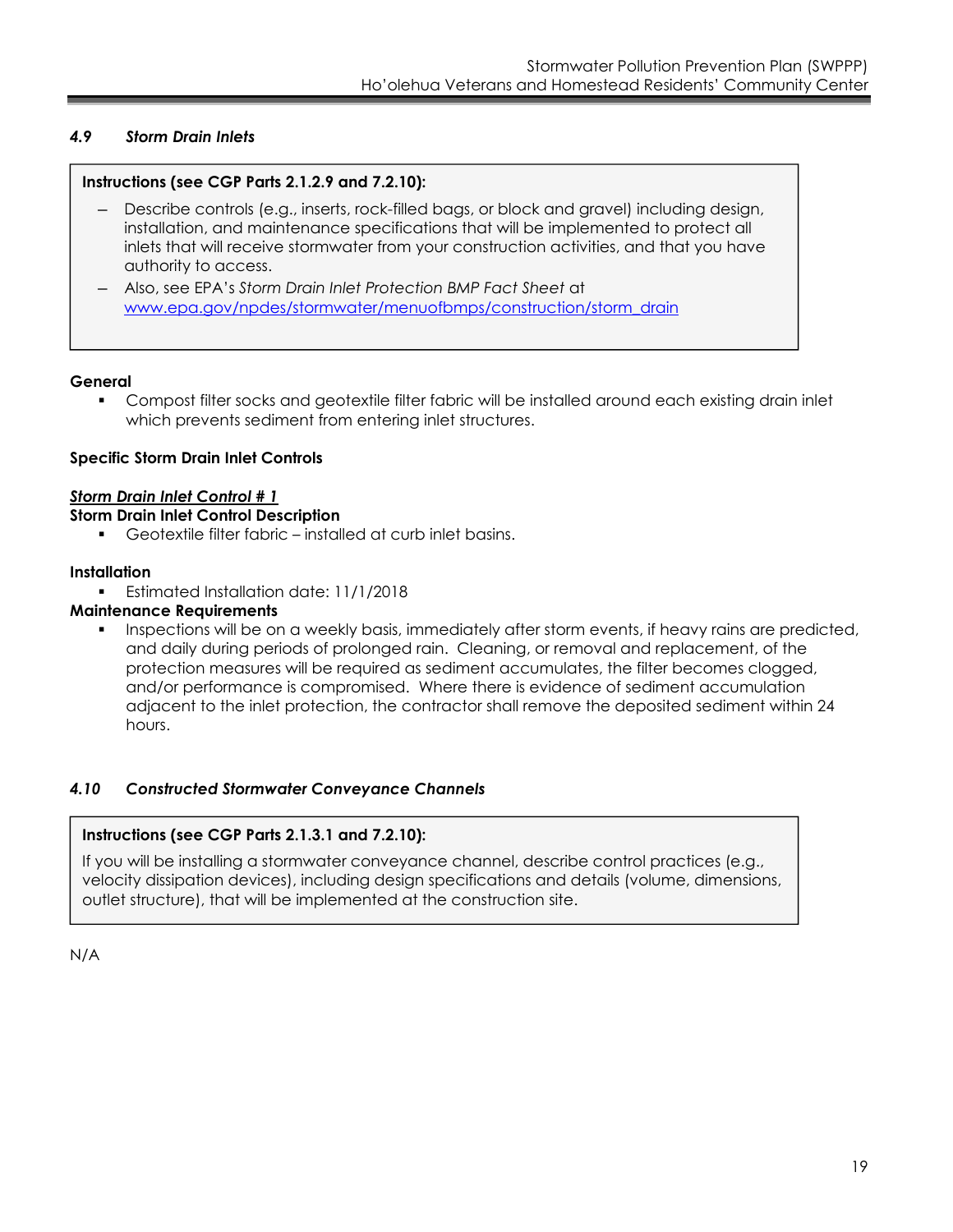## *4.11 Sediment Basins*

## **Instructions (see CGP Parts 2.1.3.2 and 7.2.10):**

If you will install a sediment basin, include design specifications and other details (volume, dimensions, outlet structure) that will be implemented at in conformance with CGP Part 2.1.3.2.

- ― At a minimum, sediment ponds must provide storage for either (1) the calculated volume of runoff from the 2-year, 24-hour storm (see CGP App. H), or (2) 3,600 cubic feet per acre drained
- Sediment ponds must also utilize outlet structures that withdraw water from the surface, , unless infeasible
- ― Also, see EPA's *Sediment Basin BMP Fact Sheet* at www.epa.gov/npdes/stormwater/menuofbmps/construction/sediment\_basins

N/A

## *4.12 Chemical Treatment*

## **Instructions (see CGP Parts 2.1.3.3 and 7.2.10.2):**

If you are using treatment chemicals at your site, provide details for each of the items below. This information is required as part of the SWPPP requirements in CGP Part 7.2.10.2.

N/A

## *4.13 Dewatering Practices*

## **Instructions (see CGP Parts 2.1.3.4 and 7.2.10):**

If you will be discharging stormwater that is removed from excavations, trenches, foundations, vaults, or other similar points of accumulation, include design specifications and details of all dewatering practices that are installed and maintained to comply with CGP Part 2.1.3.4.

N/A

## *4.14 Other Stormwater Controls*

### **Instructions:**

Describe any other stormwater controls that do not fit into the above categories.

No other controls used.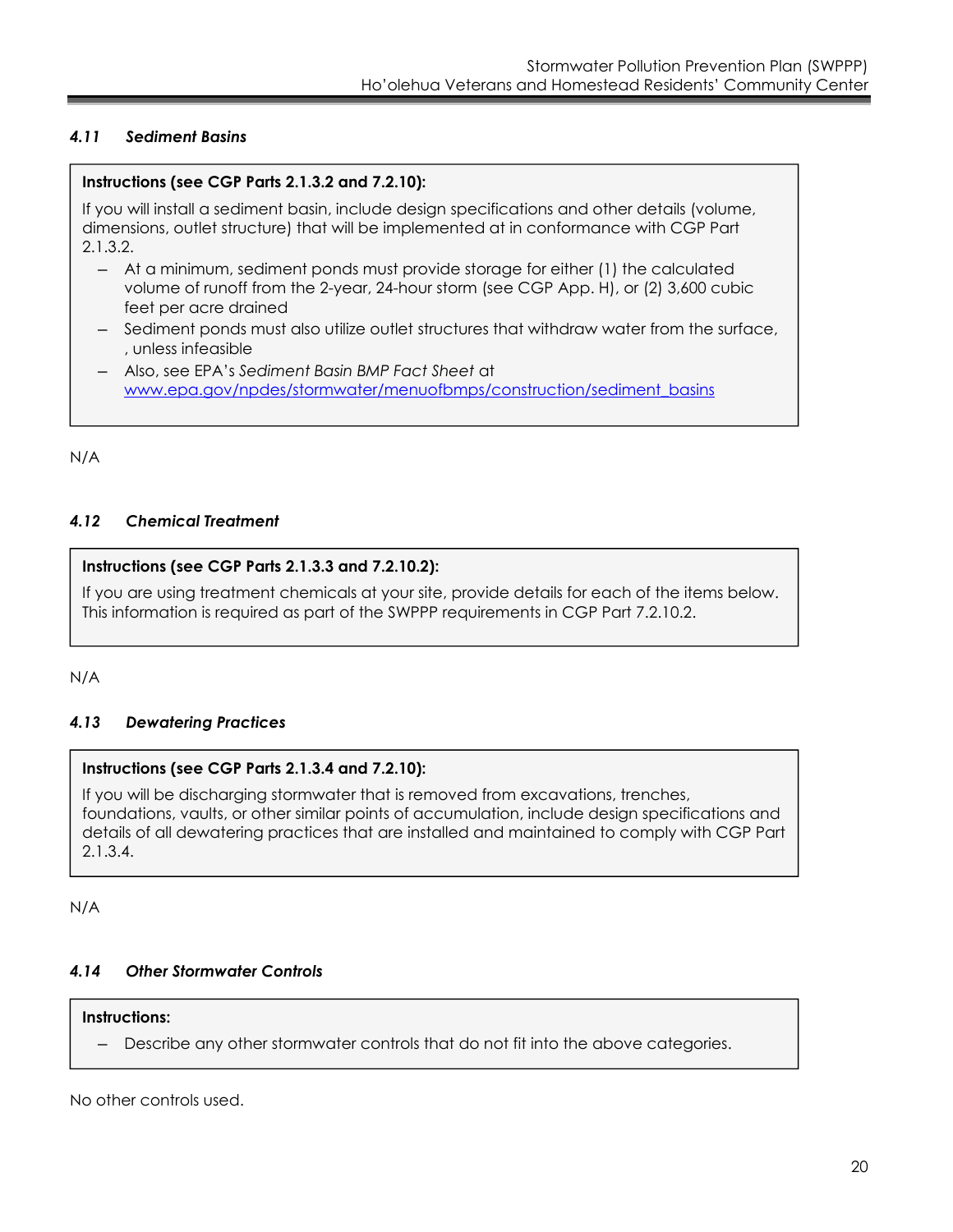## *4.15 Site Stabilization*

### **Instructions (see CGP Parts 2.2 and 7.2.10):**

The CGP requires you to immediately initiate stabilization when work in an area of your site has permanently or temporarily stopped, and to complete certain stabilization activities within prescribed deadlines. See CGP Part 2.2.1. The CGP also requires that stabilization measures meet certain minimum criteria. See CGP Part 2.2.2. For your SWPPP, you must include the following:

- ― Describe the specific vegetative and/or non-vegetative practices that will be used to stabilize exposed soils where construction activities have temporarily or permanently ceased. Avoid using impervious surfaces for stabilization whenever possible.
- ― Also, see EPA's *Seeding BMP Fact Sheet* at www.epa.gov/npdes/stormwater/menuofbmps/construction/seeding
- ― Once you begin construction, consider using the Grading/Stabilization Activities log in Appendix H of the Template to document your compliance with the stabilization requirements in CGP Part 2.2

**Site Stabilization Practice** (only use this if you are not located in an arid, semi-arid, or drought-stricken area)

*Vegetative Non-Vegetative* 

*Temporary Permanent* 

### **Description of Practice**

- Exposed areas will be seeded or planted with vegetation when earth-disturbing activities have permanently ceased on any portion of the site.
- Filter rolls (perimeter controls) will be in place until vegetation sets in.
- Other areas will be paved with asphalt concrete.

### **Installation**

Installation date: Once final grades are established.

### **Maintenance Requirements**

- Shrubs and trees must be adequately watered and fertilized, and if needed, pruned.
- Grasses may need to be watered and mowed.

**Site Stabilization Practice** (only use this if you are located in an arid, semi-arid, or drought-stricken area)

*Vegetative Non-Vegetative* 

*Temporary Permanent* 

## **Description of Practice**

- Exposed areas will be mulched when earth-disturbing activities have temporarily ceased on any portion of the site.
- Types of mulch, binders, and application rates will be recommended by the contractor.

### **Installation**

**Installation date: Implemented when needed.** 

## **Maintenance Requirements**

Must be inspected weekly and after rain for damage or deterioration.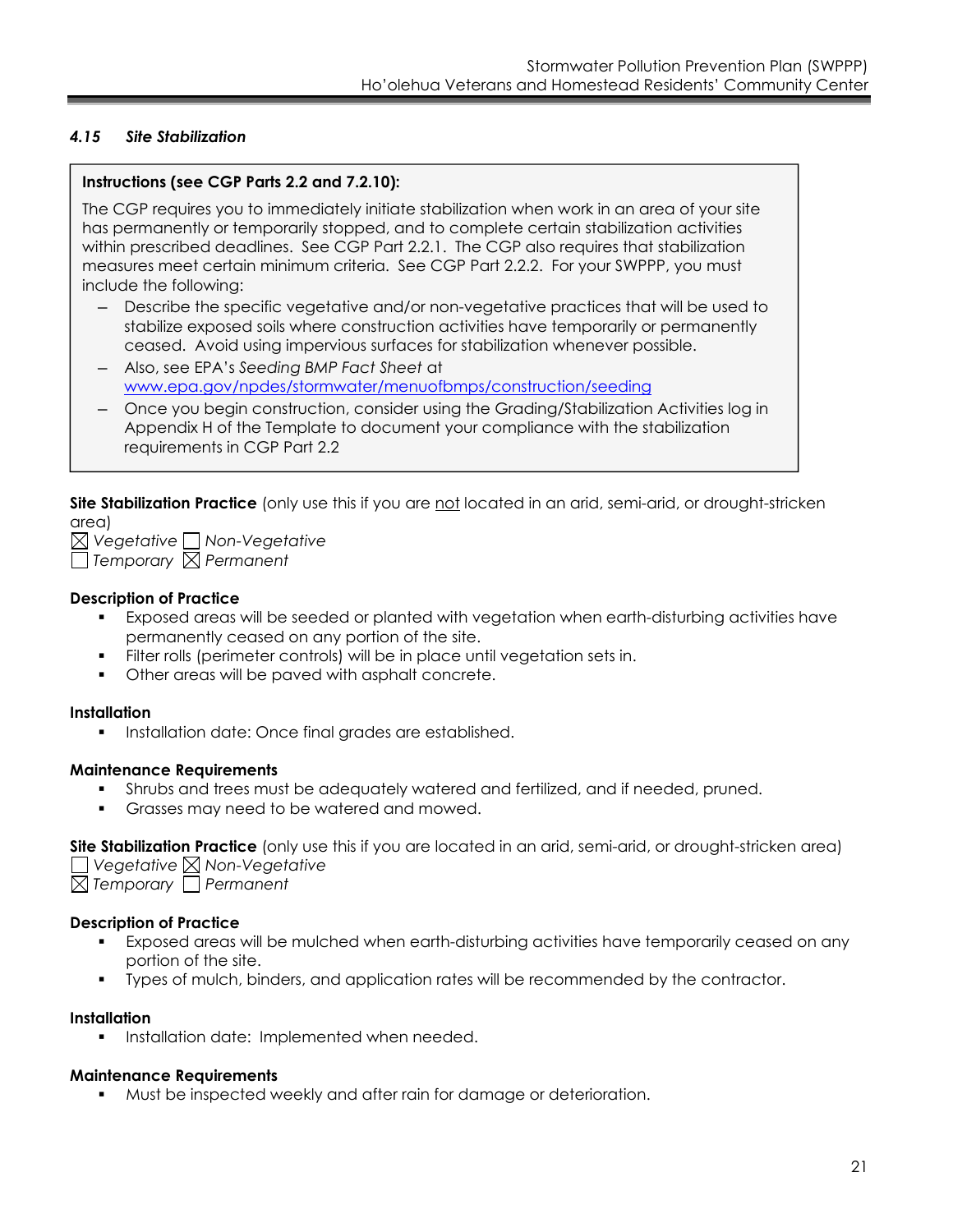### **SECTION 5: POLLUTION PREVENTION STANDARDS**

### *5.1 Potential Sources of Pollution*

### **Instructions (see CGP Part 7.2.7):**

- ― Identify and describe all pollutant-generating activities at your site (e.g., paving operations; concrete, paint, and stucco washout and waste disposal; solid waste storage and disposal).
- ― For each pollutant-generating activity, include an inventory of pollutants or pollutant constituents associated with that activity (e.g., sediment, fertilizers, and/or pesticides, paints, solvents, fuels), which could be exposed to rainfall or snowmelt, and could be discharged from your construction site. You must take into account where potential spills and leaks could occur that contribute pollutants to stormwater discharges.

| <b>Pollutant-Generating Activity</b>       | <b>Pollutants or Pollutant</b><br><b>Constituents</b><br>(that could be discharged if<br>exposed to stormwater) | Location on Site<br>(or reference SWPPP site map<br>where this is shown) |
|--------------------------------------------|-----------------------------------------------------------------------------------------------------------------|--------------------------------------------------------------------------|
| Demolition/Clearing &<br>Grubing           | Construction debris, green<br>waste, general litter, and<br>construction/domestic waste                         |                                                                          |
| Operations and<br>Maintenance of Equipment | Fuels, oils, other pollutants<br>used in the vehicle and<br>equipment operation and<br>maintenance              |                                                                          |
| Stabilization                              | Pesticides, herbicides,<br>insecticides, fertilizers, and<br>landscape materials                                |                                                                          |
| Grading                                    | Sediment, dust                                                                                                  |                                                                          |
| Activities associated with<br>painting     | Paint, paint wash solvent                                                                                       |                                                                          |
| Waterline flushing                         | <b>Chemical treatments</b>                                                                                      |                                                                          |

#### **Construction Site Pollutants**

Information to be provided via SWPPP Amendment, as required by HAR 11- 55, Section 7.2.4, prior to the start of construction activities.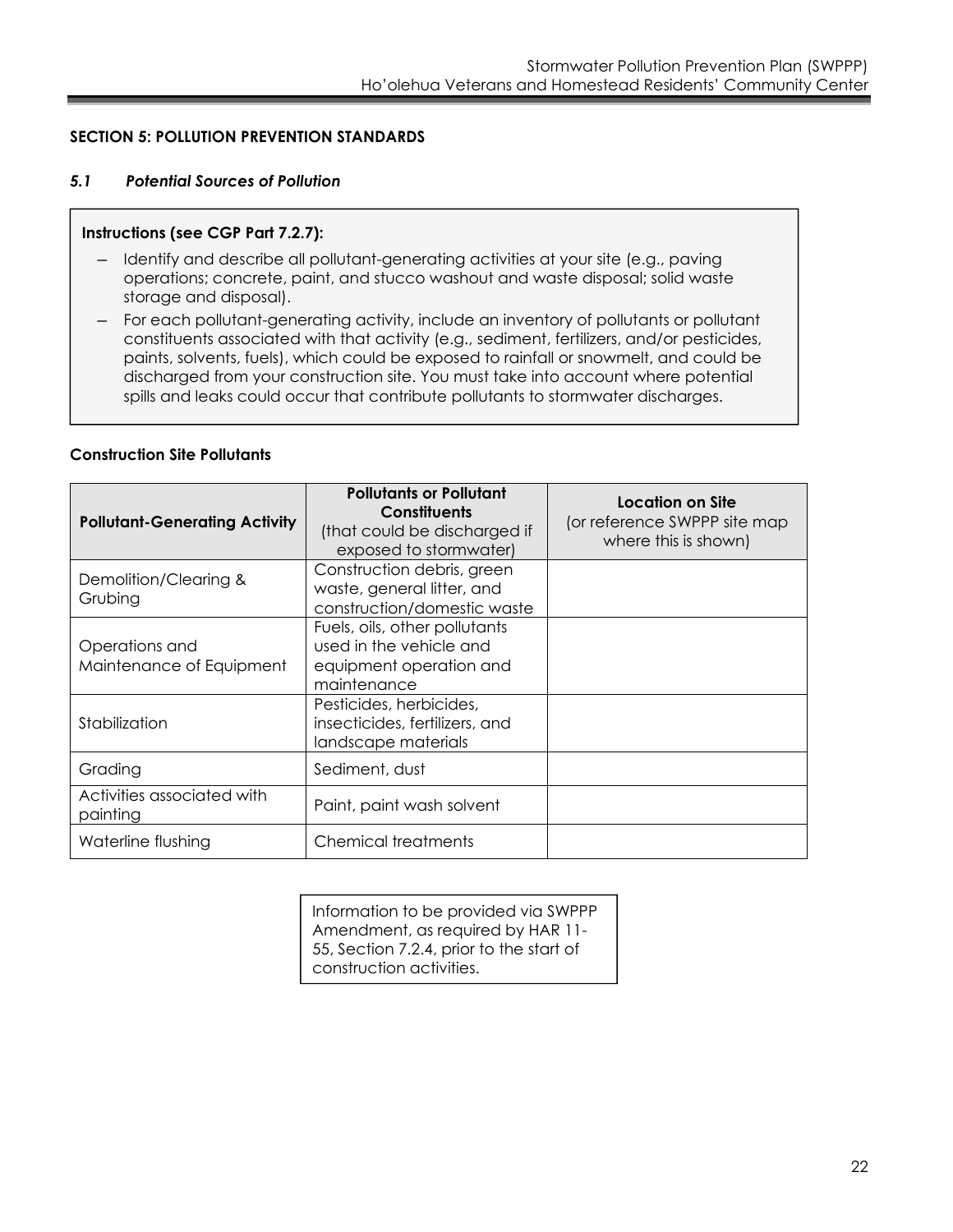## *5.2 Spill Prevention and Response*

### **Instructions (see CGP Parts 2.3 and 7.2.11):**

- ― Describe procedures you will use to prevent and respond to leaks, spills, and other releases. You must implement the following at a minimum:
	- $\checkmark$  Procedures for expeditiously stopping, containing, and cleaning up spills, leaks, and other releases. Identify the name or title of the employee(s) responsible for detection and response of spills or leaks; and
	- $\checkmark$  Procedures for notification of appropriate facility personnel, emergency response agencies, and regulatory agencies where a leak, spill, or other release containing a hazardous substance or oil in an amount equal to or in excess of a reportable quantity consistent with Part 2.3.3.4c and established under either 40 CFR Part 110, 40 CFR Part 117, or 40 CFR Part 302, occurs during a 24-hour period. Contact information must be in locations that are readily accessible and available.
- Some projects/site may be required to develop a Spill Prevention Control and Countermeasure (SPCC) plan under a separate regulatory program (40 CFR 112). If you are required to develop an SPCC plan, or you already have one, you should include references to the relevant requirements from your plan.

### **General**

- **Spill control may be utilized on the following materials:** 
	- o Soil stabilizers
	- o Dust stabilizers
	- o Herbicides
	- o Fertilizers
	- o Fuels
	- o Lubricants
	- o Petroleum distillates

### **Spill Prevention Measures**

- o Educate and be aware of pollutant sources and pollutant characteristics. Ensure employees know what a "significant" spill is for materials they use.
- o Educate on the potential dangers to humans and environment from spills and leaks.
- o Hold regular meetings to discuss appropriate disposal procedures.
- o Establish continuing education as needed.
- o Have a superintendent or representative oversee and enforce proper spill prevention measures.
- o Store hazardous materials in covered containers and protect from vandalism.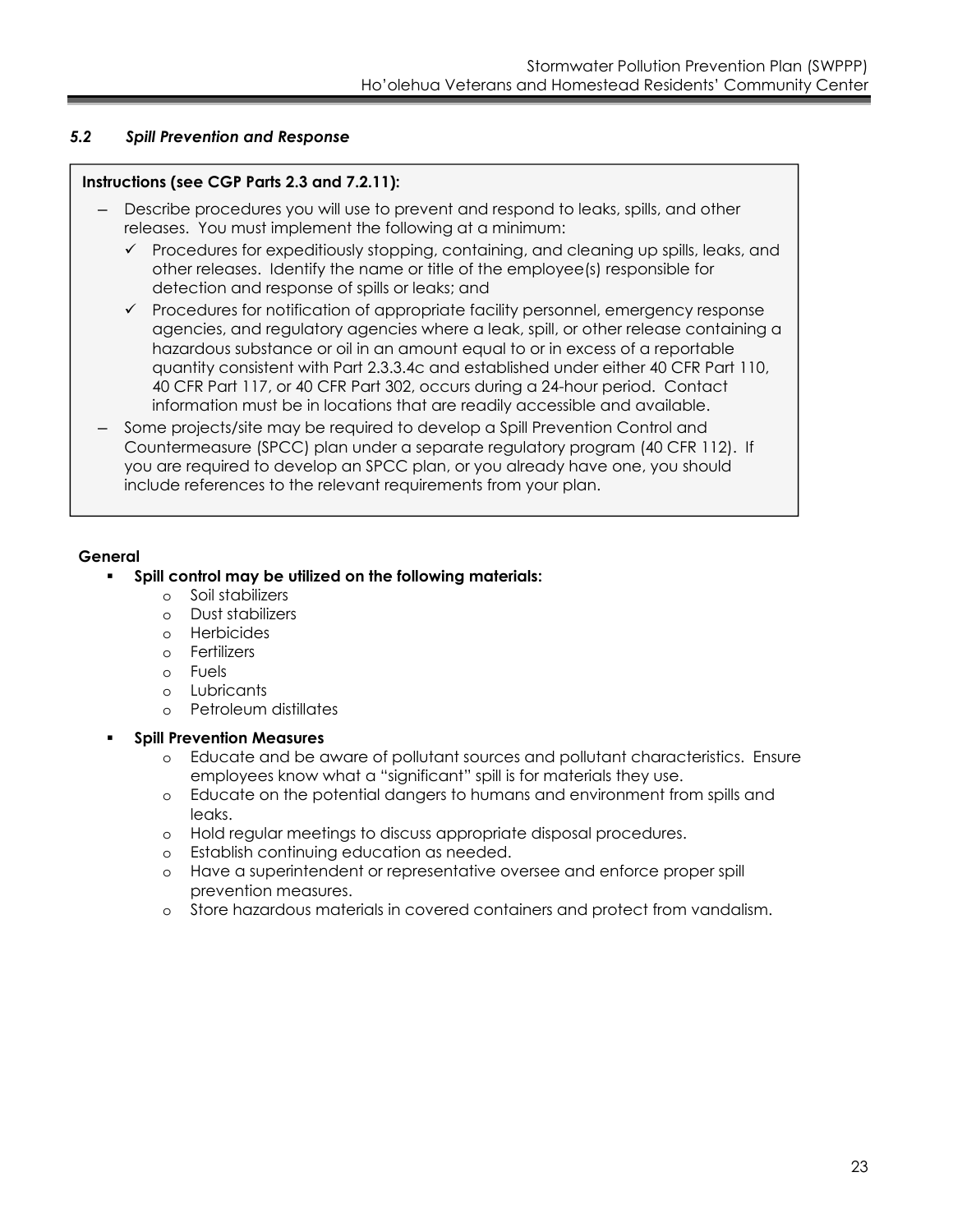## **Spill Control Measures consist of:**

- o Contain and clean up any spill immediately.
- o Properly remove and dispose of any hazardous materials or contaminated soil in significant residual materials remain on the ground after construction is complete.
- o If spills or leaks of materials occur that are not contained and could discharge to surface waters, sampling of site discharge may be required.
- o Do not allow water used for cleaning and decontamination to enter watercourse.
- o Clean up as much of the material as possible and dispose of properly.
- o Notify the local emergency response if the spill is significant. Notify proper county officials.
- o Report significant spills to the fire department.

## *5.3 Fueling and Maintenance of Equipment or Vehicles*

### **Instructions (see CGP Parts 2.3.3.1 and 7.2.11):**

- ― Describe equipment/vehicle fueling and maintenance practices that will be implemented to eliminate the discharge of spilled or leaked chemicals (e.g., providing secondary containment *(examples: spill berms, decks, spill containment pallets)* and cover where appropriate, and/or having spill kits readily available.
- ― Also, see EPA's *Vehicle Maintenance and Washing Areas BMP Fact Sheet* at www.epa.gov/npdes/stormwater/menuofbmps/construction/vehicile\_maintain

### **General**

- No fuel will be stored on-site. The Contractor shall prohibit discharging: fuels, oils and other pollutants used in the vehicle and equipment operation and maintenance.
- Effective means of eliminating discharge of spilled or leaked chemicals:
	- o Checking all vehicles at the beginning of each work day for leaks
	- o Vehicle inspections and fueling shall be in the designated fueling areas
	- o Ensuring adequate supplies are available at all times to handle spills, leaks, and disposal of used liquids
	- o Using drip pans and absorbents under or around leaky vehicles and equipment
	- o Installing compost filter socks around vehicle staging area
	- o Disposing of or recycling oil and oily wastes in accordance with other federal, state, and local requirements
	- o Cleaning up spills or contaminated surfaces immediately, using dry clean up measures where possible
	- o Storing chemicals in water-tight containers
	- o Eliminating the source of the spill to prevent a discharge or a furtherance of an ongoing discharge
	- o No cleaning of surfaces by hosing down the area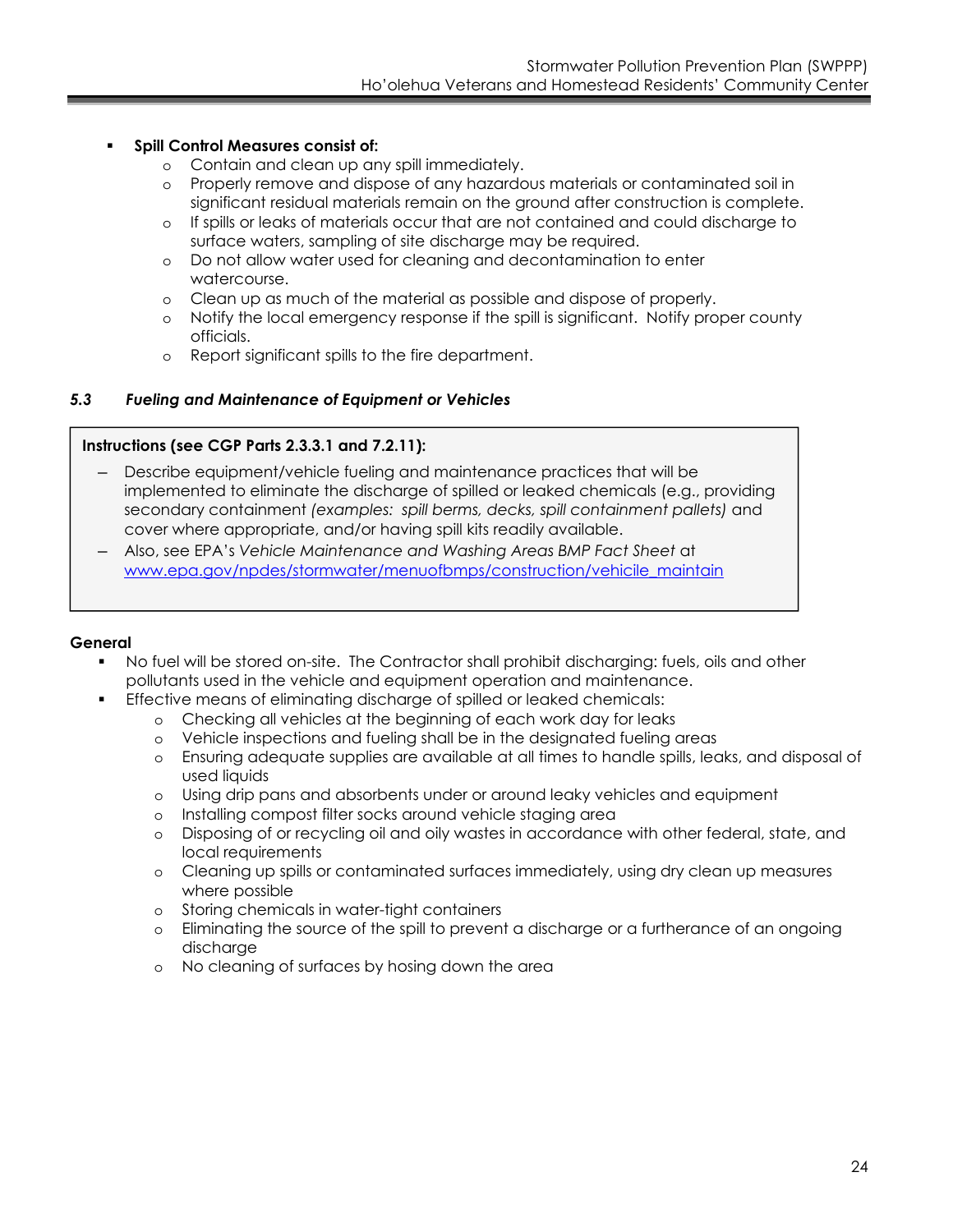### *5.4 Washing of Equipment and Vehicles*

### **Instructions (see CGP Parts 2.3.3.2 and 7.2.11):**

- ― Describe equipment/vehicle washing practices that will be used to minimize the discharge of pollutants from equipment and vehicle washing, wheel wash water, and other types of washing (e.g., locating activities away from surface waters and stormwater inlets or conveyances and directing wash waters to a sediment basin or sediment trap, using filtration devices, such as filter bags or sand filters, or using other similarly effective controls).
- Describe how you will prevent the discharge of soaps, detergents, or solvents by providing either (1) cover (*examples: plastic sheeting or temporary roofs*) to prevent these detergents from coming into contact with rainwater, or (2) a similarly effective means designed to prevent the discharge of pollutants from these areas.
- ― Also, see EPA's *Vehicle Maintenance and Washing Areas BMP Fact Sheet* at www.epa.gov/npdes/stormwater/menuofbmps/construction/vehicile\_maintain

#### **General**

- No soap, detergent, or solvents will be used to wash vehicles and equipment
- Sediment and wash water trap shall be maintained in order to not permit any discharge or percolation into the ground
- Trap will be inspected daily for wash water/potential petroleum and will be removed and disposed of if not evaporated
- **Steam cleaning will not be permitted on site**

### *5.5 Storage, Handling, and Disposal of Construction Products, Materials, and Wastes*

### **Instructions (see CGP Parts 2.3.3.3 and 7.2.11):**

- For any of the types of construction products, materials, and wastes below in Sections 5.5.1-5.5.6 below that are expected to be used or stored at your site, provide the information on how you will comply with the corresponding CGP provision and the specific practices that will be employed.
- ― Also, see EPA's *General Construction Site Waste Management BMP Fact Sheet* at www.epa.gov/npdes/stormwater/menuofbmps/construction/cons\_wasteman

### **General**

- Hazardous materials storage onsite will be minimized.
- Hazardous materials should be handled as infrequently as possible.
- Ample spill cleanup supplies appropriate for the materials being stored will be provided.
- Employees to be trained in emergency spill cleanup procedures.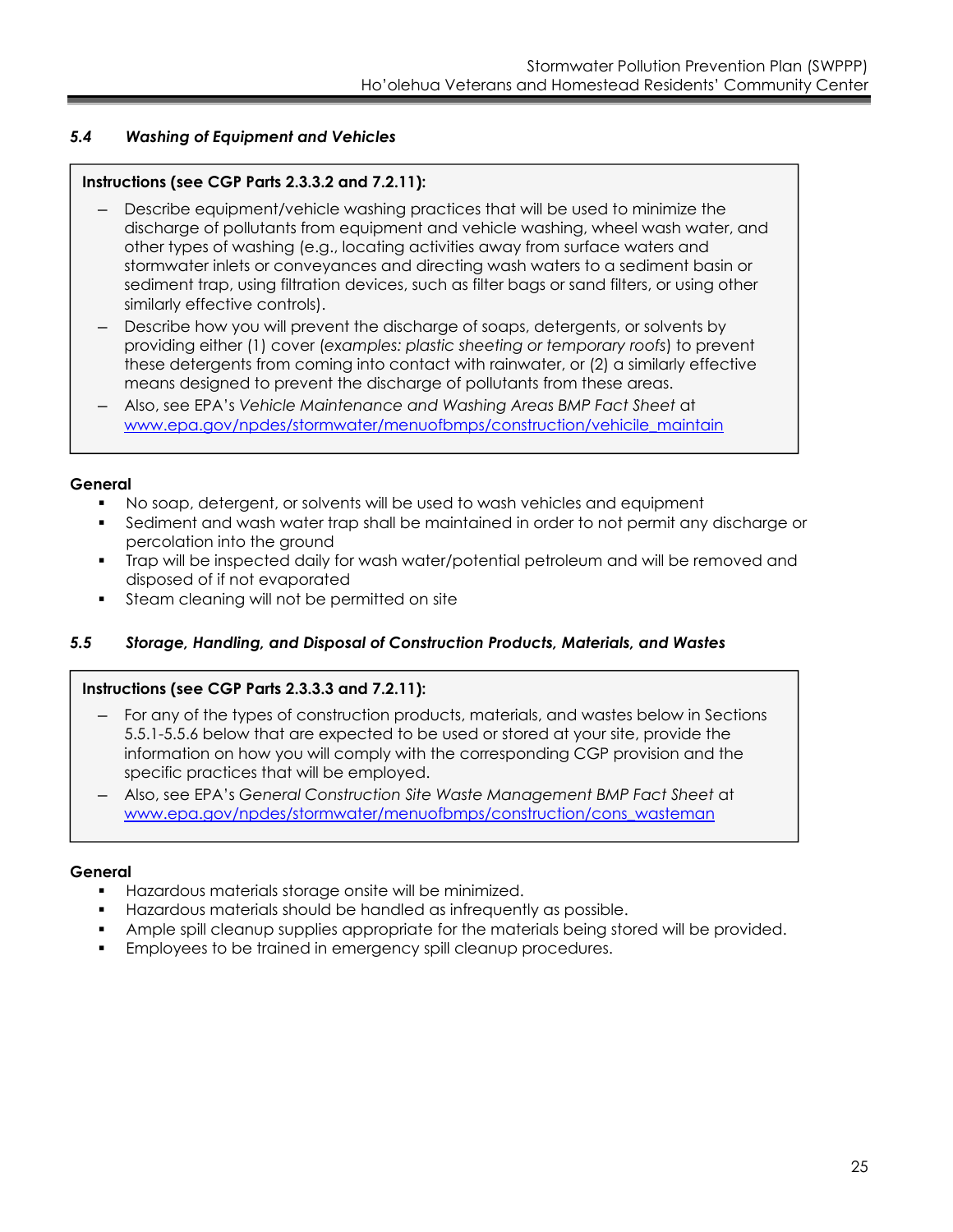## *5.5.1 Building Products*

(Note: Examples include asphalt sealants, copper flashing, roofing materials, adhesives, concrete admixtures.)

## **General**

- Manufacturer's recommendations for use will be followed, including the use of protective equipment, ventilation, flammability, mixing, etc.
- Either plastic sheeting or a temporary roof will be used to prevent chemicals and materials from coming into contact with rainwater.
- To prevent materials from discharging due to storm water runoff, all containers will be tightly sealed and stored in the contractor's staging area when not required for use.
- All wash water and solvents will be dried with absorbent Oil-Dri and then disposed of in a landfill when completely dry

## *5.5.2 Pesticides, Herbicides, Insecticides, Fertilizers, and Landscape M15aterials*

### **General**

- Either plastic sheeting or a temporary roof will be used to prevent chemicals and materials from coming into contact with rainwater.
- All application and disposal requirements included on the registered pesticide, herbicide, insecticide, and fertilizer label will be complied with.
- To prevent materials associated with painting from discharging due to storm water runoff, all containers will be tightly sealed and stored in the contractor's staging area when not required for use

## *5.5.3 Diesel Fuel, Oil, Hydraulic Fluids, Other Petroleum Products, and Other Chemicals*

### **General**

- On-site storage of fuel will be prohibited.
- Discharging of fuels, oils, and other pollutants used in vehicle and equipment operation and maintenance will be prohibited.
- All vehicles and equipment will be checked at the beginning of each work day for leaks.
- Vehicle inspections and fueling shall be in the designated fueling areas.
- An effective means of eliminating the discharge of spilled or leaked chemicals, including fuel, from the area where operation and maintenance activities will take place by:
	- o Ensuring adequate supplies are available at all times to handle spills, leaks, and disposal of used liquids
	- o Using drip pans and absorbents under or around leaky vehicles and equipment
	- o Installing compost filter socks around vehicle staging area
	- o Disposing of or recycling oil and oily wastes in accordance with other federal, state, and local requirements
	- o Cleaning up spills or contaminated surfaces immediately, using dry clean up measures where possible and disposing of used materials properly
	- o Storing chemicals in water-tight containers
	- o Eliminating the source of the spill to prevent a discharge or a furtherance of an ongoing discharge
	- o No cleaning of surfaces by hosing down the area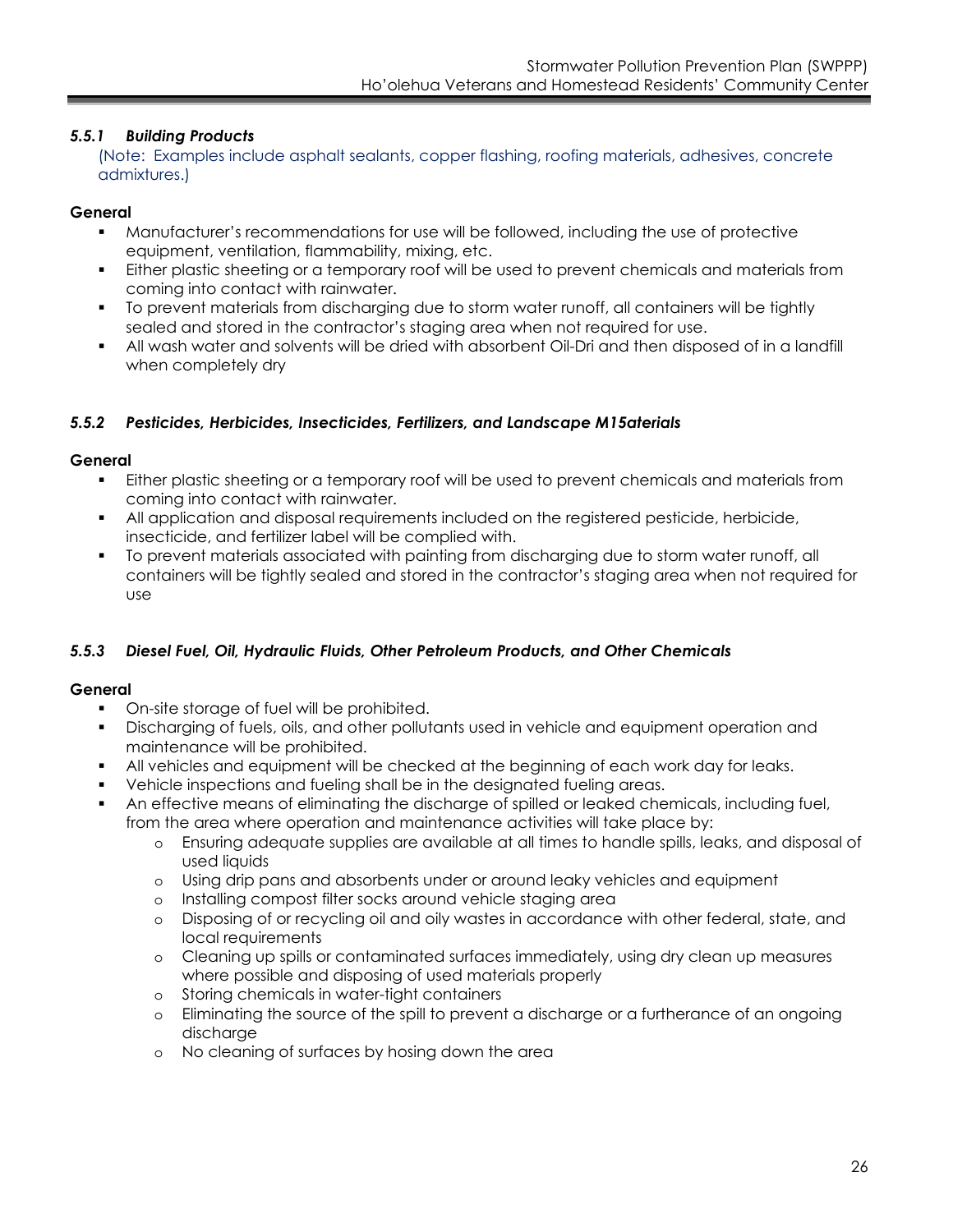## *5.5.4 Hazardous or Toxic Waste*

(Note: Examples include paints, solvents, petroleum-based products, wood preservatives, additives, curing compounds, acids.)

## **General**

- Wastes shall be stored in sealed containers, labeled, and transported according to appropriate Federal Regulations.
- Over application of toxic or hazardous materials will be prohibited.
- Material Safety Data Sheets (MSDS) will be supplied for all materials.
- Disposal of hazardous or toxic wastes shall be in accordance with the manufacturer's recommended method of disposal and in compliance with federal, state and local requirements
- Spills shall be cleaned immediately using dry clean-up methods where possible, and used materials shall be disposed of properly.
- **Elimination of the source of the spill shall be the primary priority to prevent a discharge or a** furtherance of an ongoing discharge.

## *5.5.5 Construction and Domestic Waste*

(Note: Examples include packaging materials, scrap construction materials, masonry products, timber, pipe and electrical cuttings, plastics, styrofoam, concrete, and other trash or building materials.)

## **General**

- All waste containers of sufficient size and number will be provided to contain all construction and domestic wastes and will be properly stored in designated areas on the project site.
- Waste containers shall be watertight, and lid-equipped.
- Waste collection will occur on a daily basis and during rainy and/or windy conditions.
- All wastes generated at the site shall be removed immediately off-site to listed locations. These wastes include, but are not limited to, clearing and grubbing debris, sediment removed from the site, and other construction and domestic waste

## *5.5.6 Sanitary Waste*

## **General**

- Portable toilets will be positioned so that they are secured and will not be tipped or knocked over.
- Portable toilets will be maintained and sanitary waste will be disposed of on a weekly basis.
- Disposal will be done by an approved DOH pumper at DOH approved disposal sites.

## *5.6 Washing of Applicators and Containers used for Paint, Concrete or Other Materials*

## **Instructions (see CGP Parts 2.3.3.4 and 7.2.11):**

- Describe how you will comply with the CGP Part 2.3.3.4 requirement to "provide an effective means of eliminating the discharge of water from the washout and cleanout of stucco, paint, concrete, form release oils, curing compounds, and other construction materials."
- ― Also, see EPA's *Concrete Washout BMP Fact Sheet* at www.epa.gov/npdes/stormwater/menuofbmps/construction/concrete\_wash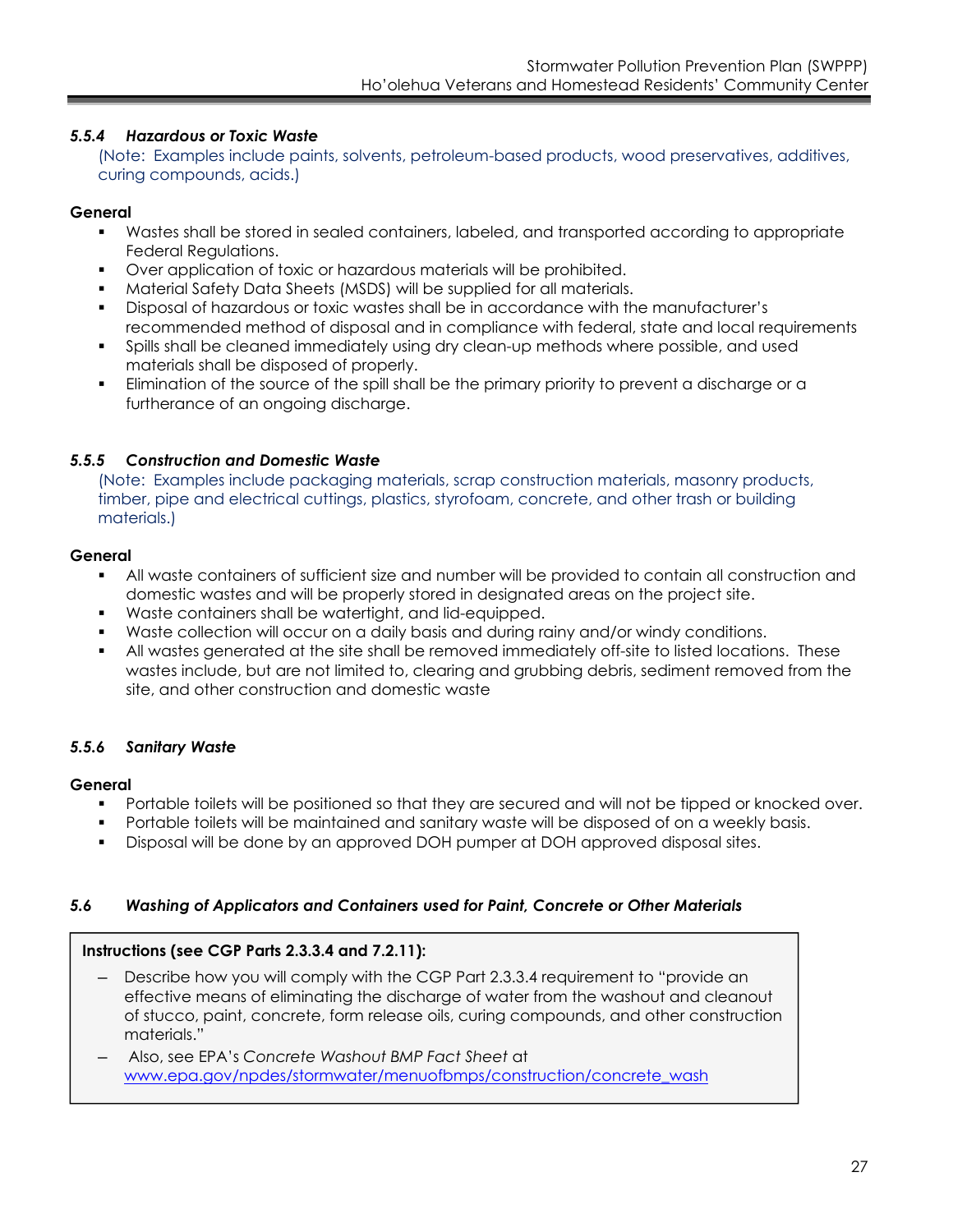### **General**

- Do not wash out concrete trucks, excess concrete, slurry, PCC, and AC waste into storm drains, open ditches, streams, or onto the ground. Trucks and applicators, hoses, etc., should be washed out into designated facilities.
- Do not allow excess concrete to be dumped on-site except in designated areas.
- Do not rinse or clean paint brushes, containers, etc., into the street, gutter, storm drain, or watercourse. Dispose of paint thinners that cannot be recycled as hazardous waste.
- Rinse brushes for water-based paint, and drain to sanitary sewer.
- Rinse and clean brushes for oil-based paint with thinners and solvents.

## *5.7 Fertilizers*

## **Instructions (CGP Parts 2.3.5 and 7.2.11):**

Describe how you will comply with the CGP Part 2.3.5 requirement to "minimize discharges of fertilizers containing nitrogen or phosphorus"

### **General**

- All application and disposal requirements included on the registered pesticide, herbicide, insecticide, and fertilizer label will be closely monitored and complied with.
- Either plastic sheeting or a temporary roof will be used to prevent rainwater from contacting chemicals and materials.
- Pesticides, insecticides, fertilizers, and landscape materials will be used after final grades have been established.
- Application of chemicals will be forbidden in stormwater conveyance channels and will follow all federal, state, and local requirements.

## *5.8 Other Pollution Prevention Practices*

### **Instructions:**

Describe any additional pollution prevention practices that do not fit into the above categories.

N/A

## **SECTION 6: INSPECTION AND CORRECTIVE ACTION**

### *6.1 Inspection Personnel and Procedures*

## **Instructions (see CGP Parts 2.1.1.4, 2.3.2, 3.3.2, 4, 5, and 7.2.12):**

Describe the procedures you will follow for conducting inspections in accordance with CGP Parts 2.1.1.4, 2.3.2, 3.3.2, 4, 5, and 7.2.12.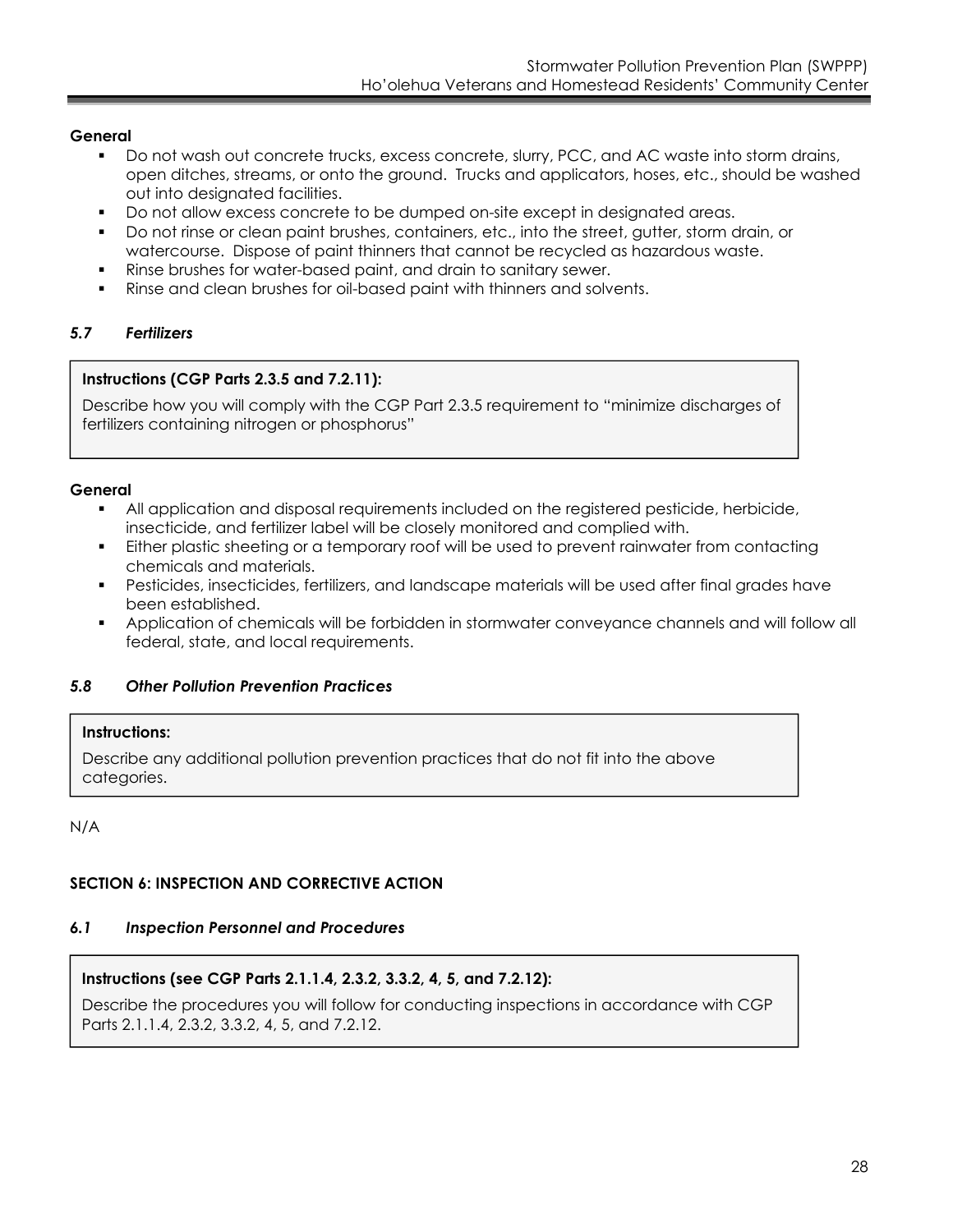### **Personnel Responsible for Inspections**

Information to be provided via SWPPP Amendment, as required by HAR 11-55, Section 7.2.4, prior to the start of construction activities.

Note: All personnel conducting inspections must be considered a "qualified person." CGP Part 4.1.1 clarifies that a "qualified person" is a person knowledgeable in the principles and practices of erosion and sediment controls and pollution prevention, who possesses the skills to assess conditions at the construction site that could impact stormwater quality, and the skills to assess the effectiveness of any stormwater controls selected and installed to meet the requirements of this permit.

### **Inspection Schedule**

Specific Inspection Frequency

| <b>BMP</b>                        | <b>Inspection Schedules and Procedures</b>                                                                                                                                                                                                                                                                                                                                                                                                                                                                                                                                                                                                                                                                                                                                                                                                                                                                                                                       |
|-----------------------------------|------------------------------------------------------------------------------------------------------------------------------------------------------------------------------------------------------------------------------------------------------------------------------------------------------------------------------------------------------------------------------------------------------------------------------------------------------------------------------------------------------------------------------------------------------------------------------------------------------------------------------------------------------------------------------------------------------------------------------------------------------------------------------------------------------------------------------------------------------------------------------------------------------------------------------------------------------------------|
| <b>Construction Entrance/Exit</b> | The inspection will be on a weekly basis, immediately after storm<br>events of 0.25" or greater by visual inspection, if heavy rains are<br>predicted, and daily during periods of prolonged rain.<br>Maintenance and/or repair will occur immediately if the<br>inspection indicates that the crushed rock has been damaged<br>(clogged) or compromised. Sediment will be removed before it<br>has reached a third of the height of the sandbags. Storm water<br>will be allowed to evaporate but sediment trap will be emptied<br>of sediment and water build up when the trap reaches half full.<br>Damaged liner will be repaired and disposed of in the PVT<br>Landfill. Sediment and wash water trap shall be maintained in<br>order to not permit any discharge or percolation into the ground;<br>it will be monitored daily for wash water/potential petroleum<br>within the trap. If wash water does not evaporate it must be<br>removed and disposed. |
| Silt Fence                        | Inspection will be on a weekly basis and immediately after storm<br>events of 0.25" or greater by visual inspection, if heavy rains are<br>predicted and daily during periods of prolonged rain. Damaged<br>or compromised portions of the silt fence will be repaired or<br>replaced immediately. Build up of sediment shall be removed<br>from the silt fence when it has reached one-third of the height of<br>the fence. Should the fabric on a silt fence decompose, or<br>become ineffective prior to the end of the expected usable life<br>and the fence still be necessary, the fabric shall be replaced<br>promptly.                                                                                                                                                                                                                                                                                                                                   |
| Staging and Storage<br>Areas      | The inspection will be on a weekly basis and immediately after<br>storm events of 0.25" or greater by visual inspection, if heavy rains<br>are predicted, and daily during periods of prolonged rain.<br>Inspection shall include general housekeeping of the area to<br>make sure items are in the correct location, secure, covered, and<br>contained as required.                                                                                                                                                                                                                                                                                                                                                                                                                                                                                                                                                                                             |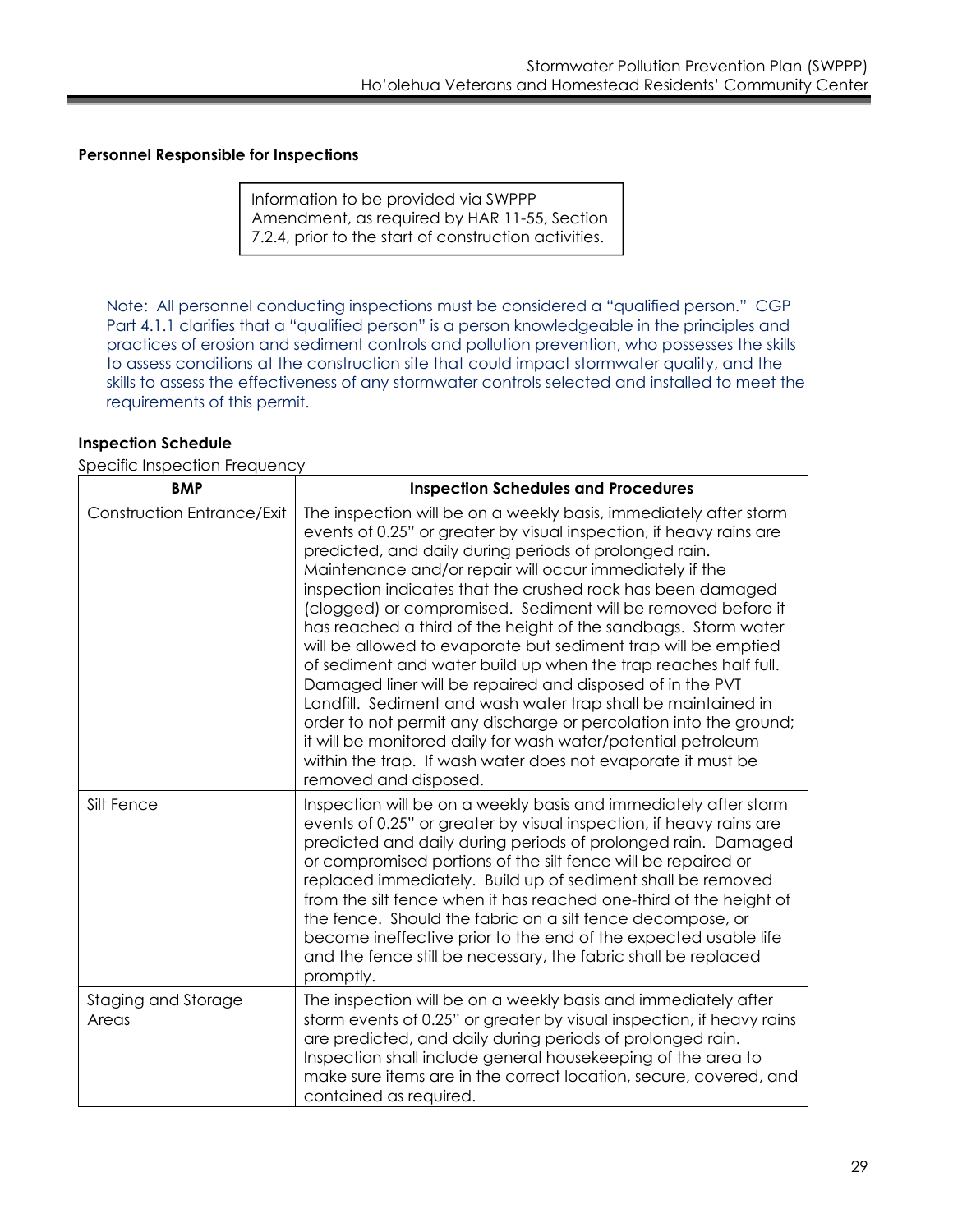| following day if removal by the same work day is not feasible. |
|----------------------------------------------------------------|
|----------------------------------------------------------------|

The contractor shall conduct timely inspections of the receiving waters, storm water runoff and control measure and best management practices to detect violations and conditions which may cause violations of the Basic Water Quality Criteria as specified in HAR section 11-54-4: The contractor shall visually inspect storm water discharges and receiving state waters (if accessible) for potential pollutants, including, but not limited to the following:

- **Turbidity**
- Color
- Floating oil and crease
- Floating debris and scum
- Materials that will settle
- Substances that will produce taste in the water or detectable off flavor in fish
- Inspect for items that may be toxic or harmful to human or other life.

The contractor should inspect the drainage system at the further down gradient point on the storm drainage system. The contractor may inspect the discharge where it enters a drainage system rather than at the receiving water (excluding an upset even, BMP failure, or rainfall events greater than 0.25"). If it is infesible to inspect the discharge at the receiving water for rain events greater than 0.25", the inspection of discharge may be done at the point it enters the MS4. For upset or BMP failure, contractor will document why it is infeasible in the SWPPP/inspection report.

The contractor shall immediately stop, reduce, or modify construction, or implement new or revised BMPs as needed to stop or prevent a violation of the Basic Water Quality Criteria as specified in HAR Section 11-54-4. Corrective actions are taken to repair, modify, or replace any storm water control used at the site; clean up and properly dispose of spills, releases; or other deposits; or remedy a permit violation.

The contractor shall complete the following corrective actions in accordance with the deadlines specified in this section, regardless of circumstances: the contractor shall immediately take all reasonable steps to minimize or prevent the discharge of pollutants until a permanent solution is installed and made operational, including cleaning up any contaminated surfaces so that the material will not discharge in subsequent storm events.

At minimum, the contractor shall conduct a site inspection in accordance with the schedules listed below:

• At least once every 7 calendar days; and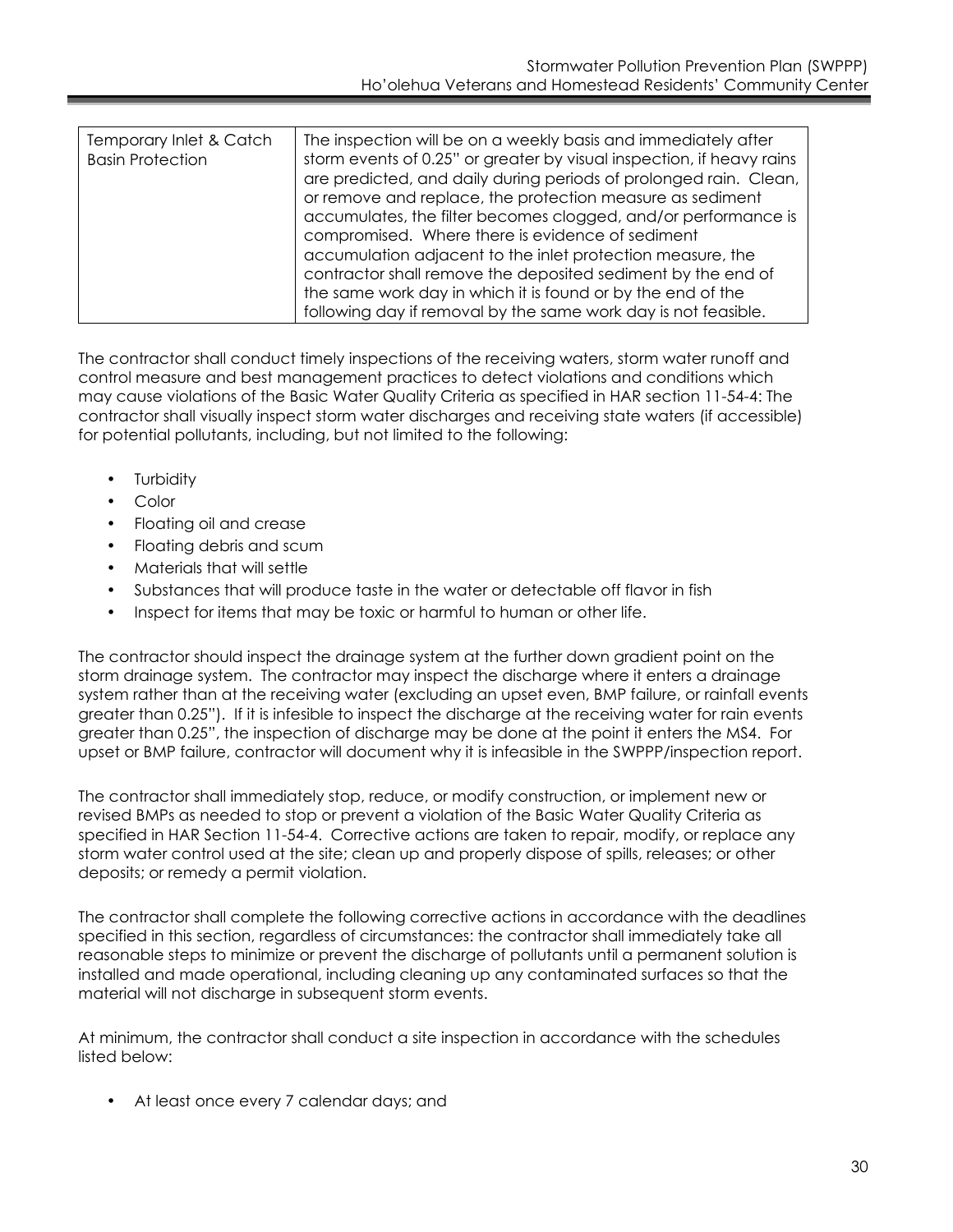• Immediately after a storm even of 0.25" or greater. For any day of rainfall during normal business hours that measure 0.25" or greater, the contractor shall record the total rainfall measured for that day.

Reductions in Inspection Frequency (if applicable)

- For the reduction in inspections resulting from stabilization: (Note: It is likely that you will not be able to include this in your initial SWPPP. If you qualify for this reduction (see CGP Part 4.1.4.1), you will need to modify your SWPPP to include this information.)
- For the reduction in inspections in arid, semi-arid, or drought-stricken areas:

### **Inspection Report Forms**

Refer to Appendix D for sample Inspection Report Forms.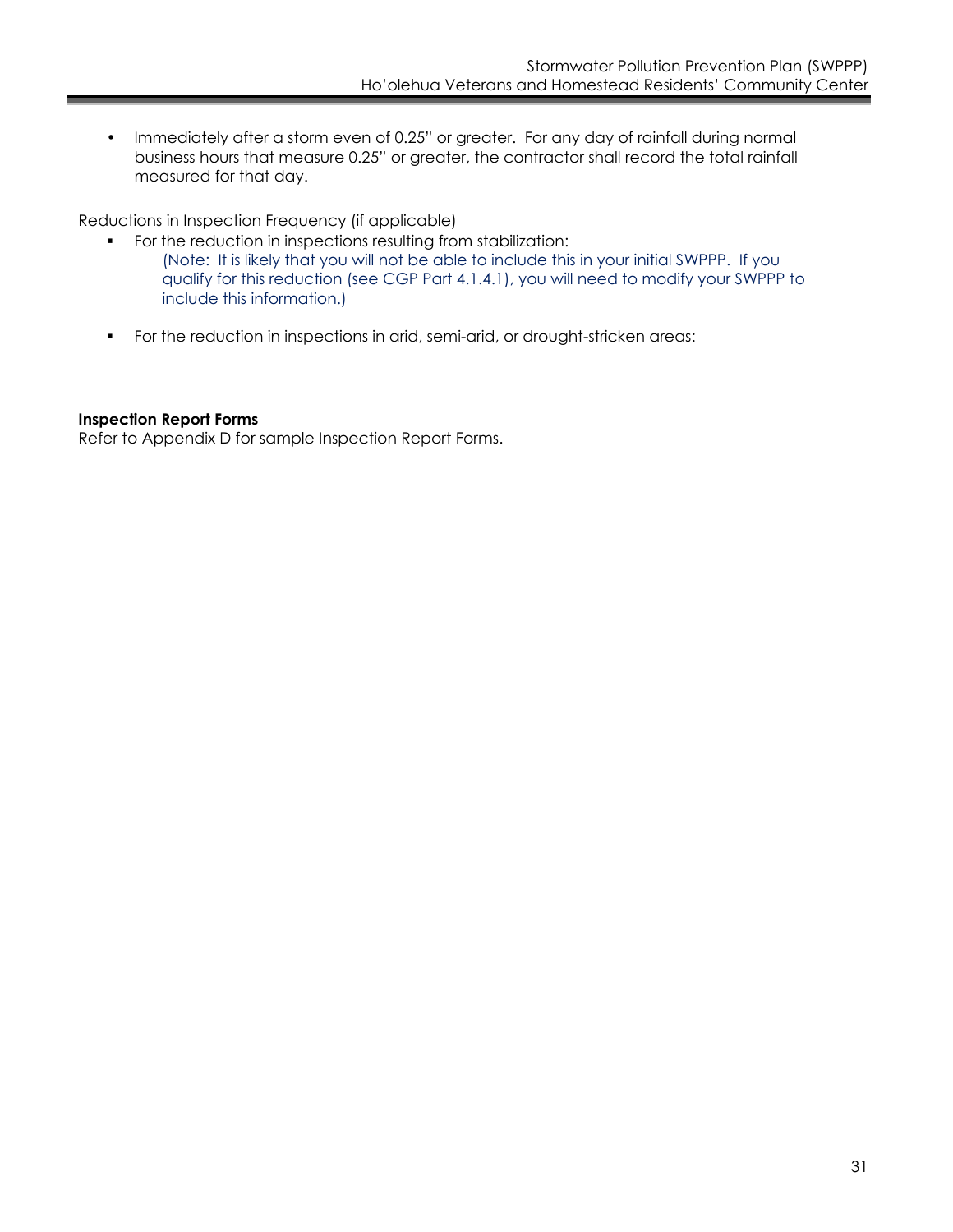### *6.2 Corrective Action*

### **Instructions (CGP Parts 5 and 7.2.12):**

― Describe the procedures for taking corrective action in compliance with CGP Part 5.

All BMPs shall be inspected, repaired and/or re-installed as needed. If repair is necessary, it shall be initiated immediately after the inspection. Work to be corrected immediately (does not require significant repair or replacement) shall be completed by the close of the next work day. When installation of a new pollution prevention control or significant repair is needed, the work or repair shall be complete no later than 7 calendar days from the time of discovery. If it is infeasible to install or repair a pollution prevention control within 7 days, the contractor shall document in the records why it is infeasible to complete. To facilitate repair or replacement, the contractor will be required to store surplus material on the project site if the site is located where replacement materials will not be readily available.

For each corrective action taken, the contractor shall complete a corrective action report detailing the following:

#### *Within 24 hours of triggering corrective action:*

- Identification of the condition at the project site
- The nature of the condition identified
- The date and time of the identification and how it was identified.

#### *Within 7 calendar days triggering corrective action:*

- Any follow-up actions taken to review the design, installation, and maintenance of stormwater controls, including the dates such actions occurred
- Summary of stormwater control modifications, including a schedule of activities necessary to implement changes, and the date the modifications are completed or expected to be completed
- Notice of whether SWPPP modifications are required as a result of the condition identified or corrective action

### **Personnel Responsible for Corrective Actions**

Information to be provided via SWPPP Amendment, as required by HAR 11-55, Section 7.2.4, prior to the start of construction activities.

#### **Corrective Action Forms**

Refer to Appendix E for sample Corrective Action Forms.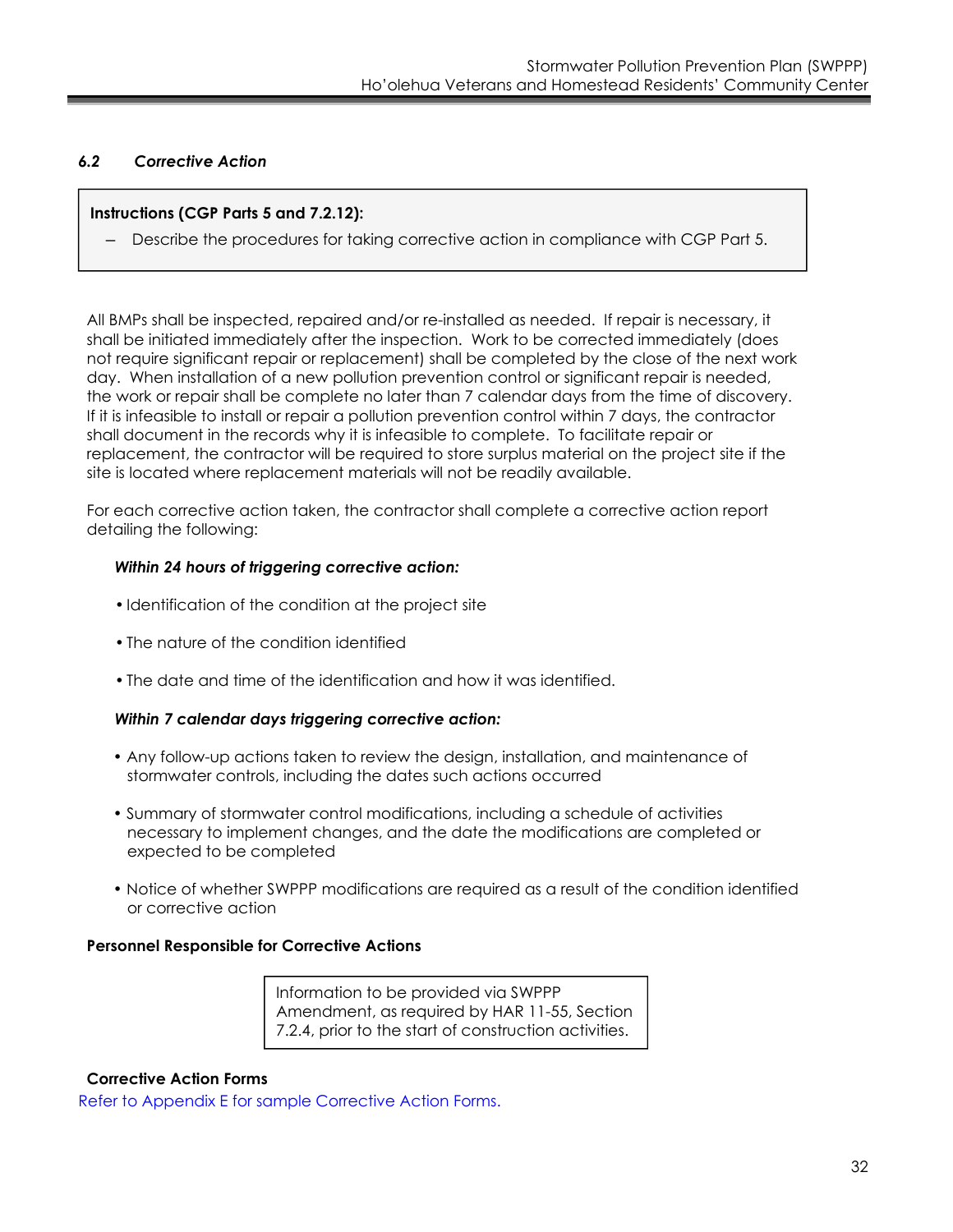### *6.3 Delegation of Authority*

### **Instructions:**

- ― Identify the individual(s) or positions within the company who have been delegated authority to sign inspection reports.
- ― Attach a copy of the signed delegation of authority (see example in Appendix J of the Template.
- ― For more on this topic, see Appendix I, Subsection 11 of EPA's CGP.

Information to be provided via SWPPP Amendment, as required by HAR 11-55, Section 7.2.4, prior to the start of construction activities.

### **Duly Authorized Representative(s) or Position(s):**

Insert Company or Organization Name: Insert Name: Insert Position: Insert Address: Insert City, State, Zip Code: Insert Telephone Number: Insert Fax/Email: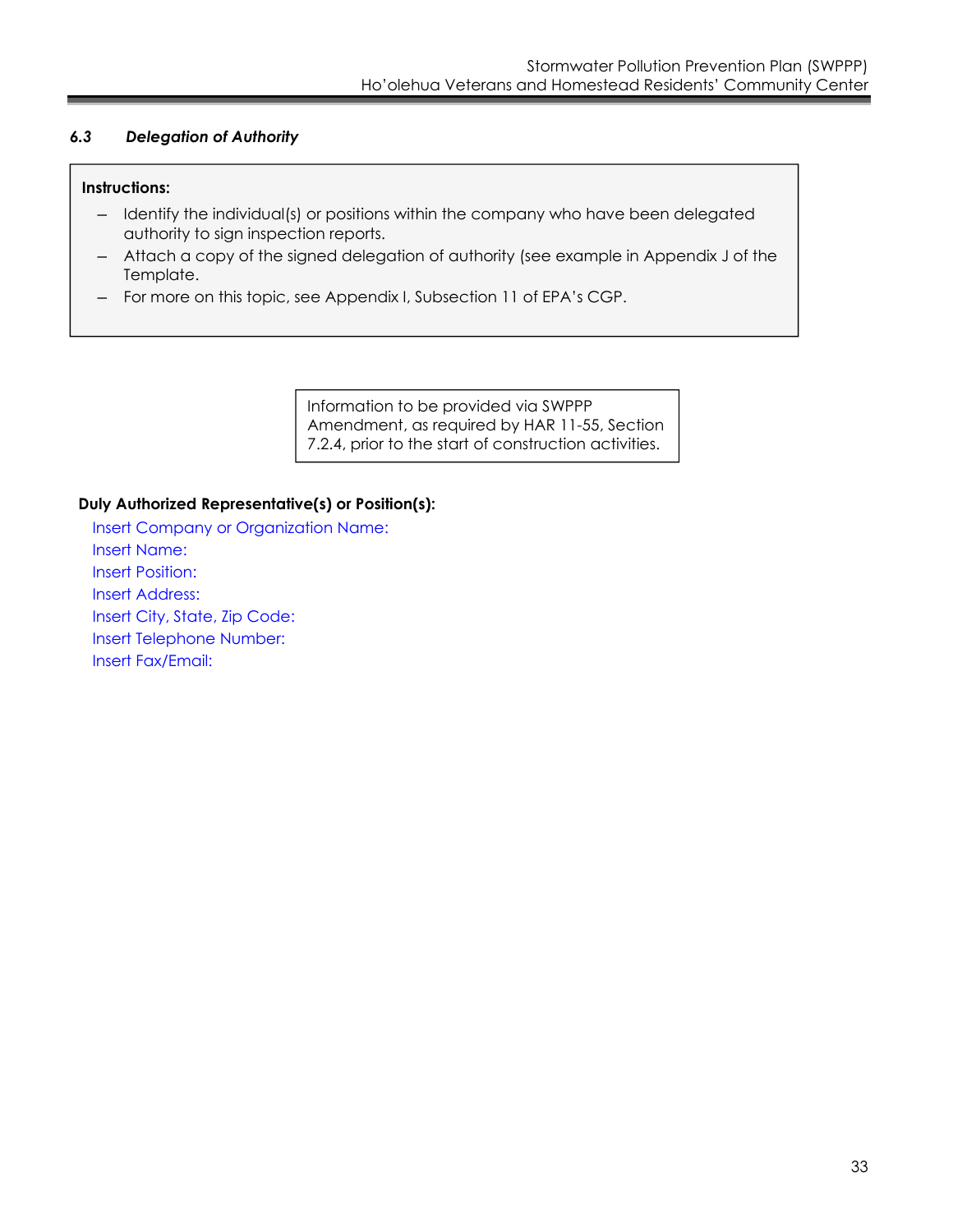## **SECTION 7: TRAINING**

### **Instructions (see CGP Part 6 and 7.2.13):**

- ― Complete the table below to provide documentation that the personnel required to be trained in CGP Part 6 completed the appropriate training
- If personnel will be taking course training (which is not required as part of the CGP), consider using Appendix I to track completion of this training
- The following personnel, at a minimum, must be receive training, and therefore should be listed out individually in the table below:
	- $\checkmark$  Personnel who are responsible for the design, installation, maintenance, and/or repair of stormwater controls (including pollution prevention measures);
	- $\checkmark$  Personnel responsible for the application and storage of treatment chemicals (if applicable);
	- $\checkmark$  Personnel who are responsible for conducting inspections as required in Part 4.1.1; and
	- $\checkmark$  Personnel who are responsible for taking corrective actions as required in Part 5.
- CGP Part 6 requires that the required personnel must be trained to understand the following if related to the scope of their job duties:
	- $\checkmark$  The location of all stormwater controls on the site required by this permit, and how they are to be maintained;
	- $\checkmark$  The proper procedures to follow with respect to the permit's pollution prevention requirements; and
	- $\checkmark$  When and how to conduct inspections, record applicable findings, and take corrective actions.

### **Table 7-1: Documentation for Completion of Training**

| <b>Name</b> | <b>Date Training Completed</b> |
|-------------|--------------------------------|
|             |                                |
|             |                                |
|             |                                |
|             |                                |
|             |                                |

Information to be provided via SWPPP Amendment, as required by HAR 11-55, Section 7.2.4, prior to the start of construction activities.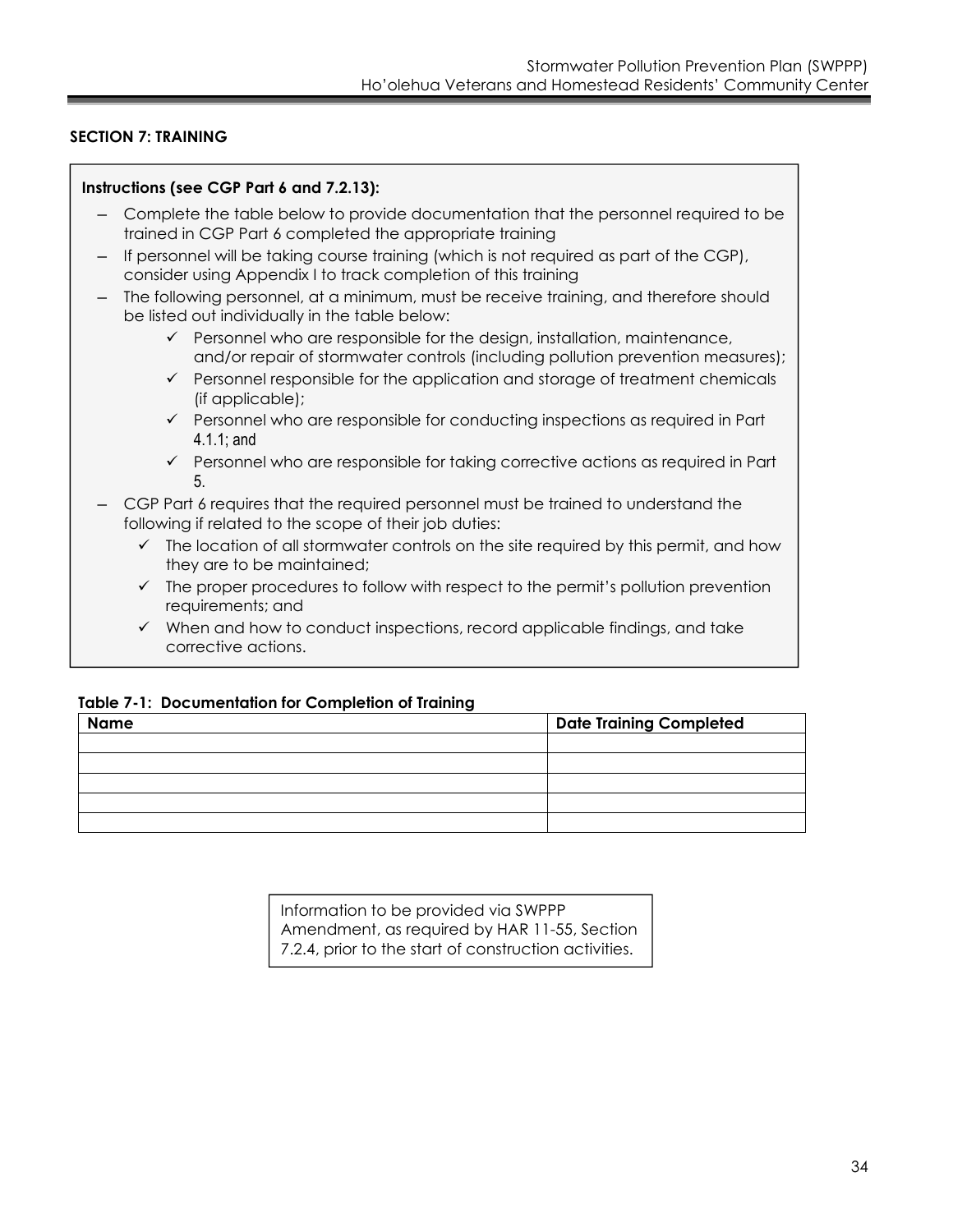### **SECTION 8: CERTIFICATION AND NOTIFICATION**

### **Instructions (CGP Appendix I, Part I.11.b):**

- ― The following certification statement must be signed and dated by a person who meets the requirements of Appendix I, Part I.11.b.
- This certification must be re-signed in the event of a SWPPP Modification.

I certify under penalty of law that this document and all attachments were prepared under my direction or supervision in accordance with a system designed to assure that qualified personnel properly gathered and evaluated the information submitted. Based on my inquiry of the person or persons who manage the system, or those persons directly responsible for gathering the information, the information submitted is, to the best of my knowledge and belief, true, accurate, and complete. I am aware that there are significant penalties for submitting false information, including the possibility of fine and imprisonment for knowing violations.

| Name:      | Title: |
|------------|--------|
| Signature: | Date:  |

[Repeat as needed for multiple construction operators at the site.]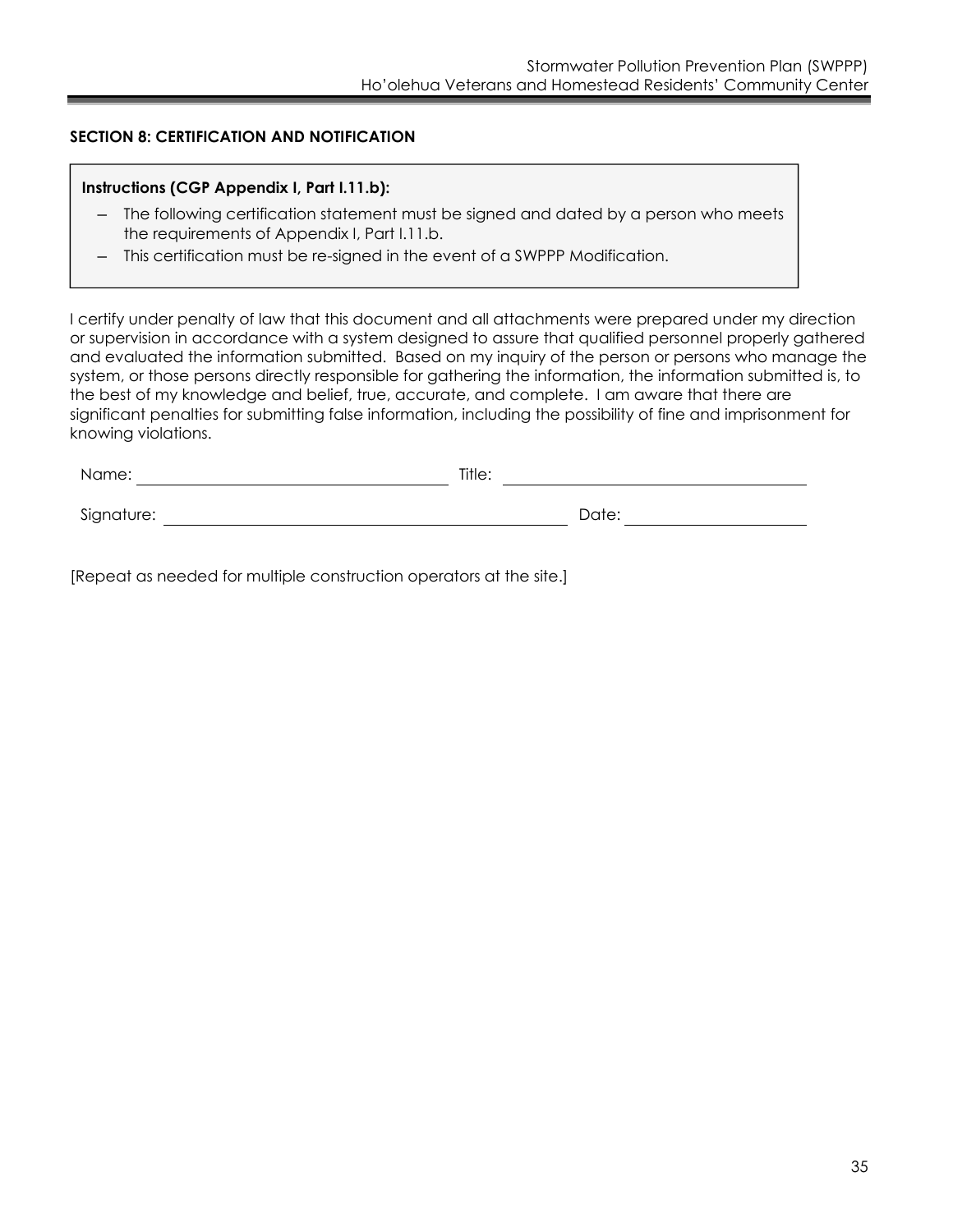### **SWPPP APPENDICES**

Attach the following documentation to the SWPPP:

*Appendix A – Site Maps* 

*Appendix B – Copy of 2012 CGP* 

*Appendix C – NOI and EPA Authorization Email* 

### *Appendix D – Inspection Form*

(Note: EPA is in the process of developing a sample inspection form for use by CGP permittees. The form will be made available at http://cfpub.epa.gov/npdes/stormwater/cgp.cfm.)

### *Appendix E – Corrective Action Form*

(Note: EPA is in the process of developing a sample corrective action form for use by CGP permittees. The form will be made available at http://cfpub.epa.gov/npdes/stormwater/cgp.cfm.)

### *Appendix F – SWPPP Amendment Log*

*Appendix G – Subcontractor Certifications/Agreements* 

*Appendix H – Grading and Stabilization Activities Log* 

*Appendix I – Training Log* 

*Appendix J – Delegation of Authority* 

*Appendix K – Endangered Species Documentation* 

*Appendix L – Historic Preservation Documentation*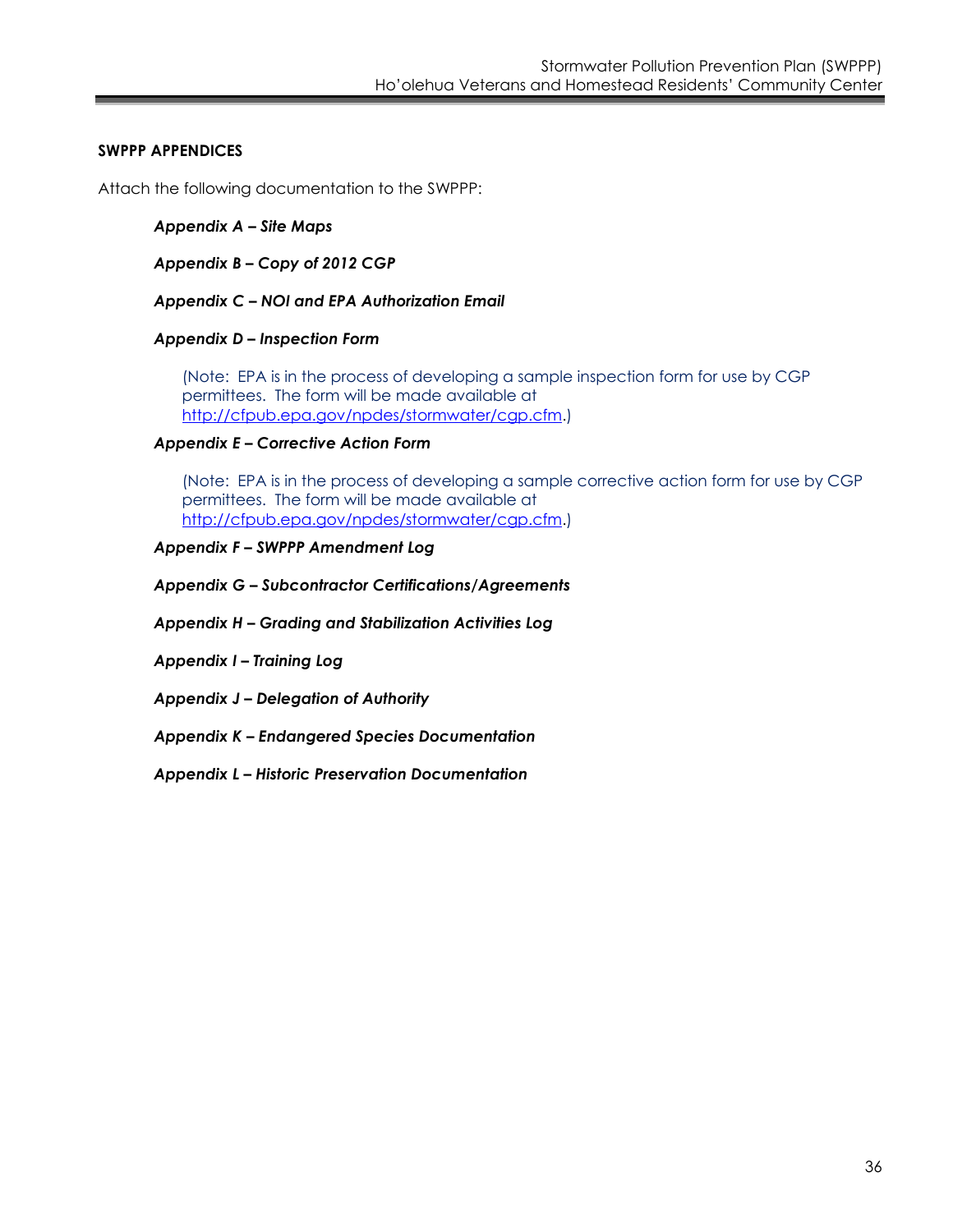**Appendix A – Site Maps**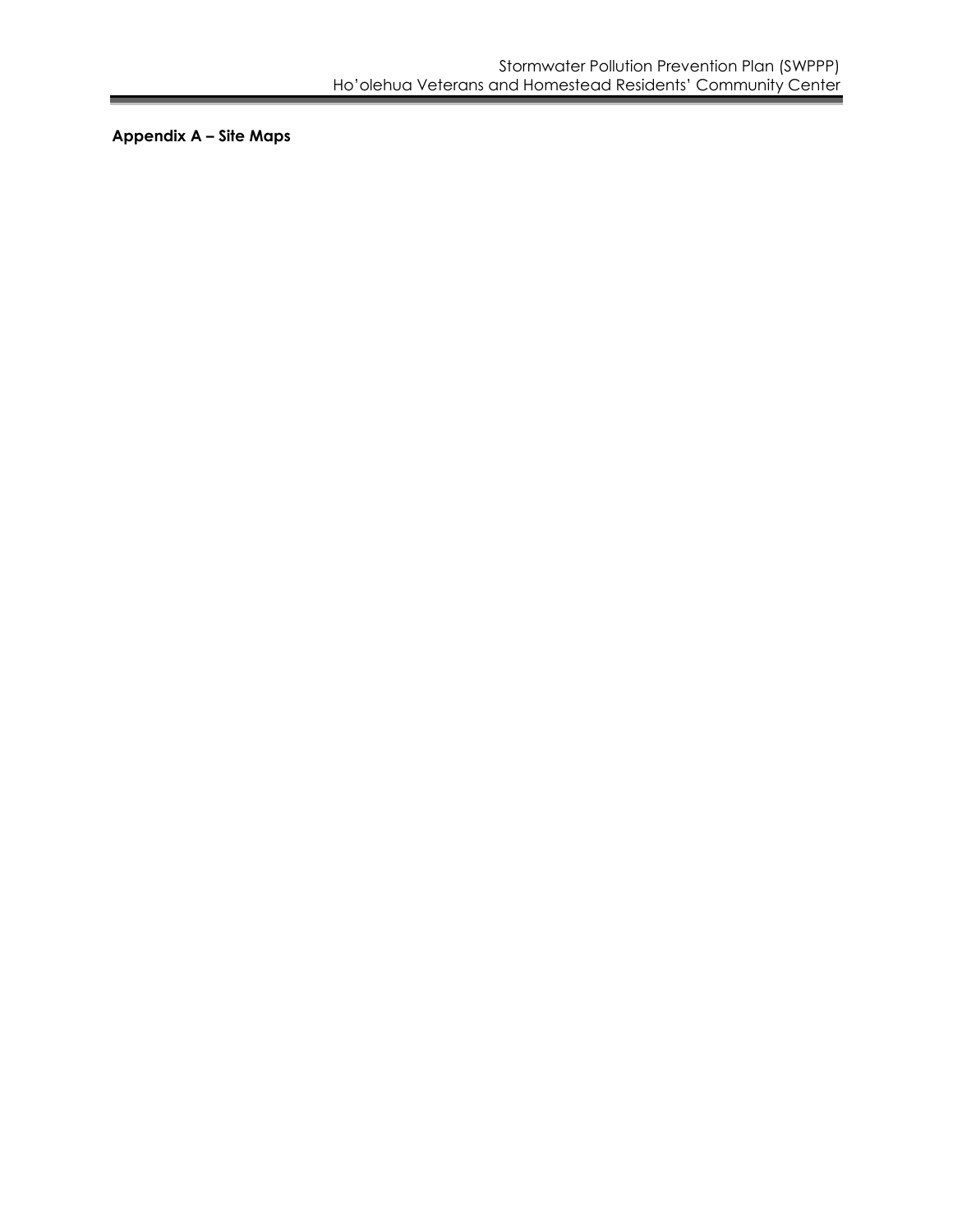## **Appendix B – Copy of 2012 CGP**

REFER TO THE FOLLOWING LINKS FOR COPIES OF THE 2012 CGP AND 2014 WATER QUALITY STANDARDS:

https://www.epa.gov/npdes/stormwater-discharges-construction-activities-2012-cgp#cgp

http://health.hawaii.gov/cwb/

http://health.hawaii.gov/cwb/files/2013/04/Clean\_Water\_Branch\_20131210\_Appendices\_C\_and \_A.pdf

http://health.hawaii.gov/cwb/files/2013/04/Clean\_Water\_Branch\_20131210\_HAR11\_54.pdf

http://health.hawaii.gov/cwb/files/2013/04/Clean\_Water\_Branch\_20131217\_HAR1155.pdf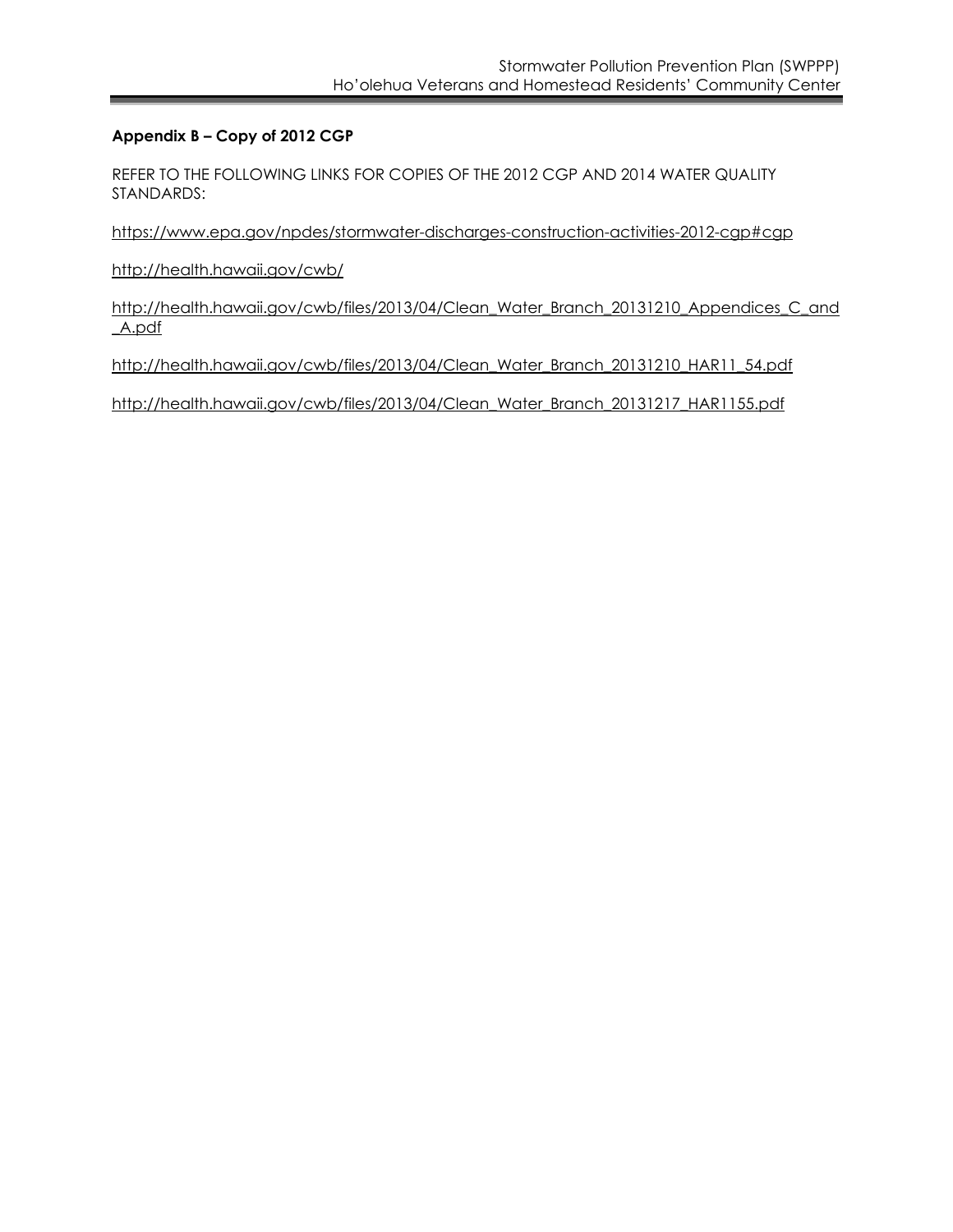**Appendix C – Copy of NOI and EPA Authorization email**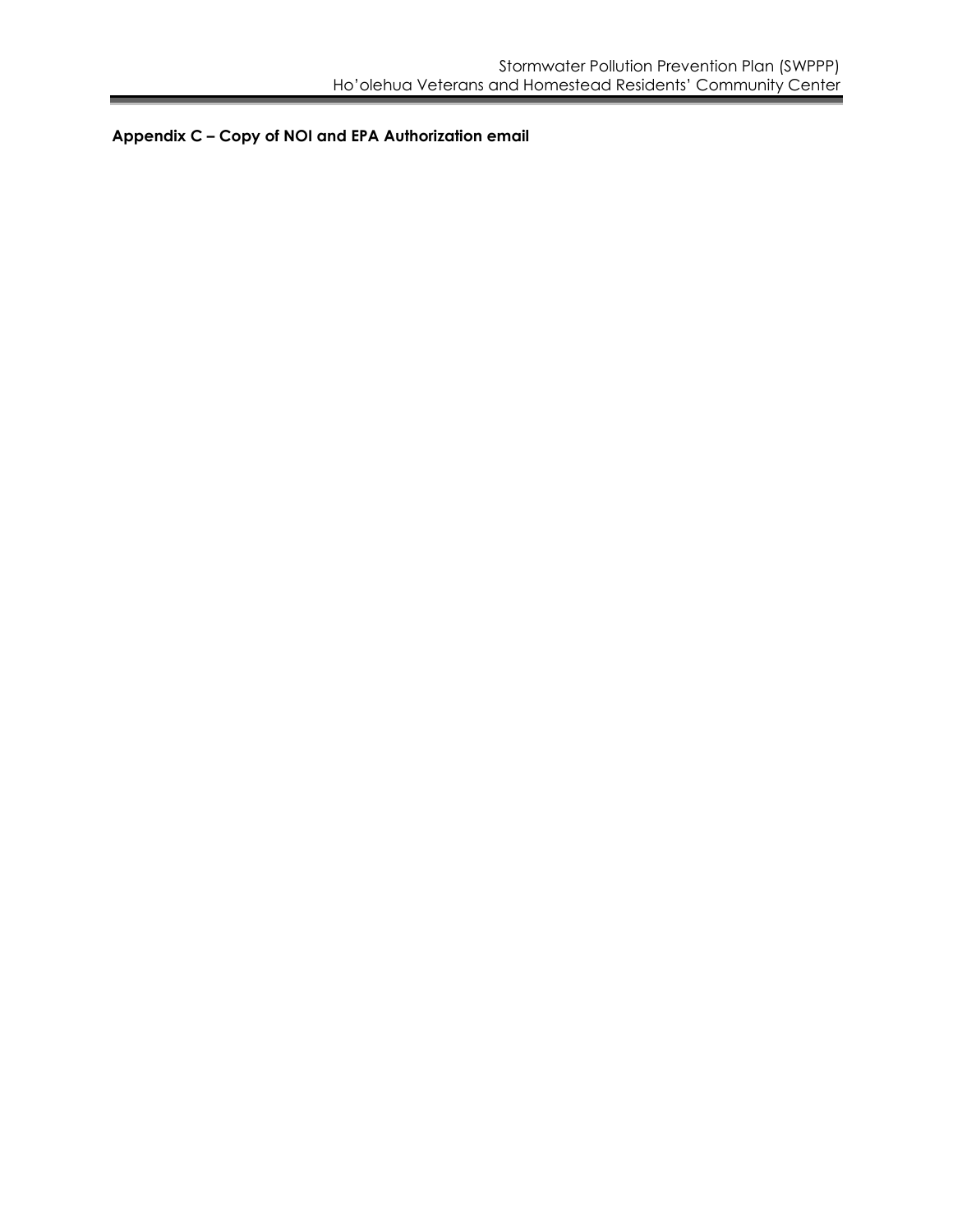**Appendix D – Copy of Inspection Form**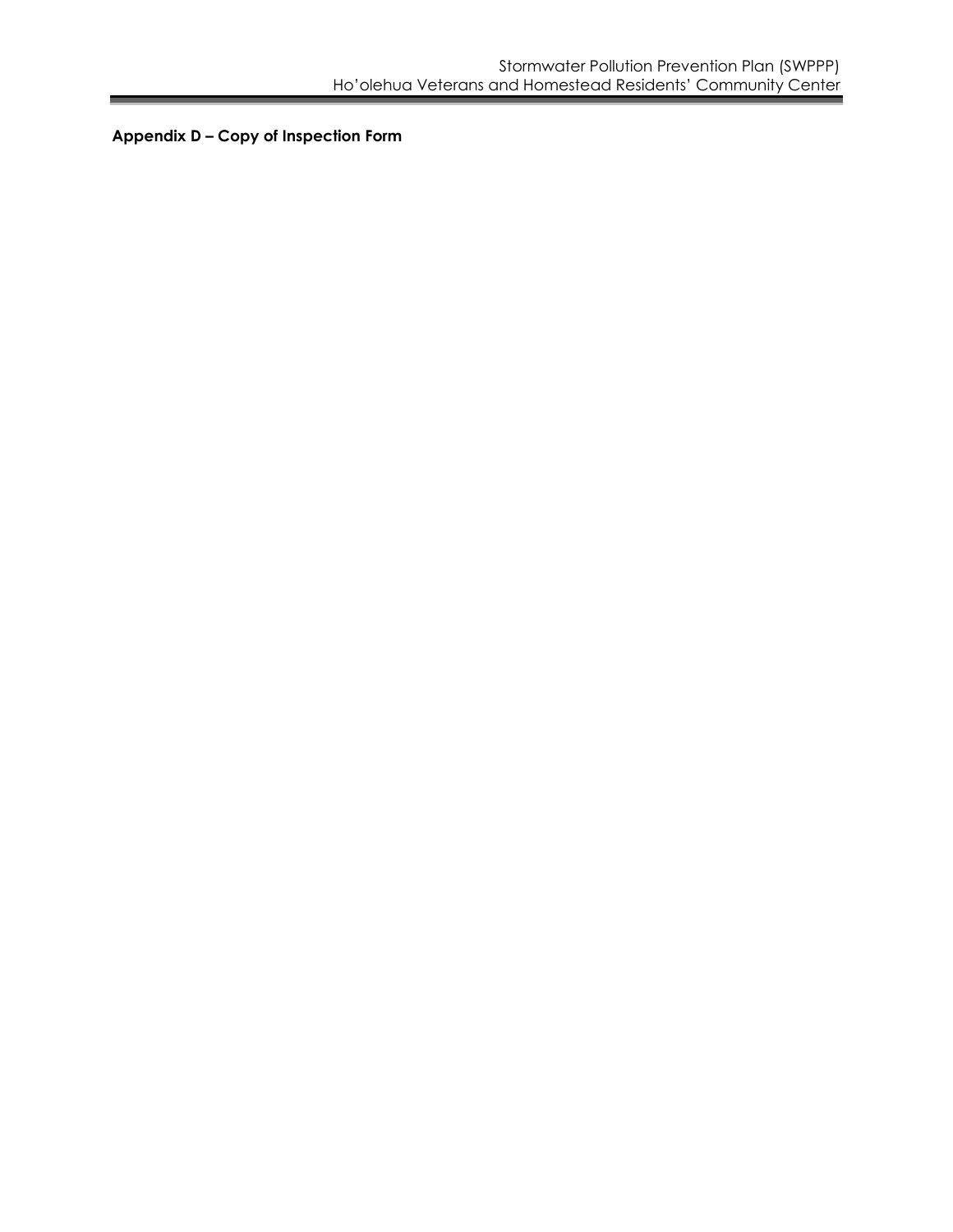**Appendix E – Copy of Corrective Action Form**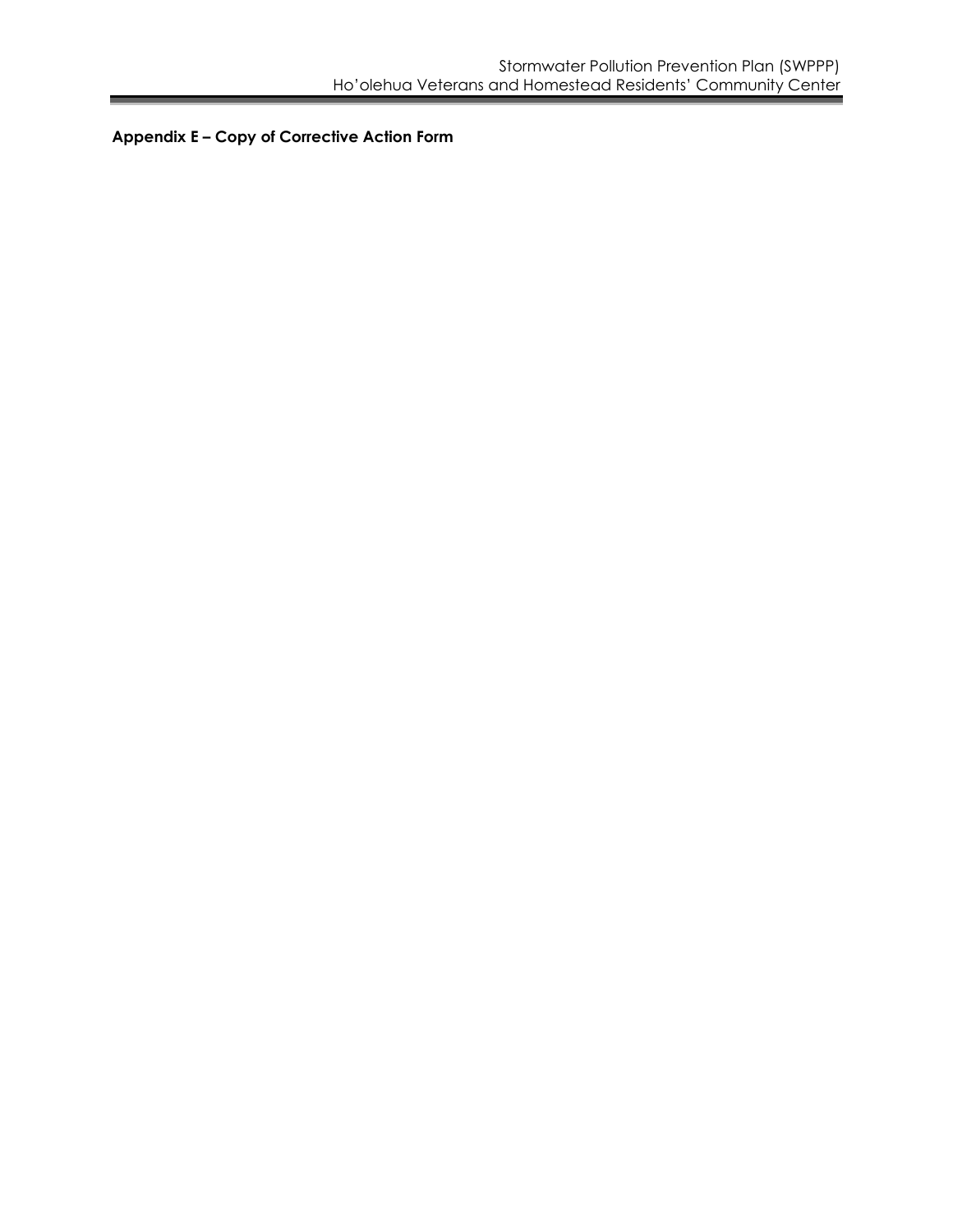### **Appendix F –** *Sample* **SWPPP Amendment Log**

### **Instructions (see CGP Part 7.4):**

- ― Create a log here of changes and updates to the SWPPP. You may use the table below to track these modifications.
- ― SWPPP modifications are required pursuant to CGP Part 7.4.1 in the following circumstances:
	- $\checkmark$  Whenever new operators become active in construction activities on your site, or you make changes to your construction plans, stormwater control measures, pollution prevention measures, or other activities at your site that are no longer accurately reflected in your SWPPP;
	- $\checkmark$  To reflect areas on your site map where operational control has been transferred (and the date of transfer) since initiating permit coverage;
	- $\checkmark$  If inspections or investigations determine that SWPPP modifications are necessary for compliance with this permit;
	- $\checkmark$  Where EPA determines it is necessary to impose additional requirements on your discharge; and
	- $\checkmark$  To reflect any revisions to applicable federal, state, tribal, or local requirements that affect the stormwater control measures implemented at the site.
- ― If applicable, if a change in chemical treatment systems or chemically-enhanced stormwater control is made, including use of a different treatment chemical, different dosage rate, or different area of application.

| No. | <b>Description of the Amendment</b> | Date of<br>Amendment | <b>Amendment Prepared by</b><br>[Name(s) and Title] |
|-----|-------------------------------------|----------------------|-----------------------------------------------------|
|     |                                     |                      |                                                     |
|     |                                     |                      |                                                     |
|     |                                     |                      |                                                     |
|     |                                     |                      |                                                     |
|     |                                     |                      |                                                     |
|     |                                     |                      |                                                     |
|     |                                     |                      |                                                     |
|     |                                     |                      |                                                     |
|     |                                     |                      |                                                     |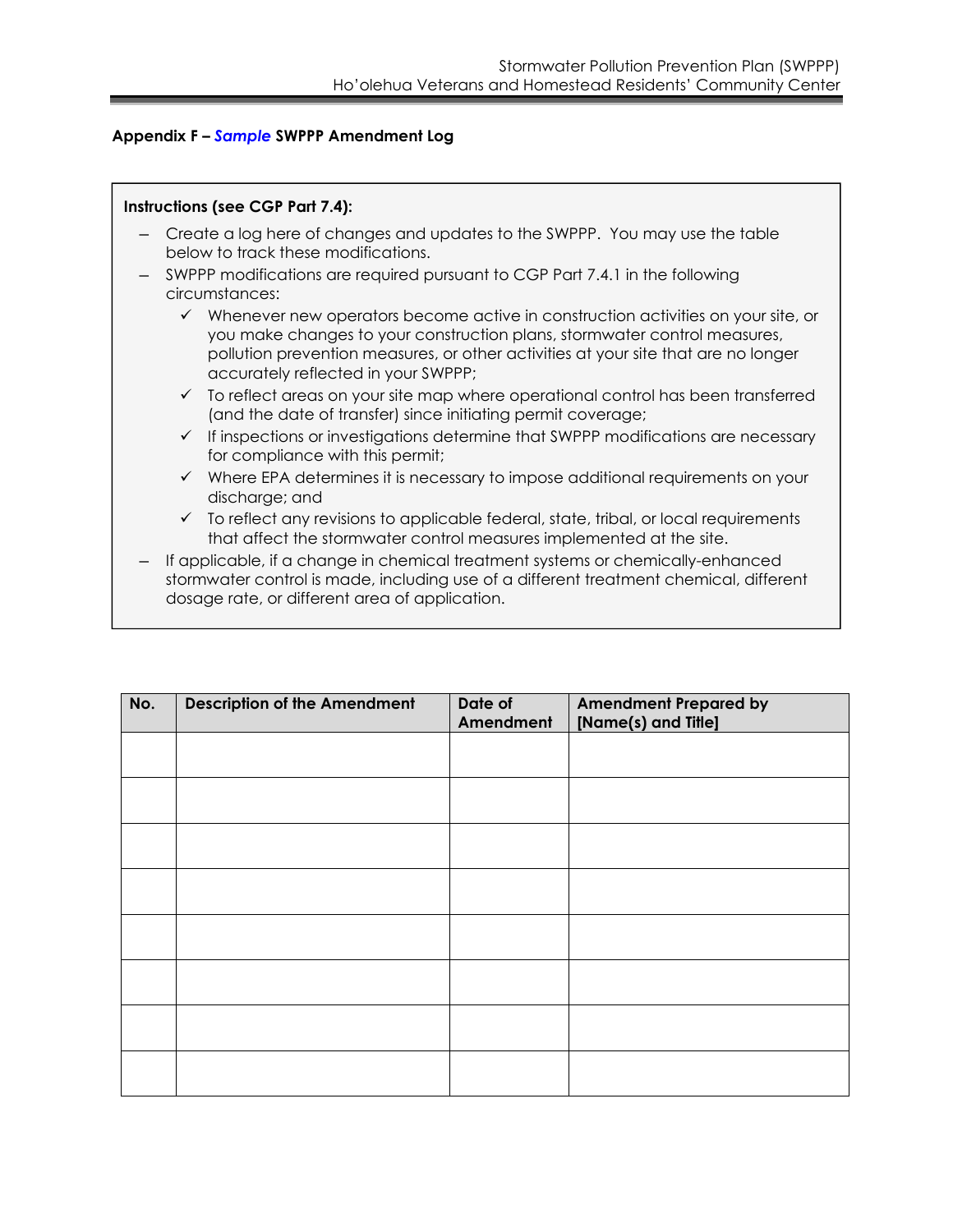#### **Appendix G –** *Sample* **Subcontractor Certifications/Agreements**

SUBCONTRACTOR CERTIFICATION STORMWATER POLLUTION PREVENTION PLAN

| Project Number: |                                               |  |
|-----------------|-----------------------------------------------|--|
|                 | Project Title: <u>_______________________</u> |  |
| Operator(s):    |                                               |  |

As a subcontractor, you are required to comply with the Stormwater Pollution Prevention Plan (SWPPP) for any work that you perform on-site. Any person or group who violates any condition of the SWPPP may be subject to substantial penalties or loss of contract. You are encouraged to advise each of your employees working on this project of the requirements of the SWPPP. A copy of the SWPPP is available for your review at the office trailer.

Each subcontractor engaged in activities at the construction site that could impact stormwater must be identified and sign the following certification statement:

**I certify under the penalty of law that I have read and understand the terms and conditions of the SWPPP for the above designated project and agree to follow the practices described in the SWPPP.** 

This certification is hereby signed in reference to the above named project:

Company: <u>company:</u>

Address: <u>Quarter and Communications and Communications and Communications and Communications and Communications and Communications and Communications and Communications and Communications and Communications and Communicat</u>

Telephone Number: University of the University of Telephone Number:

Type of construction service to be provided:

Signature:

Title:

Date: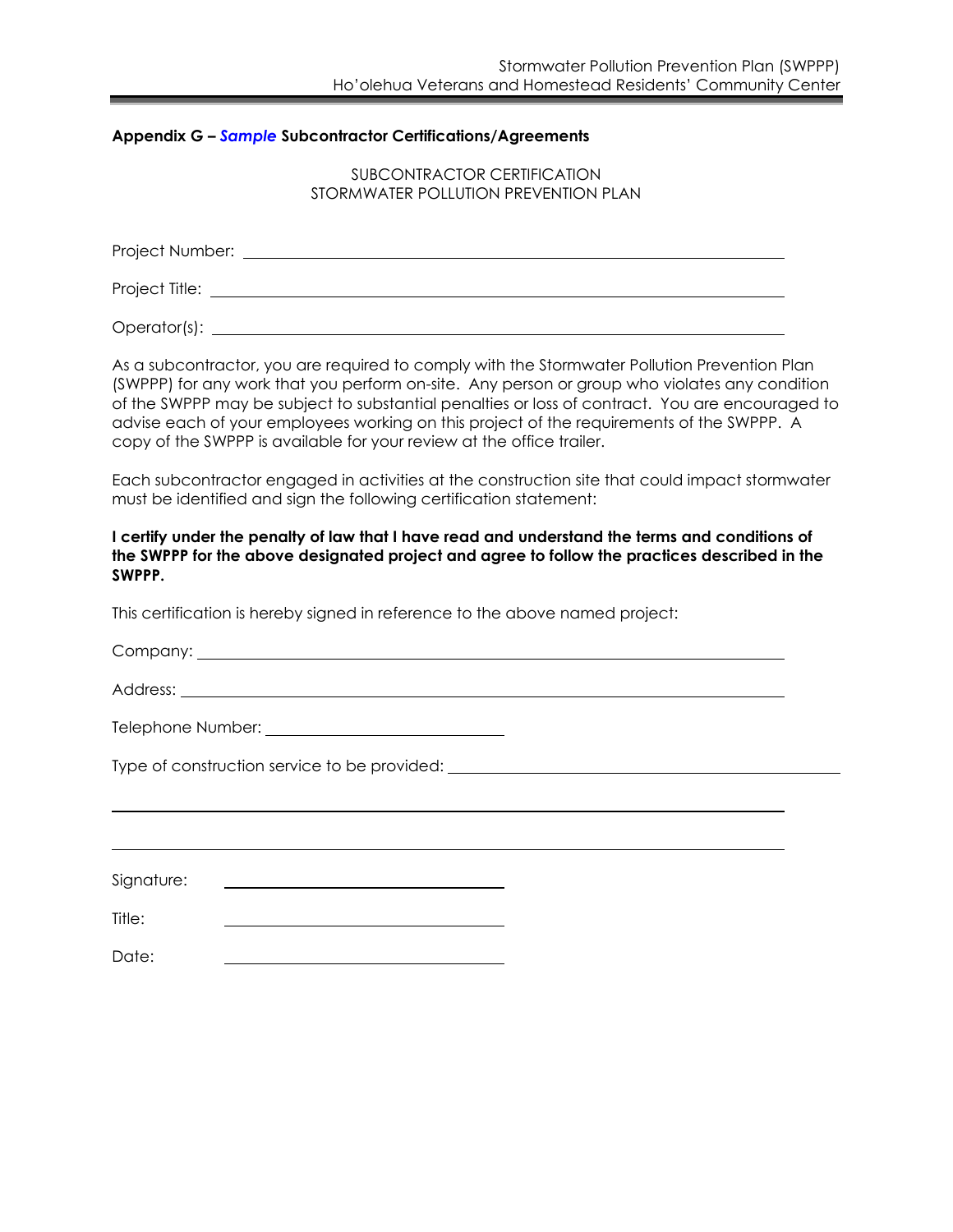**Appendix H –** *Sample* **Grading and Stabilization Activities Log** 

| <b>Date</b><br>Grading<br><b>Activity</b><br>Initiated | <b>Description of Grading Activity</b> | <b>Description of Stabilization Measure</b><br>and Location | <b>Date Grading</b><br><b>Activity Ceased</b><br>(Indicate<br>Temporary or<br>Permanent) | <b>Date When</b><br>Stabilization<br><b>Measures</b><br><b>Initiated</b> |
|--------------------------------------------------------|----------------------------------------|-------------------------------------------------------------|------------------------------------------------------------------------------------------|--------------------------------------------------------------------------|
|                                                        |                                        |                                                             |                                                                                          |                                                                          |
|                                                        |                                        |                                                             |                                                                                          |                                                                          |
|                                                        |                                        |                                                             |                                                                                          |                                                                          |
|                                                        |                                        |                                                             |                                                                                          |                                                                          |
|                                                        |                                        |                                                             |                                                                                          |                                                                          |
|                                                        |                                        |                                                             |                                                                                          |                                                                          |
|                                                        |                                        |                                                             |                                                                                          |                                                                          |
|                                                        |                                        |                                                             |                                                                                          |                                                                          |
|                                                        |                                        |                                                             |                                                                                          |                                                                          |
|                                                        |                                        |                                                             |                                                                                          |                                                                          |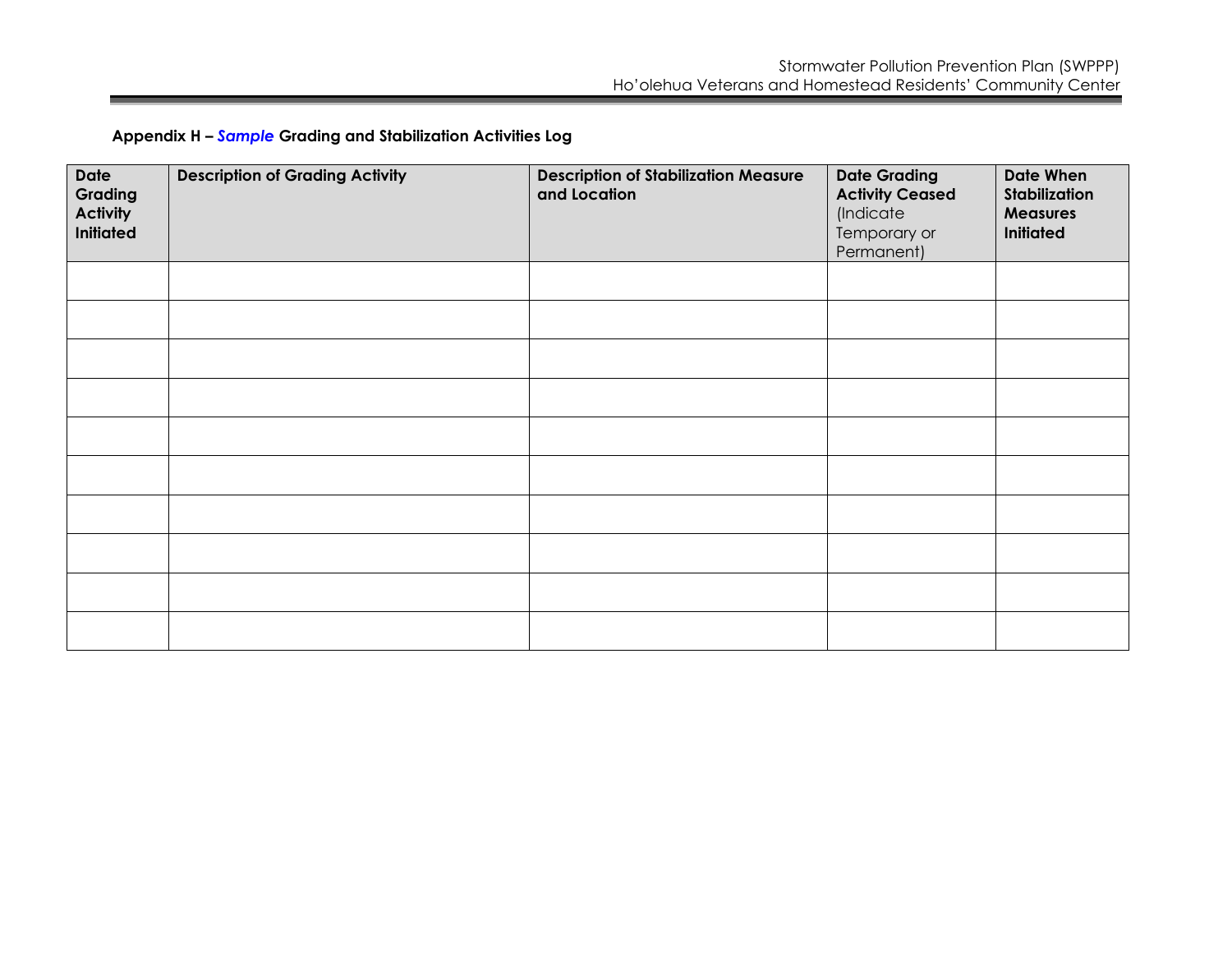## **Appendix I –** *Sample* **SWPPP Training Log**

|   |                                                   |        | <b>Stormwater Pollution Prevention Training Log</b>                                                     |
|---|---------------------------------------------------|--------|---------------------------------------------------------------------------------------------------------|
|   | Project Name:                                     |        |                                                                                                         |
|   | Project Location:                                 |        |                                                                                                         |
|   | Instructor's Name(s):                             |        |                                                                                                         |
|   | Instructor's Title(s):                            |        |                                                                                                         |
|   |                                                   |        | Date: ________________________                                                                          |
|   |                                                   |        |                                                                                                         |
|   | Stormwater Training Topic: (check as appropriate) |        |                                                                                                         |
| □ | Sediment and Erosion<br>Controls                  | $\Box$ | <b>Emergency Procedures</b>                                                                             |
| □ | <b>Stabilization Controls</b>                     | ❏      | <b>Inspections/Corrective Actions</b>                                                                   |
| □ | <b>Pollution Prevention</b><br><b>Measures</b>    |        |                                                                                                         |
|   |                                                   |        | Specific Training Objective: Management of the Contract of the Contract of Specific Training Objective: |

Attendee Roster: *(attach additional pages as necessary)* 

| No. | <b>Name of Attendee</b> | Company |
|-----|-------------------------|---------|
|     |                         |         |
| ◠   |                         |         |
| ◠   |                         |         |
|     |                         |         |
|     |                         |         |
|     |                         |         |
|     |                         |         |
| ୟ   |                         |         |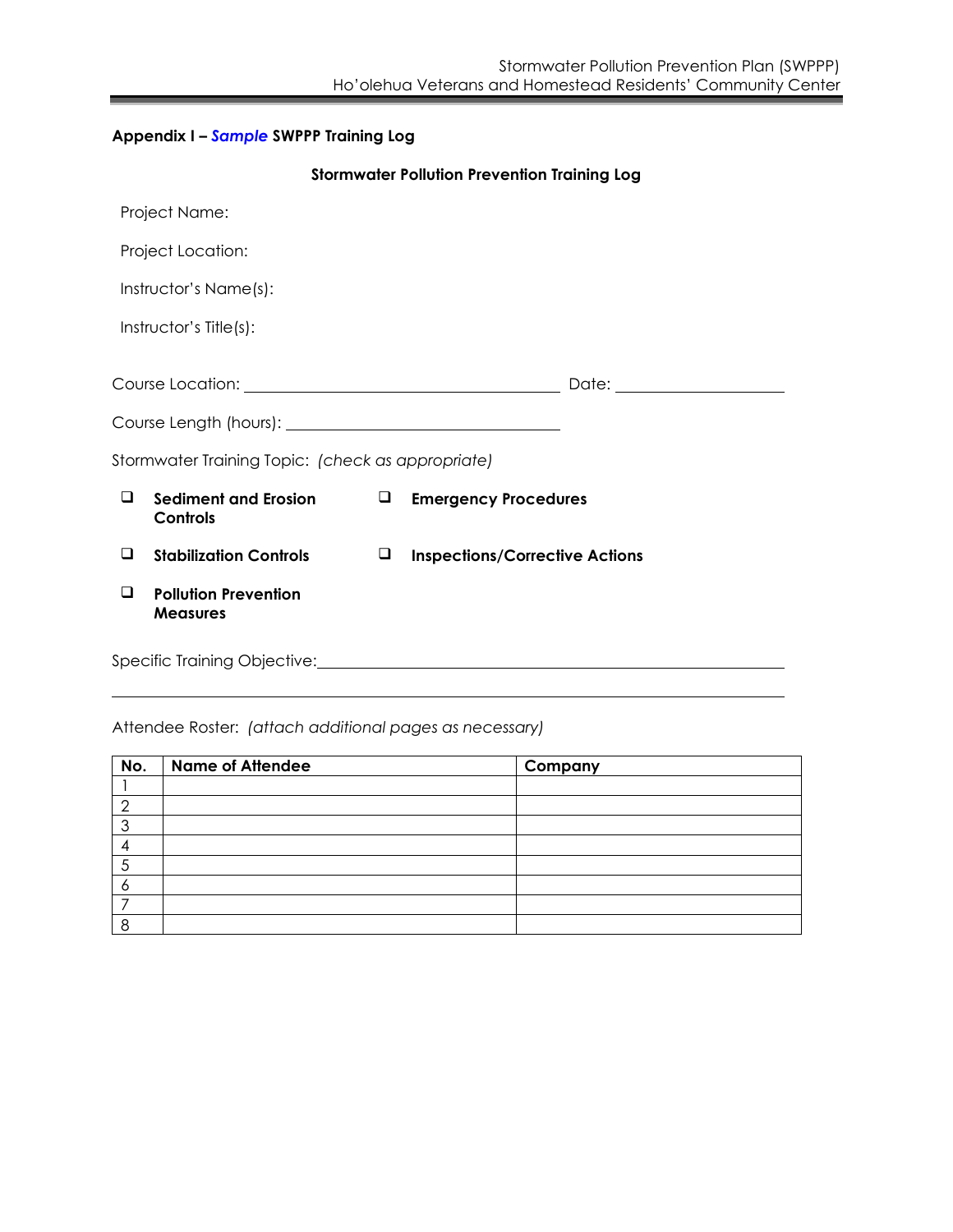### **Appendix J –** *Sample* **Delegation of Authority Form**

Delegation of Authority

I, \_\_\_\_\_\_\_\_\_\_\_\_\_\_\_\_\_\_\_\_\_\_\_\_(name), hereby designate the person or specifically described position below to be a duly authorized representative for the purpose of overseeing compliance with environmental requirements, including the Construction General Permit, at the \_\_\_\_\_\_\_\_\_\_\_\_\_\_\_\_\_\_\_\_\_\_\_\_\_\_\_\_\_\_\_\_\_\_\_\_ construction site. The designee is authorized to sign any

reports, stormwater pollution prevention plans and all other documents required by the permit.

| (name of person or position) |
|------------------------------|
| (company)                    |
| (address)                    |
| (city, state, zip)           |
| (phone)                      |

By signing this authorization, I confirm that I meet the requirements to make such a designation as set forth in Appendix I of EPA's Construction General Permit (CGP), and that the designee above meets the definition of a "duly authorized representative" as set forth in Appendix I.

I certify under penalty of law that this document and all attachments were prepared under my direction or supervision in accordance with a system designed to assure that qualified personnel properly gathered and evaluated the information submitted. Based on my inquiry of the person or persons who manage the system, or those persons directly responsible for gathering the information, the information submitted is, to the best of my knowledge and belief, true, accurate, and complete. I am aware that there are significant penalties for submitting false information, including the possibility of fine and imprisonment for knowing violations.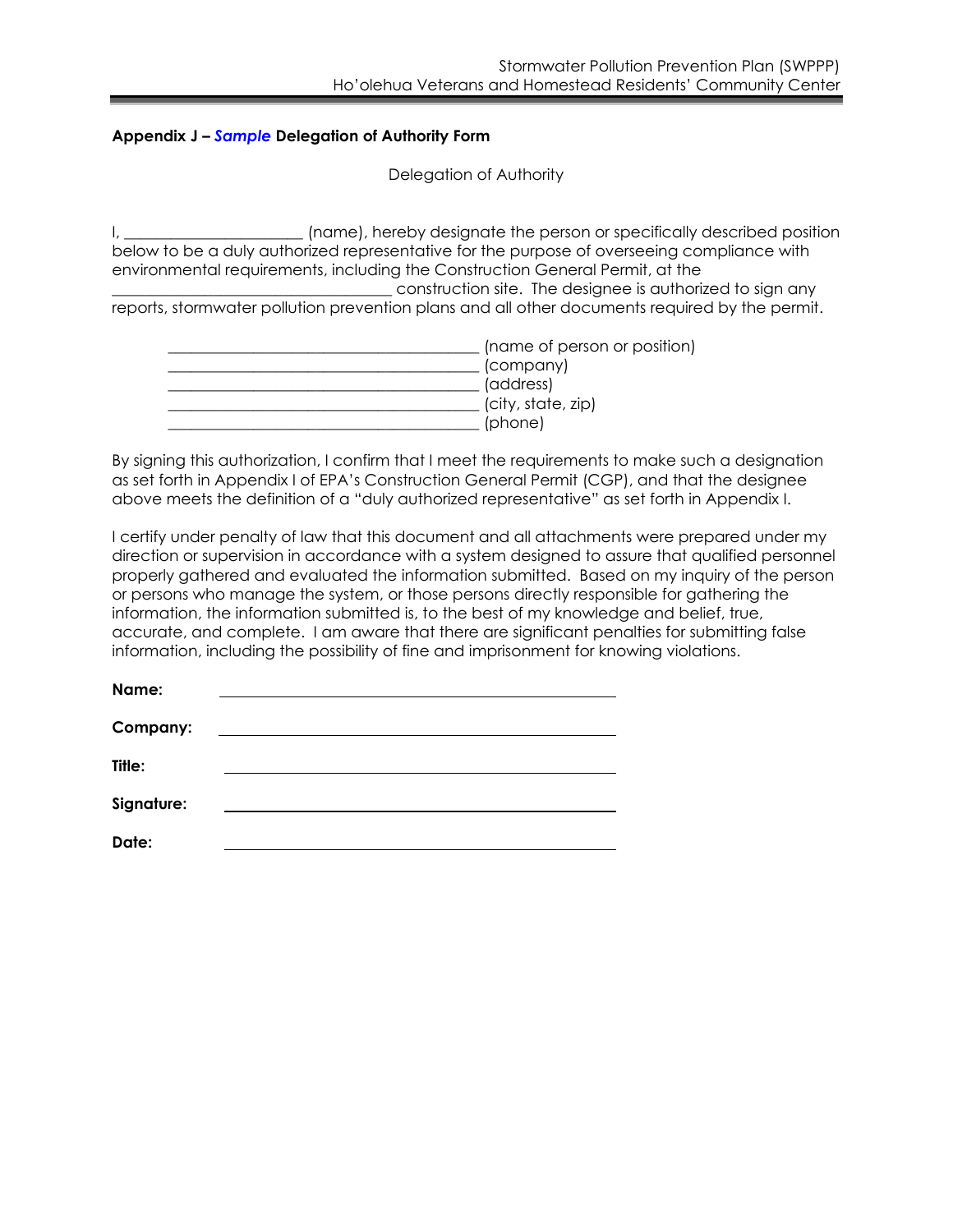### **Appendix K – Endangered Species Documentation**

Criterion A was selected under section 3.1

**Criterion A.** No federally-listed threatened or endangered species or their designated critical habitat(s) are likely to occur in your site's "action area" as defined in Appendix A of this permit.

For criterion A, indicate the basis for your determination that no federally-listed threatened or endangered species or their designated critical habitat(s) are likely to occur in your site's action area (as defined in Appendix A of the permit). Check the applicable source of information you relied upon:

 $\Box$  Specific communication with staff of the U.S. Fish & Wildlife Service or National Marine Fisheries Service.

 $\Box$  Publicly available species list.

 **Other source: U.S. Fish & Wildlife Critical Habitat Portal (Website: http://ecos.fws.gov/crithab/)**